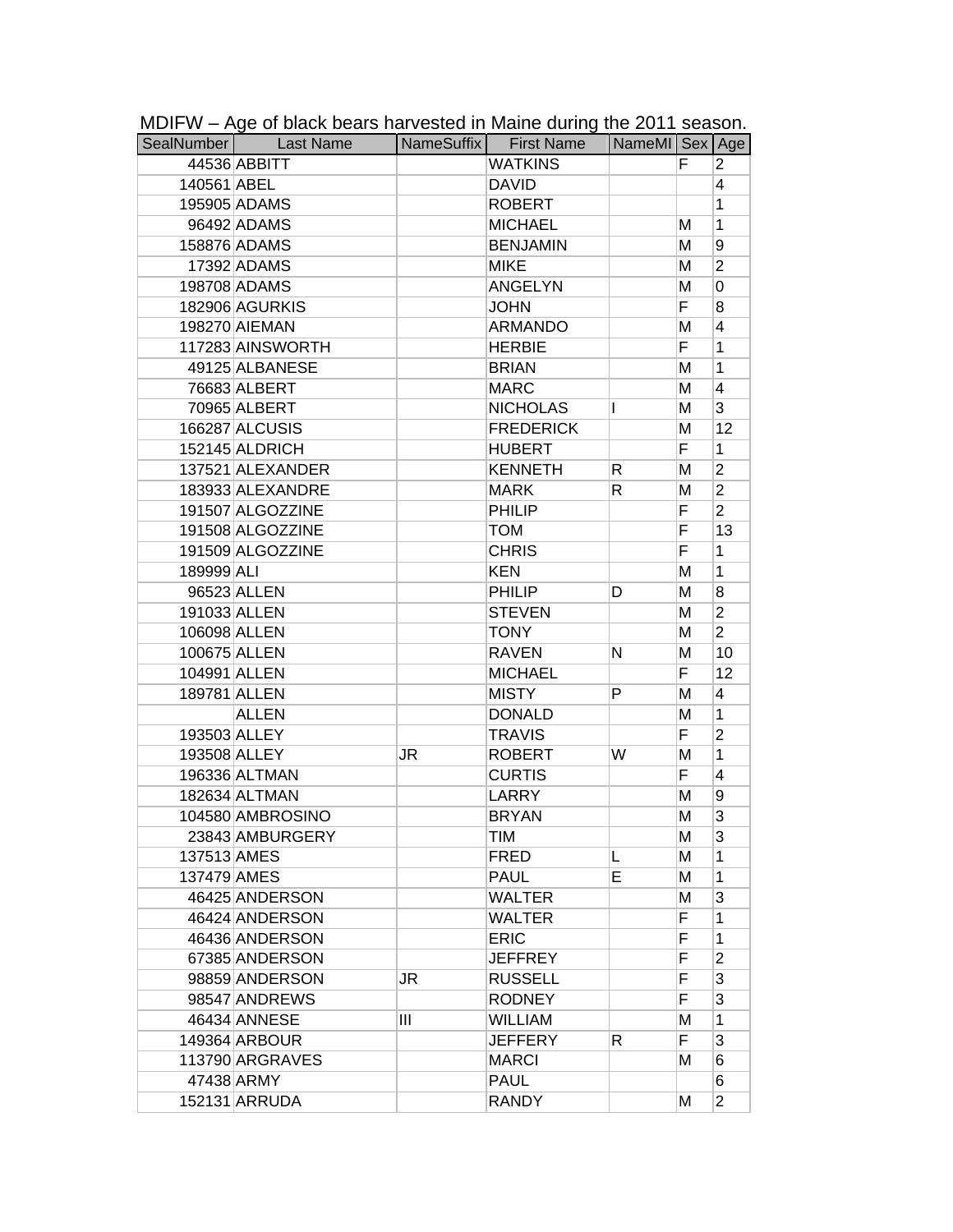| SealNumber   | <b>Last Name</b>  | NameSuffix | <b>First Name</b>  | NameMI Sex Age |    |                |
|--------------|-------------------|------------|--------------------|----------------|----|----------------|
|              | 96519 ARTHUR      |            | <b>JAMES</b>       |                | F  | 4              |
|              | 96516 ARTHUR      |            | <b>BRANDON</b>     |                | F  | 6              |
| 106096 ASH   |                   |            | <b>RONALD</b>      |                | M  | $\overline{2}$ |
|              | 17418 ASHBURN     | JR         | <b>RALPH</b>       |                | M  | 0              |
|              | 173942 ASHCRAFT   |            | <b>MATT</b>        |                | M  | $\overline{2}$ |
| 175330 ASHE  |                   |            | <b>LAWRENCE</b>    |                | Μ  | 14             |
| 153712 ASHE  |                   |            | <b>CHRISTOPHER</b> |                | M  | 6              |
|              | 103363 ASIMOGLOU  |            | <b>DIMITRIOS</b>   |                | F  | $\overline{2}$ |
|              | 131754 ASTBURY    |            | <b>DEREK</b>       |                | M  | $\overline{2}$ |
|              | 46880 ASTON       |            | <b>BILL</b>        |                | M  | 5              |
|              | 117460 ATKINSON   |            | <b>JOSHUA</b>      |                | M  | 3              |
|              | 100676 ATWOOD     |            | <b>LESLIE</b>      |                | F  | $\overline{2}$ |
|              | 16065 AUDET       | JR         | <b>JEFFREY</b>     | М              |    | 3              |
| 156652 AVINO |                   |            | <b>RICHARD</b>     | L              | M  | 5              |
|              | 23841 BAAKE       |            | <b>RICHARD</b>     |                | M  | $\overline{2}$ |
| 183935 BAAL  |                   |            | <b>JAMES</b>       |                | F  | 3              |
|              | <b>BABB</b>       |            | <b>NATASHA</b>     |                | м  | 4              |
|              | 16063 BABINEAU    |            | <b>KENNETH</b>     | J              |    | 3              |
|              | 117458 BABRAUCKAS |            | <b>ROBERT</b>      |                | М  | 1              |
|              | 154096 BAECKERANT |            | <b>STEPHEN</b>     |                | М  | $\overline{2}$ |
|              | 113770 BAGLEY     |            | <b>DANIEL</b>      |                | F  | X              |
| 198250 BAIER |                   |            | <b>GEORGE</b>      | P              |    | 3              |
|              | 183940 BAILEY     | Ш          | <b>GERALD</b>      |                | F  | $\overline{2}$ |
|              | 72593 BAILEY      |            | <b>MICHAEL</b>     | E.             | F  | 3              |
| 137528 BAIRD |                   |            | <b>KENNETH</b>     | R              | F  | 26             |
|              | 198639 BAKER      |            | <b>BEAU</b>        |                | F  | 3              |
|              | 157716 BAKER      |            | <b>RODNEY</b>      | D              | F  | 1              |
|              | 198643 BAKER      |            | <b>LOUIS</b>       |                | M  | 7              |
|              | 17402 BAKER       |            | <b>JOE</b>         |                |    | 3              |
|              | 198254 BALDWIN    |            | <b>WILLIAM</b>     | E.             | M  | 4              |
|              | 23848 BALEN       |            | <b>JAY</b>         |                | м  | 5              |
|              | 183908 BANKER     |            | <b>DONALD</b>      | н              | M  | 1              |
|              | 17406 BARBATO     |            | <b>MATTHEW</b>     |                | F  | 3              |
|              | 47751 BARD        |            | ROBERT             |                | F  | 5              |
|              | 105972 BARKER     |            | <b>LANCE</b>       |                | М  | 3              |
|              | 105974 BARKMAN    |            | <b>SUSAN</b>       |                | F. | 9              |
|              | 117457 BARKMAN    |            | <b>JOSEPH</b>      |                | М  | 3              |
|              | 161652 BARNES     | Ш          | <b>GREG</b>        |                | F. | Χ              |
|              | 91370 BARNES      |            | <b>JEREMY</b>      |                | F  | X              |
|              | 194103 BARNHARDT  |            | <b>CHRIS</b>       | R              | F  | 6              |
|              | 166490 BARRETT    |            | <b>PAUL</b>        |                | M  | 6              |
|              | 68819 BARRINGTON  |            | <b>DALLAS</b>      |                | F  | 6              |
|              | 81972 BARTH       | JR         | <b>RAYMOND</b>     | J              | F  | $\overline{2}$ |
|              | 93865 BARTO       |            | <b>RICHARD</b>     |                | М  | 6              |
|              | 198224 BARTON     | Ш          | <b>JOHN</b>        | S              | M  | 1              |
| 198016 BASS  |                   |            | <b>MANUEL</b>      | P              | F. | $\overline{2}$ |
| 198021 BASS  |                   |            | <b>GARY</b>        |                | F  | 11             |
|              | 47440 BASSETT     |            | JAY                |                | М  | $\overline{2}$ |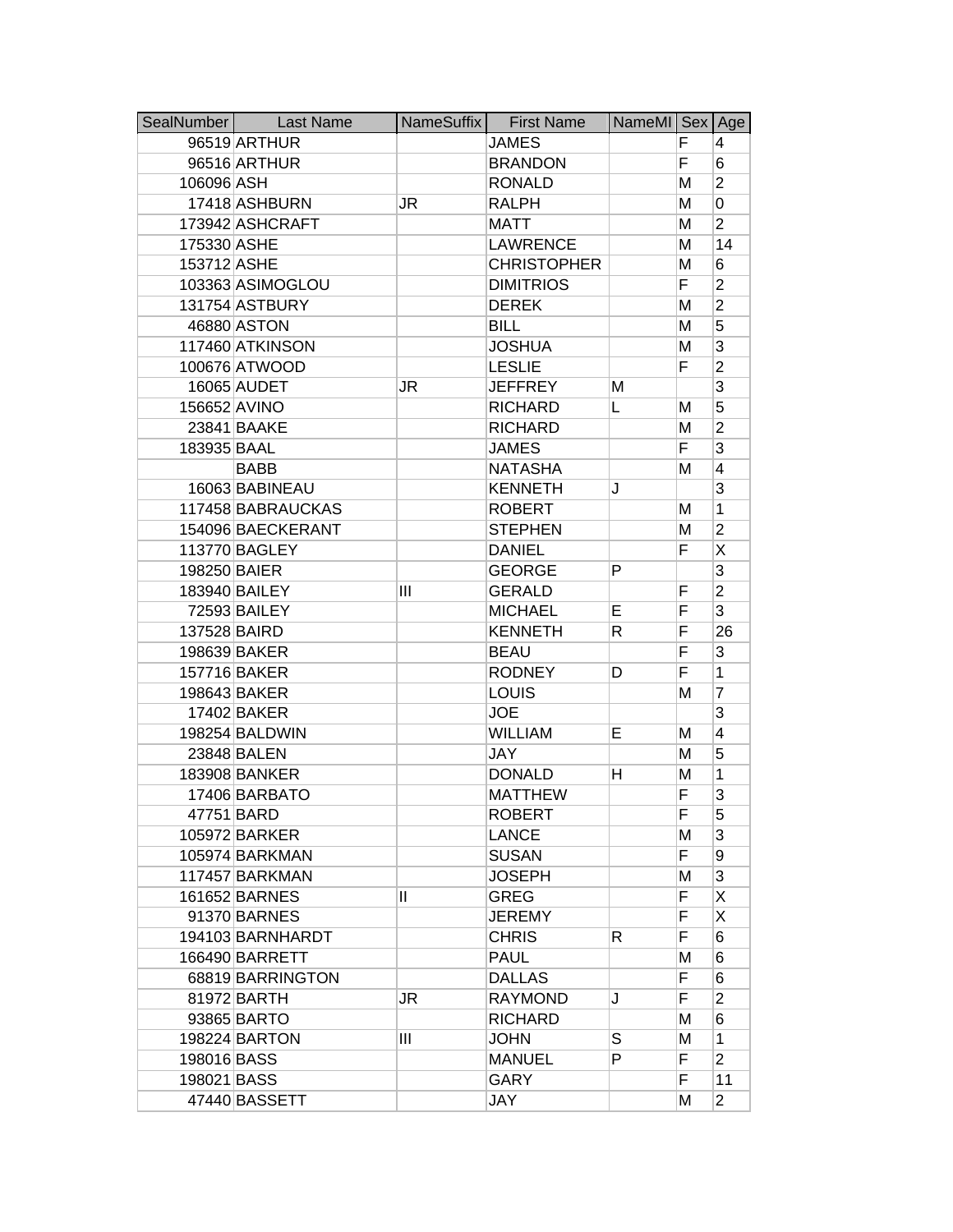| SealNumber  | <b>Last Name</b>    | NameSuffix | <b>First Name</b>  | NameMI Sex |    | Age            |
|-------------|---------------------|------------|--------------------|------------|----|----------------|
|             | 162838 BASTION      |            | <b>CHARLES</b>     |            | F  | 1              |
|             | 20796 BASTION       |            | <b>ROBERT</b>      |            | M  | 1              |
|             | 162831 BASTION      |            | <b>CHAZ</b>        |            | F  | 1              |
|             | 20806 BASTION       |            | <b>ROBERT</b>      |            | M  | 1              |
|             | <b>BASTION</b>      |            | CHAZ               |            | F  | X              |
|             | 44801 BATAL         |            | <b>NICHOLAS</b>    |            | M  | 4              |
|             | 105984 BAXTER       |            | <b>DYLAN</b>       |            | F  | 1              |
| 100696 BEAL |                     |            | <b>RICHARD</b>     |            | F  | $\overline{2}$ |
|             | 194102 BEANE        |            | <b>DILLON</b>      | Μ          | F  | $\overline{2}$ |
|             | 20821 BEAULIEU      |            | <b>JODY</b>        | A          | F  | 5              |
|             | 100671 BEAULIEU     |            | <b>JOSEPH</b>      |            | F  | $\overline{c}$ |
|             | 170660 BEAULIEU     |            | <b>DANIEL</b>      |            | M  | $\overline{2}$ |
|             | 171050 BEAULIEU     |            | <b>RODNEY</b>      |            | M  | 0              |
|             | 117451 BEAUREGARD   |            | <b>LAURENT</b>     | J          | M  | 1              |
|             | 120764 BECKETT      |            | <b>WILMA</b>       | J          | M  | 1              |
|             | 151107 BECKWITH     |            | <b>STEVEN</b>      |            | М  | 1              |
|             | 166272 BEHNEY       |            | <b>RODNEY</b>      |            | M  | 2              |
|             | 166283 BEHRLE       |            | <b>JOSEPH</b>      |            | M  | $\overline{2}$ |
|             | 189990 BELANGER     |            | <b>JOSHUA</b>      |            | M  | 3              |
| 149371 BELL |                     |            | <b>GARY</b>        |            | M  | 1              |
|             | 149356 BELLEFLEUR   |            | <b>NICHOLAS</b>    |            | M  | 8              |
|             | 96501 BELOKOSTOLSKY |            | <b>ERIC</b>        |            |    | 1              |
|             | 46440 BENBOW        |            | <b>GEORGE</b>      |            | M  | 13             |
|             | 46433 BENGE         |            | <b>TONY</b>        | D          | F  | 1              |
|             | 88635 BENGE         |            | <b>CHAD</b>        |            | M  | 1              |
|             | 196327 BENNET       |            | <b>TRAVIS</b>      |            | M  | 1              |
|             | 98550 BENNETT       |            | <b>WILLIAM</b>     |            | F  | 3              |
|             | 47759 BENNETT       |            | <b>TENLEY</b>      |            | F  | 3              |
|             | 44535 BENNETT       |            | <b>CLIFFORD</b>    |            | M  | $\overline{2}$ |
|             | 198226 BENNETT      |            | <b>SHAWN</b>       |            | F  | 3              |
|             | 194721 BENNETT      |            | <b>JOHN</b>        |            |    | 5              |
|             | 198007 BENNETT      |            | <b>HAROLD</b>      |            |    | 1              |
|             | 198217 BENNETT      |            | <b>DEBORAH</b>     |            | F  | 2              |
|             | 198009 BENOIT       |            | <b>EUGENE</b>      | L.         | F  | 10             |
|             | 70963 BENOIT        |            | <b>JAMIE</b>       |            | M  | 1              |
|             | 182904 BENOURE      |            | <b>MICHAEL</b>     |            | M  | 13             |
|             | 96489 BENSON        |            | <b>CRAIG</b>       |            | M  | 1              |
|             | 198222 BENTLEY      |            | <b>BRIAN</b>       | С          | F. | X              |
|             | 151119 BERARD       |            | <b>JEFFERY</b>     |            | М  | 4              |
|             | 30273 BERG          |            | <b>JAMES</b>       |            | F. | 10             |
|             | 173935 BERKEBILE    |            | <b>DEBRA</b>       |            | M  | 0              |
|             | 200003 BERNIER      |            | <b>HOLDEN</b>      |            | М  | 1              |
|             | 63715 BERTONAZZI    |            | <b>PHILIP</b>      |            | F  | 14             |
|             | 178059 BETKA        |            | <b>NICHOLAS</b>    |            | F  | 1              |
|             | 17401 BIDDEN        |            | <b>CHRISTOPHER</b> |            | F  | 3              |
|             | 117561 BIDDLE       |            | <b>MICHAEL</b>     |            | м  | 6              |
|             | 96467 BIENVENUE     |            | <b>DAVID</b>       |            | F  | 1              |
|             | 194143 BILODEAU     |            | <b>DAVID</b>       | E          |    | 1              |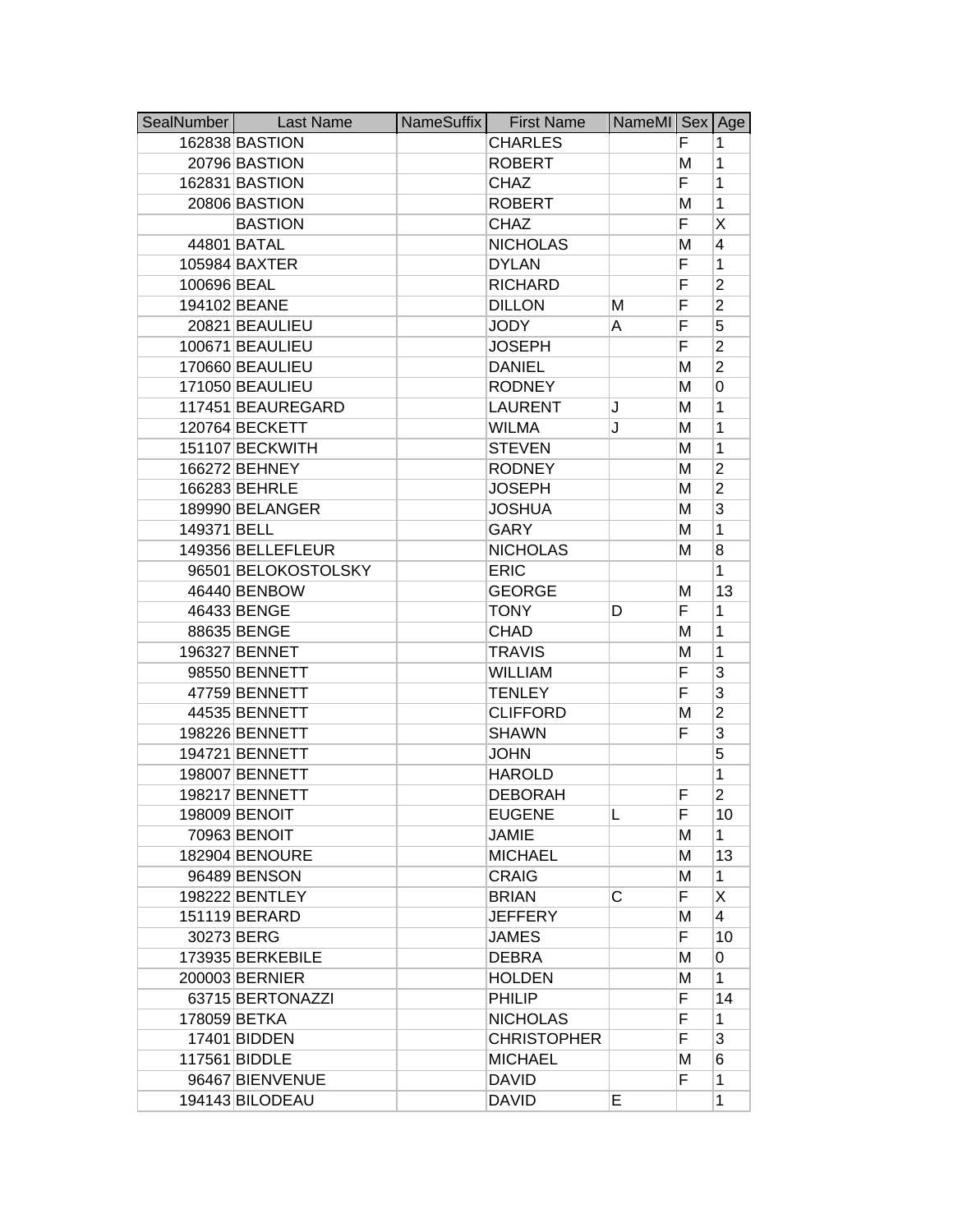| SealNumber  | <b>Last Name</b>   | NameSuffix   | <b>First Name</b>  | NameMI Sex Age |    |                |
|-------------|--------------------|--------------|--------------------|----------------|----|----------------|
|             | 137467 BILOVECKY   |              | <b>STEVEN</b>      | J              | F  | 2              |
|             | 195502 BINKLEY     |              | <b>PAUL</b>        |                | M  | 1              |
|             | 154075 BIRKEMEIER  |              | <b>GREG</b>        |                | F  | 3              |
|             | 96480 BISHOP       |              | <b>CHARLES</b>     |                | F  | 4              |
|             | 96498 BISHOP       |              | <b>JOSEPH</b>      |                | M  | 1              |
|             | 169299 BISHOP      |              | <b>PETER</b>       | W              | F  | $\overline{2}$ |
|             | 195901 BISSONETTE  |              | <b>ARTHUR</b>      |                | M  | $\overline{2}$ |
|             | 158864 BLACKWELDER |              | <b>DARIN</b>       |                | M  | 5              |
|             | 70964 BLANCHETTE   |              | <b>BILLY</b>       |                | M  | 1              |
|             | 17397 BLARTON      |              | <b>CHRISTOPHER</b> |                | F  | 1              |
|             | 168366 BLEACHER    |              | <b>DAVID</b>       |                | F  | 3              |
|             | 193507 BLEVINS     |              | <b>ROBIN</b>       |                |    | 1              |
|             | 184154 BLOOD       |              | <b>HAROLD</b>      |                |    | 14             |
|             | 184149 BLOOD       |              | <b>BROOKE</b>      |                | F  | 9              |
|             | 39876 BLOOD        |              | <b>JARROD</b>      |                | F  | 15             |
| 198019 BLUM |                    |              | <b>TODD</b>        |                | F  | 12             |
|             | 174728 BOCKHAUS    |              | <b>WARD</b>        |                | M  | $\overline{2}$ |
|             | 200006 BOEHM       |              | <b>BRANDON</b>     |                | F  | 20             |
|             | 198634 BOEHM       |              | <b>RONALD</b>      |                | M  | $\overline{2}$ |
|             | 184928 BOGDAN      |              | <b>CHARLES</b>     |                | F  | $\overline{2}$ |
|             | 183938 BOISCLAIR   |              | <b>DANIEL</b>      |                | M  | 14             |
|             | 193612 BOLDUC      | Ш            | <b>PETER</b>       |                | M  | $\overline{2}$ |
|             | 104998 BOLDUC      |              | <b>MATTHEW</b>     | R              | F  | 12             |
|             | 104992 BOLDUC      |              | <b>MICHAEL</b>     | R              | F  | 3              |
|             | 152155 BOLSTRIDGE  |              | <b>DOUGLAS</b>     |                | F  | 18             |
|             | 200007 BOMBERGER   |              | <b>RANDOLPH</b>    |                | M  | 12             |
|             | 47761 BOMBERGER    |              | <b>DENISE</b>      |                | M  | 5              |
|             | 194139 BONCZEWSKI  |              | <b>THOMAS</b>      |                | M  | 1              |
|             | 117448 BOOTH       |              | <b>ROBERT</b>      |                | M  | 15             |
|             | 96522 BORNMAN      |              | <b>EMERSON</b>     |                | M  | 5              |
|             | 72594 BORTZ        |              | <b>MICHAEL</b>     |                | F  | 1              |
|             | 198262 BOTLEY      |              | M                  |                | M  | 3              |
|             | 198263 BOTLEY      |              | <b>DAVID</b>       |                | M  | $\overline{2}$ |
|             | 44531 BOUCHARD     |              | CHRISTOPHER  L     |                | м  | 3              |
|             | 105971 BOUCHER     |              | <b>FORREST</b>     |                | м  | 17             |
|             | 152156 BOURDA      |              | <b>WILLIE</b>      |                |    | $\overline{2}$ |
|             | 198619 BOWLING     |              | <b>LEHMAN</b>      |                | M  | $\overline{2}$ |
|             | 172954 BOWMAN      |              | <b>CALEB</b>       |                |    | 4              |
|             | 152727 BOYNTON     | $\mathbf{H}$ | GARY               | W              | м  | 4              |
|             | 66729 BRACEY       |              | <b>JEFFERSON</b>   | L.             | F. | $\overline{2}$ |
|             | 104990 BRACKEN     |              | <b>TEDDIE</b>      |                | М  | $\overline{2}$ |
|             | 182627 BRACKETT    |              | <b>MARK</b>        |                | F  | $\overline{2}$ |
|             | 199709 BRADEEN     |              | <b>TALYA</b>       |                |    | 1              |
|             | 98856 BRADFORD     |              | <b>STACEY</b>      |                | F  | 13             |
|             | 200327 BRADSHAW    |              | <b>JAMES</b>       |                | F  | $\overline{2}$ |
|             | 198426 BRAGG       |              | <b>THOMAS</b>      |                | M  | $\mathbf{1}$   |
|             | 198420 BRAGG       |              | <b>RYAN</b>        | т              | M  | 5              |
|             | 198408 BRAGG       |              | <b>RYAN</b>        |                | F  | 10             |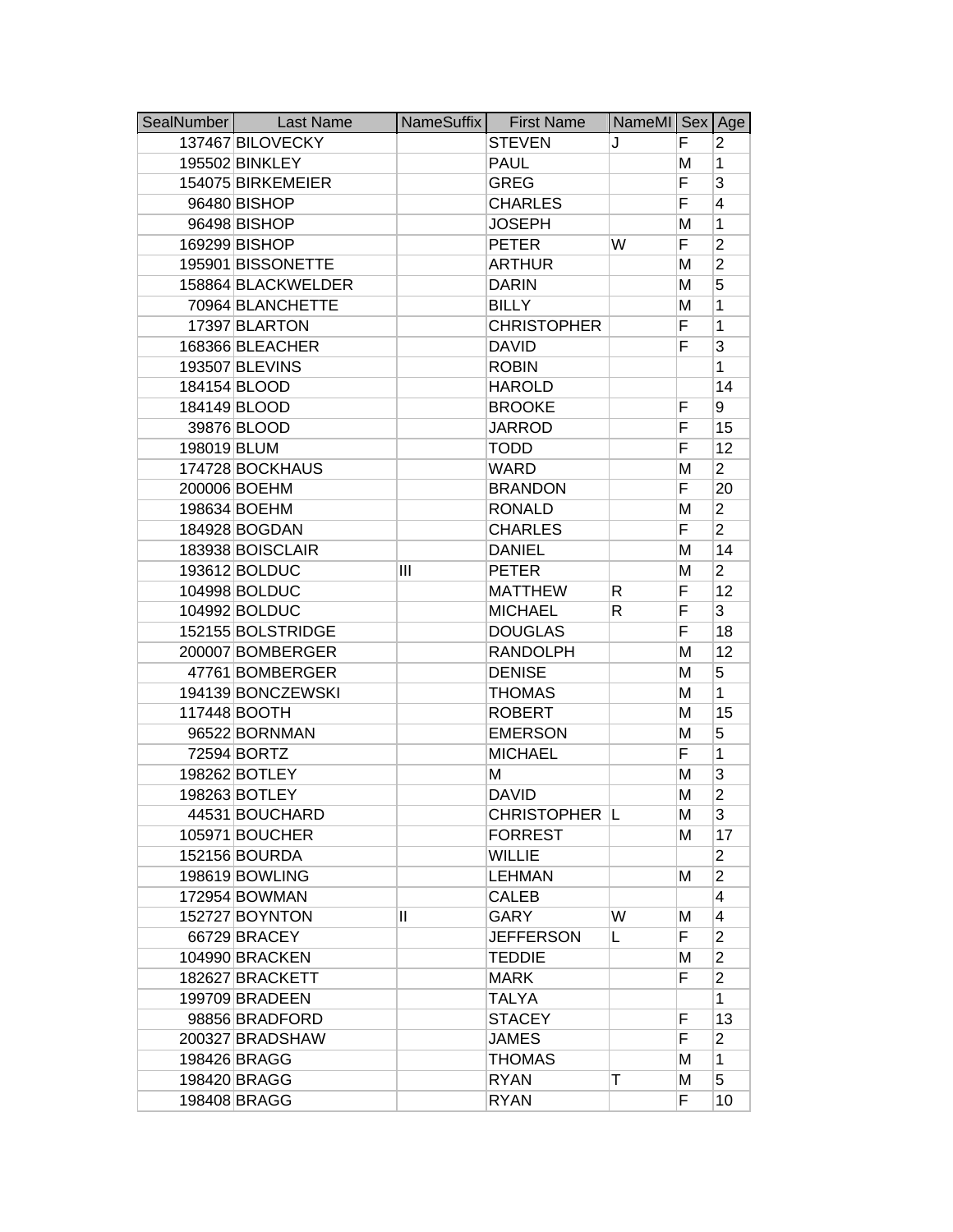| SealNumber  | <b>Last Name</b>  | NameSuffix | <b>First Name</b>  | NameMI Sex Age |    |                |
|-------------|-------------------|------------|--------------------|----------------|----|----------------|
|             | 149370 BREINER    |            | <b>DEAN</b>        |                | F  | 2              |
|             | 150147 BRETON     |            | <b>DAVID</b>       |                | F  | $\overline{2}$ |
|             | 106046 BREWER     |            | <b>JOHNNY</b>      | М              | M  | 1              |
|             | 198832 BREWER     |            | <b>TRAVIS</b>      |                | M  | 4              |
|             | 183906 BRIDGES    |            | <b>STEVEN</b>      |                | F  | 3              |
|             | 106890 BRISARD    |            | <b>ROBERT</b>      | A              | M  | 8              |
|             | 198006 BROCATO    |            | <b>SAMUEL</b>      |                | F  | 6              |
|             | 98557 BROCHU      |            | <b>MICHAEL</b>     |                | F  | 5              |
|             | 46443 BROCKERMAN  |            | <b>JOHN</b>        |                | F  | $\overline{2}$ |
|             | 198407 BROCKETT   |            | <b>CHRISTOPHER</b> |                | F  | 4              |
|             | 137492 BROOKMAN   |            | <b>RAYMOND</b>     |                |    | 4              |
|             | 191006 BROOKS     |            | <b>WENDELL</b>     |                | F  | 5              |
|             | 76664 BROOKS      |            | <b>GARY</b>        | F              |    | $\overline{2}$ |
|             | 105988 BROOKS     |            | <b>DOMINIQUE</b>   | R              | М  | 5              |
|             | 120137 BROOKSHIRE |            | <b>KEVIN</b>       |                | M  | 5              |
|             | 47443 BROSSMAN    |            | <b>ROBERT</b>      |                | F  | $\overline{2}$ |
|             | 66716 BROWN       |            | <b>WINN</b>        |                |    | 0              |
|             | 186335 BROWN      |            | <b>SHERRY</b>      |                | F  | $\overline{2}$ |
|             | 113785 BROWN      |            | <b>CODY</b>        |                | M  | 0              |
|             | 96470 BROWN       |            | <b>TODD</b>        | R              | F  | 1              |
|             | 44533 BROWN       | JR         | <b>ROBERT</b>      |                | M  | 3              |
|             | 96504 BROWN       |            | <b>GREGORY</b>     |                | M  | 1              |
|             | 183941 BROWN      |            | <b>JEFFERY</b>     | M              | F  | 12             |
|             | 100666 BROWN      |            | <b>JOHN</b>        |                | F  | 3              |
|             | 81982 BROZYNA     |            | <b>ZYGMONT</b>     |                | F  | 4              |
|             | 120735 BRUCE      |            | <b>DONALD</b>      |                | F  | $\overline{2}$ |
|             | 162830 BRUNNER    |            | <b>GARY</b>        |                |    | 1              |
|             | 49129 BRUNNER     | <b>SR</b>  | <b>CHRISTIAN</b>   |                | М  | 1              |
|             | 153707 BRUNNER    | JR         | <b>CHRISTIAN</b>   |                |    | 1              |
|             | 117450 BRYANT     |            | <b>ROBERT</b>      |                | M  | 4              |
|             | 49126 BRYANT      |            | <b>RONNIE</b>      | L              | M  | 5              |
|             | 158874 BRYCKI     |            | JOSEPH             |                | F  | 6              |
|             | 191102 BRYSON     |            | <b>JOSHUA</b>      |                | F  | 6              |
|             | 156663 BUBEL      |            | <b>JEFFREY</b>     |                | м  | 1              |
|             | 16043 BUCHANAN    |            | <b>DONALD</b>      |                |    | 5              |
|             | 198212 BUCKLAND   |            | <b>SILAS</b>       | Τ              |    | 3              |
|             | 134638 BULTZ      |            | <b>GEORGE</b>      | М              | M  | $\overline{2}$ |
|             | 198641 BURBA      |            | <b>BARBARA</b>     |                | F. | 1              |
| 117927 BURD |                   |            | <b>SAMUEL</b>      |                | м  | 1              |
|             | 117703 BURGESS    |            | <b>RANDALL</b>     | L              |    | 5              |
|             | 105992 BURKHOLDER |            | <b>JAMES</b>       |                | M  | 5              |
|             | 140790 BURNELL    |            | ANDREW             | P              | М  | 1              |
|             | 160326 BURNS      |            | <b>CASSIDY</b>     | Е              | М  | $\overline{2}$ |
|             | 46439 BURPEE      |            | <b>JAYDEN</b>      |                | F  | $\overline{2}$ |
| 130083 BURT |                   |            | <b>WAYNE</b>       |                | F. | 5              |
|             | 183948 BUSSELL    |            | <b>RUSSELL</b>     |                | M  | 5              |
|             | 106086 BUTLER     |            | <b>BRIAN</b>       |                | М  | $\overline{2}$ |
|             | 195904 BUTLER     |            | <b>DOUGLAS</b>     |                | F. | $\overline{2}$ |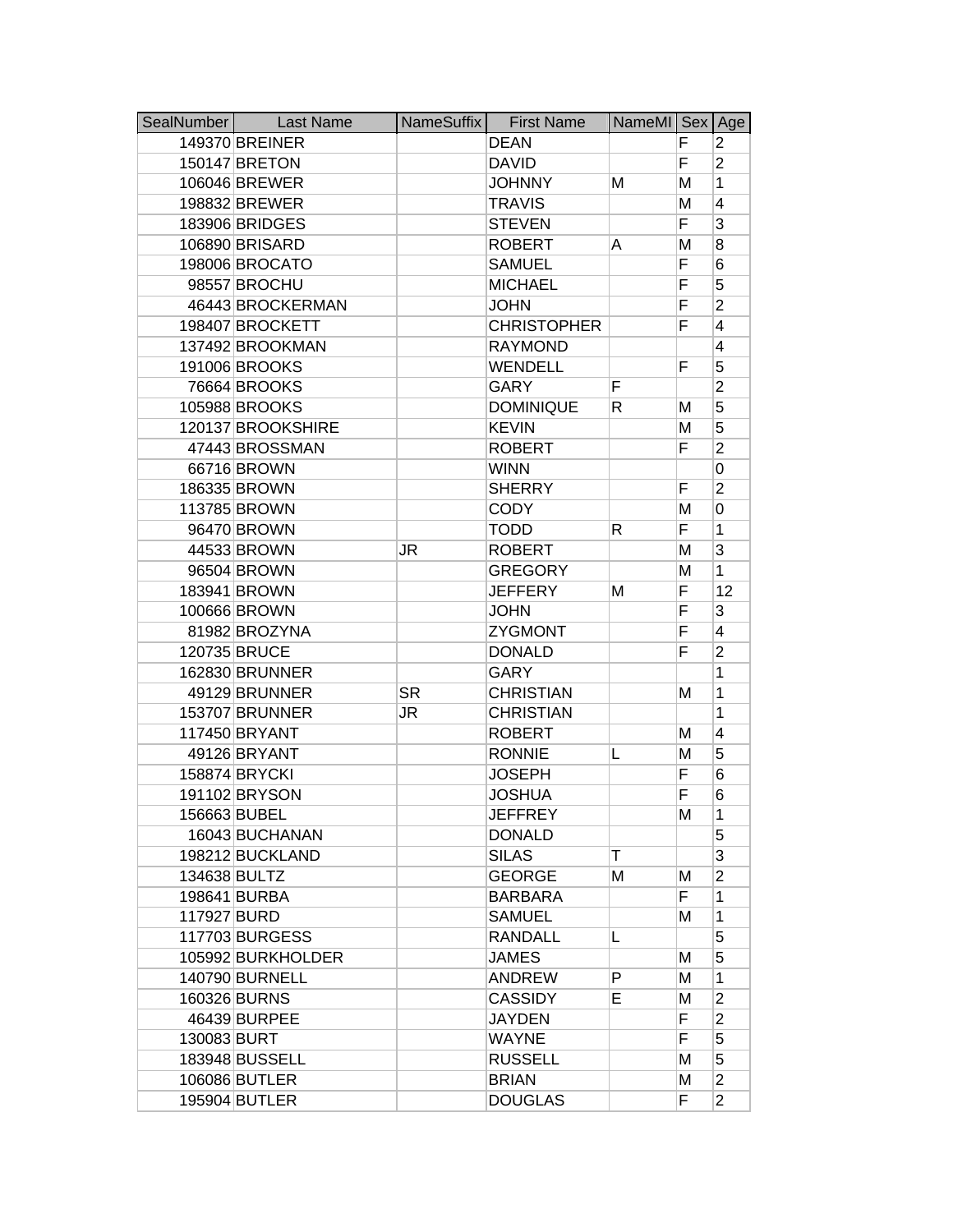| SealNumber  | <b>Last Name</b>   | NameSuffix | <b>First Name</b> | NameMI Sex Age |    |                |
|-------------|--------------------|------------|-------------------|----------------|----|----------------|
|             | 161610 BUTLER      |            | <b>BRIAN</b>      |                | м  | 3              |
| 16051 BUTT  |                    |            | <b>ARTHUR</b>     |                |    | X              |
|             | 152733 BUTTERFIELD |            | <b>SHANE</b>      |                | F  | 8              |
|             | 151109 BUXTON      |            | <b>LEON</b>       |                | M  | 6              |
|             | 96479 BYLER        |            | <b>PAUL</b>       | L              | F  | 3              |
|             | 198267 BYLINA      |            | <b>JOE</b>        | S              | М  | $\overline{2}$ |
| 194117 BYRD |                    |            | <b>JOE</b>        |                | M  | 14             |
|             | 98869 CAFFRO       |            | <b>CRAIG</b>      |                | F  | 4              |
| 46450 CAIN  |                    |            | <b>TIMOTHY</b>    |                | F  | 6              |
| 156448 CAIN |                    | JR         | <b>LARRY</b>      |                | F  | 3              |
|             | 196328 CALLICOAT   |            | <b>MATTHEW</b>    |                | M  | 0              |
|             | 198216 CAMALA      |            | <b>AARON</b>      |                | M  | $\overline{2}$ |
|             | 120135 CAMPANA     |            | <b>VINCENT</b>    | S              | F  | 15             |
|             | 104564 CAMPBELL    |            | <b>MAURICE</b>    | D              | F  | $\overline{2}$ |
|             | 137472 CAMPBELL    |            | <b>BRADLEY</b>    |                | F  | 1              |
|             | 134685 CAMPING     |            | <b>PAUL</b>       | R              | F  | 1              |
|             | 103355 CAMPOS      |            | <b>BENJAMIN</b>   |                | F  | 3              |
|             | 96496 CANNELLO     |            | <b>SETH</b>       |                | M  | $\overline{2}$ |
|             | 104988 CANNON      |            | <b>MARK</b>       |                | F  | $\overline{2}$ |
|             | 103359 CARDOZA     |            | <b>DANIEL</b>     |                | M  | 1              |
|             | 160370 CAREY       |            | <b>GWENDOLYN</b>  |                | F  | 3              |
|             | 47444 CARLSON      |            | <b>BRENT</b>      |                | Μ  | 1              |
|             | 158873 CARMICHAEL  |            | <b>DAVID</b>      |                | M  | $\overline{2}$ |
|             | 196334 CARON       |            | <b>BOB</b>        |                | M  | $\overline{2}$ |
|             | 68008 CARPENTER    |            | <b>DEBORAH</b>    |                | F  | 4              |
|             | 68007 CARPENTER    | JR         | <b>THOMAS</b>     |                | M  | 3              |
|             | 98868 CARR         |            | <b>BARRY</b>      |                | F  | 1              |
|             | 152574 CARRIER     |            | <b>MICHAEL</b>    |                | M  | 3              |
|             | 173941 CARROLL     |            | <b>ROBERT</b>     |                | M  | $\overline{7}$ |
|             | 198289 CARTER      |            | <b>BRYCE</b>      |                | F  | 10             |
|             | 66739 CARTWRIGHT   |            | <b>JAMES</b>      |                | M  | 1              |
|             | 20802 CARVELL      |            | <b>JOE</b>        |                | M  | $\overline{2}$ |
| 106097 CASE |                    |            | <b>JOHN</b>       |                | F  | 1              |
|             | 158883 CASSERI     | Ш          | <b>GINO</b>       |                | М  | 5              |
|             | 67382 CASTLE       |            | <b>HUNTER</b>     |                | F  | 8              |
|             | 96505 CASTRACANE   |            | <b>JOHN</b>       |                | F  | 3              |
|             | 72583 CATON        |            | <b>GILBERT</b>    | P              | м  | X              |
|             | 174383 CAYER       |            | <b>STEVE</b>      |                |    | $\overline{2}$ |
|             | 72572 CERULLO      |            | <b>STEPHEN</b>    |                | F  | $\overline{2}$ |
|             | 198644 CHAMBERLAIN | Ш          | <b>CLARENCE</b>   |                | м  | 1              |
|             | 70962 CHAMBERLAND  |            | <b>SHANE</b>      | P              | М  | 4              |
|             | 67378 CHAMPAGNE    |            | <b>KEVIN</b>      | J              | F  | 16             |
|             | 96482 CHANDER      |            | <b>DARRYL</b>     |                | M  | 6              |
|             | 194140 CHAPMAN     |            | <b>DONALD</b>     |                | М  | 3              |
|             | 178057 CHAPMAN     |            | <b>RANDALL</b>    | L              | F. | 1              |
|             | 117281 CHARLTON    |            | CARL              |                | M  | 4              |
|             | 158893 CHARTIER    |            | <b>TYLER</b>      |                | м  | $\overline{2}$ |
|             | 72578 CHAUVIN      | Ш          | <b>GERALD</b>     |                |    | 1              |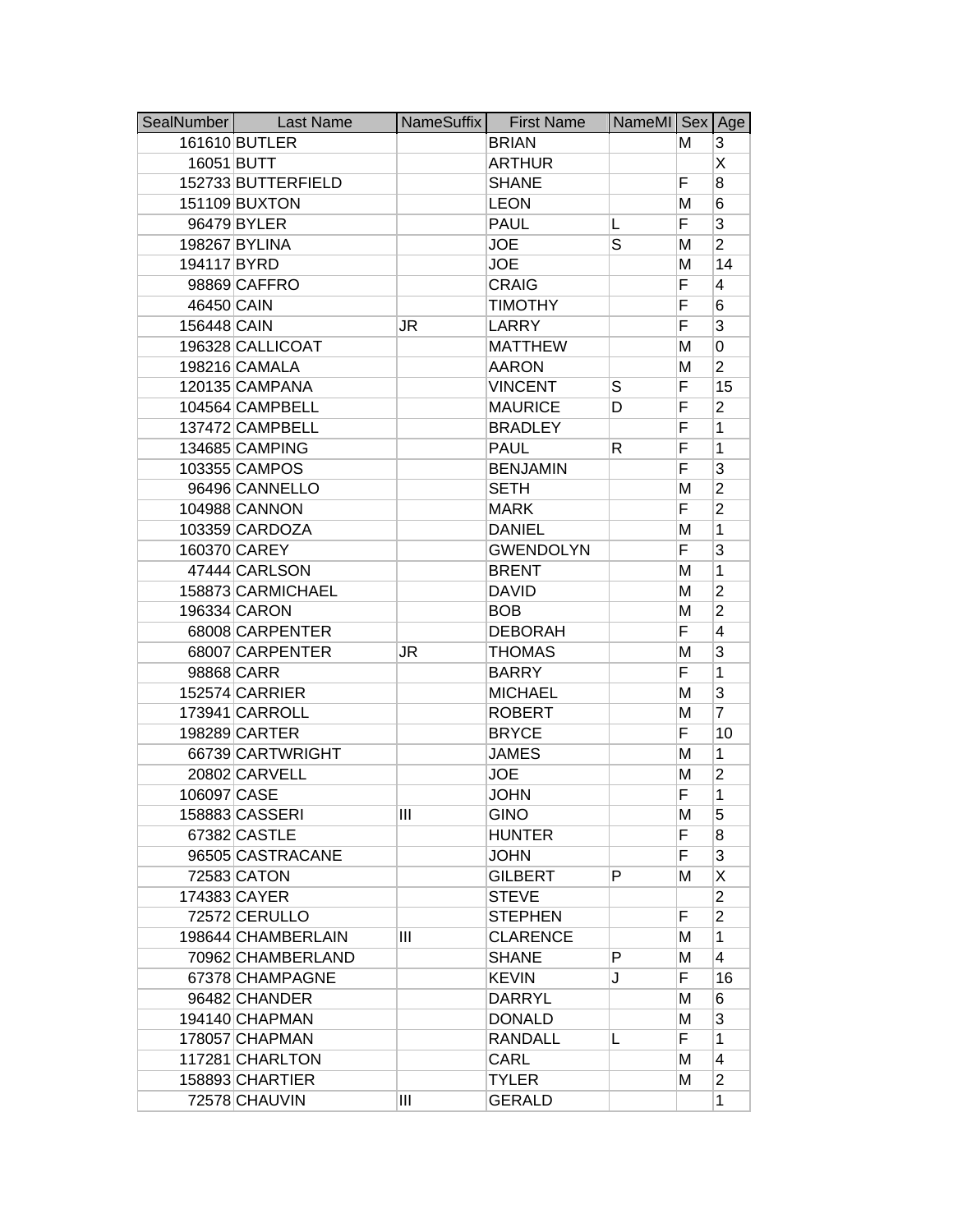| SealNumber   | <b>Last Name</b>   | NameSuffix | <b>First Name</b>  | NameMI Sex Age |   |                         |
|--------------|--------------------|------------|--------------------|----------------|---|-------------------------|
|              | 23845 CHECK        |            | <b>PETER</b>       | L              | F | 2                       |
| 173946 CHEN  |                    |            | <b>RONALD</b>      |                | F | 1                       |
|              | 117284 CHESTER     |            | <b>JOHN</b>        |                | м | 3                       |
|              | 98864 CHOLEWINSKI  |            | <b>THOMAS</b>      | J              |   | $\overline{4}$          |
|              | <b>CHOVINARD</b>   |            | <b>DAN</b>         |                | M | 10                      |
|              | 191015 CHRISTMAN   |            | <b>KENNETH</b>     |                | м | 1                       |
|              | 159827 CHUDZIK     |            | <b>CHRISTOPHER</b> |                | M | 0                       |
|              | 76670 CHURCHILL    |            | <b>CRAIG</b>       |                | M | 12                      |
|              | 154089 CLARE       | JR         | <b>RICHARD</b>     |                | F | 15                      |
|              | 154092 CLARE       |            | <b>RICHARD</b>     |                | M | $\overline{4}$          |
|              | 160331 CLARK       |            | <b>ETHAN</b>       | Е              | F | 7                       |
|              | 166290 CLARK       |            | <b>WILLIAM</b>     |                | F | 8                       |
|              | 149348 CLARK       | JR         | <b>THOMAS</b>      |                | M | $\overline{\mathbf{4}}$ |
|              | 198003 CLARK       |            | <b>JOHN</b>        |                | M | $\overline{2}$          |
|              | 198256 CLAUSE      |            | <b>SCOTT</b>       |                | M | $\overline{2}$          |
|              | 198251 CLAUSE      |            | <b>JAMES</b>       |                | F | 5                       |
|              | 186330 CLEVENSTINE |            | <b>ROBERT</b>      | S              | M | 4                       |
|              | 193603 CLIFFORD    |            | <b>JEFFREY</b>     |                | F | 6                       |
|              | 151161 CLIFFORD    |            | <b>JEFFREY</b>     |                | M | 14                      |
|              | 151128 CLIFFORD    |            | <b>JEFF</b>        |                | F | 4                       |
|              | 151162 CLIFFORD    |            | <b>EARLE</b>       | W              | M | 4                       |
|              | 47749 CLINE        |            | <b>JAMES</b>       | L              | М | 4                       |
| 198603 CLINE |                    |            | <b>GARY</b>        |                | M | 3                       |
| 198266 CLIPP |                    |            | <b>JUSTIN</b>      |                | F | 7                       |
|              | 72573 CLOUTIER     |            | <b>LINDA</b>       |                | M | $\overline{2}$          |
|              | 72597 CLOUTIER     |            | <b>DAVID</b>       |                | M | $\overline{3}$          |
| 153705 COBB  |                    |            | <b>TIM</b>         |                | F | $\overline{2}$          |
|              | 196325 COCHRANE    |            | <b>RAYMOND</b>     |                | M | 6                       |
|              | 198283 COCKE       |            | <b>TROY</b>        |                | F | 5                       |
|              | 152152 COFFIN      |            | <b>JEFFERY</b>     |                | M | 1                       |
|              | <b>COKE</b>        |            | <b>DUSTIN</b>      |                | F | 6                       |
|              | 200321 COKER       |            | <b>LEONARD</b>     |                | F | 5                       |
|              | 178051 COLANTUONI  |            | <b>FRANK</b>       |                | M | 4                       |
| 117459 COLE  |                    |            | <b>BRIAN</b>       |                | M | 2                       |
|              | 104994 COLELLA     |            | <b>VINCENT</b>     | J              | F | $\overline{4}$          |
|              | 156662 COLLINS     |            | <b>JAMES</b>       |                | F | 3                       |
|              | 152576 COLLINS     |            | <b>HAYDEN</b>      | A              | F | 6                       |
|              | 144157 COLLINS     |            | <b>MICHAEL</b>     | A              | F | $\overline{2}$          |
|              | 46429 CONAWAY      |            | <b>DONALD</b>      |                | F | 3                       |
|              | 117285 CONGDON     |            | <b>TRAVIS</b>      |                | M | $\overline{2}$          |
|              | 72584 CONNELL      |            | <b>JOHN</b>        |                | M | $\overline{2}$          |
|              | 140087 CONNERS     |            | <b>SCOTT</b>       |                | F | 9                       |
|              | 16045 CONOWICZ     |            | <b>ROBERT</b>      |                |   | $\overline{2}$          |
|              | 189993 CONRAD      |            | <b>LYNN</b>        |                | М | 1                       |
|              | 154073 CONWAY      |            | <b>JOHN</b>        |                | м | $\overline{2}$          |
|              | 104570 COOGAN      |            | <b>JOHN</b>        |                | M | $\overline{2}$          |
|              | 17405 COOK         |            | <b>SARAH</b>       |                |   | 1                       |
| 137903 COOK  |                    | JR         | <b>DAVID</b>       |                | F | $\overline{2}$          |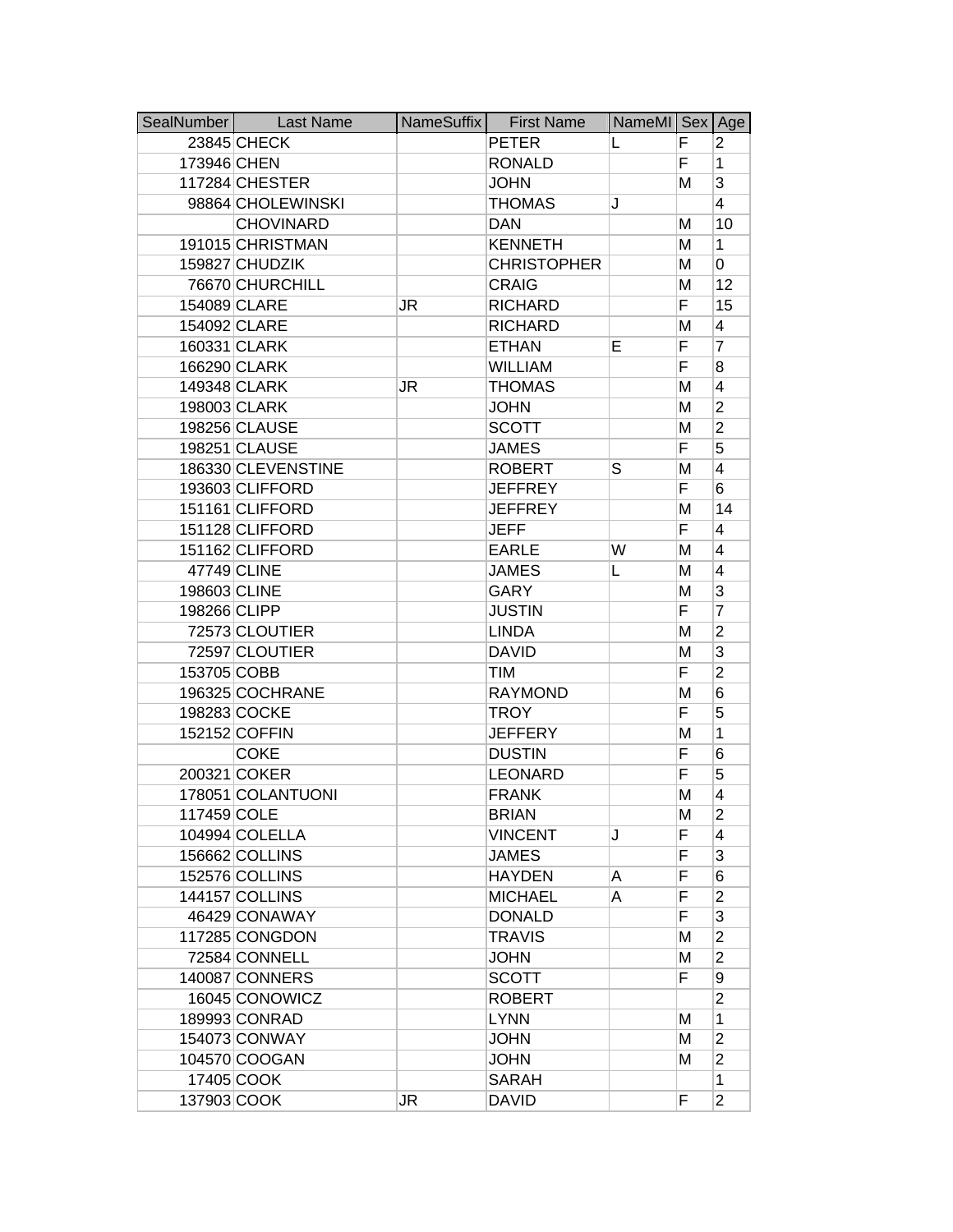| SealNumber  | <b>Last Name</b>  | NameSuffix | <b>First Name</b> | NameMI Sex Age |    |                |
|-------------|-------------------|------------|-------------------|----------------|----|----------------|
|             | 17412 COOK        |            | <b>JOHN</b>       |                | м  | 2              |
| 200326 COOK |                   |            | <b>DENNIS</b>     |                | F. | 9              |
| 158867 COOK |                   |            | <b>WILLIAM</b>    |                | M  | 1              |
|             | 98552 CORAGGIO    |            | <b>PAUL</b>       |                | M  | 1              |
|             | 47446 CORBIN      |            | <b>JASON</b>      |                | F  | $\overline{2}$ |
|             | 137874 CORBO      |            | <b>THOMAS</b>     | A              | M  | $\overline{4}$ |
|             | 96503 CORLISS     |            | <b>JOHN</b>       | Е              | M  | 1              |
|             | 96491 CORLISS     |            | <b>PAUL</b>       |                | M  | 3              |
|             | 151103 CORMIER    |            | <b>COLLIN</b>     |                | M  | 4              |
|             | 151108 CORMIER    |            | <b>TROY</b>       |                | M  | 3              |
|             | 198636 CORNWELL   |            | <b>JESSIE</b>     |                | M  | Χ              |
|             | 139213 CORSON     | Ш          | <b>TEMPLE</b>     |                | M  | 3              |
|             | 91241 COSTA       |            | <b>MICHAEL</b>    |                | F. | 12             |
|             | 149363 COSTA      |            | <b>JOHN</b>       |                | M  | 3              |
| 182920 COTE |                   |            | <b>KAITLYN</b>    | D              |    | 3              |
| 181709 COTE |                   |            | <b>SAMANTHA</b>   |                | F  | $\overline{2}$ |
| 158878 COTE |                   | <b>SR</b>  | <b>DAVID</b>      |                | М  | 12             |
| 153298 COTE |                   |            | <b>HURBAIN</b>    | J              | M  | 0              |
| 153297 COTE |                   |            | <b>KEITH</b>      | н              | F. | $\overline{7}$ |
|             | 47766 COTE        |            | <b>GUY</b>        |                | M  | 18             |
| 149378 COTE |                   |            | <b>CHUCK</b>      |                | M  | $\overline{2}$ |
| 149349 COTE |                   |            | <b>WAYNE</b>      |                | M  | 1              |
|             | 72589 COUSINEAU   |            | <b>KENNETH</b>    |                |    | 14             |
|             | 154097 COUSINO    |            | <b>COREY</b>      |                | М  | 1              |
|             | 186337 COVELL     |            | <b>SHAWN</b>      | Μ              | M  | $\overline{2}$ |
|             | 72596 COWAN       |            | <b>AARON</b>      |                | M  | 6              |
|             | 106088 COWHER     |            | <b>STEVEN</b>     |                | F  | 7              |
|             | 200335 COYLE      |            | <b>JASON</b>      |                | F  | 5              |
|             | 96490 CRABTREE    |            | <b>TERRENCE</b>   |                | F  | 16             |
|             | 198602 CRAMER     |            | <b>JOHN</b>       | F              | F  | 3              |
|             | 166282 CRANDALL   |            | <b>ELI</b>        |                | F  | 12             |
|             | 154088 CRAVEN     |            | <b>SARA</b>       |                | M  | 1              |
|             | 154069 CRAVEN     |            | <b>BARRET</b>     | Ν              | M  | $\overline{2}$ |
|             | 195921 CREWS      |            | TIMOTHY           |                | м  | 2              |
|             | 183912 CROAD      |            | <b>JAMES</b>      | L              | М  | $\overline{2}$ |
|             | 98866 CROME       |            | <b>DONALD</b>     |                | M  | $\overline{2}$ |
|             | 189989 CROOKER    |            | <b>SCOTT</b>      | Μ              | M  | $\overline{2}$ |
|             | 166286 CROPLEY    |            | <b>SETH</b>       |                | м  | 1              |
|             | 156664 CROSSON    |            | <b>EDWARD</b>     |                | F  | $\overline{2}$ |
|             | 195508 CULLINS    |            | <b>DEREK</b>      |                |    | $\overline{2}$ |
|             | 159806 CULVER     |            | <b>CHARLES</b>    |                | F  | $\overline{2}$ |
|             | 166291 CUNNINGHAM |            | <b>AUBREY</b>     |                | м  | 10             |
|             | 117704 CURRIER    |            | <b>RANDY</b>      |                |    | 4              |
|             | 133122 CURRY      |            | <b>ROSS</b>       | Μ              | F  | 1              |
|             | 133121 CURRY      |            | <b>KENNETH</b>    |                | F  | 4              |
|             | 198004 CUSHMAN    |            | <b>THOMAS</b>     |                | F  | 8              |
|             | 66715 CUSHMIE     |            | <b>DOUGLAS</b>    | J              | М  | $\overline{2}$ |
| 20835 CYR   |                   |            | AMANDA            |                |    | 1              |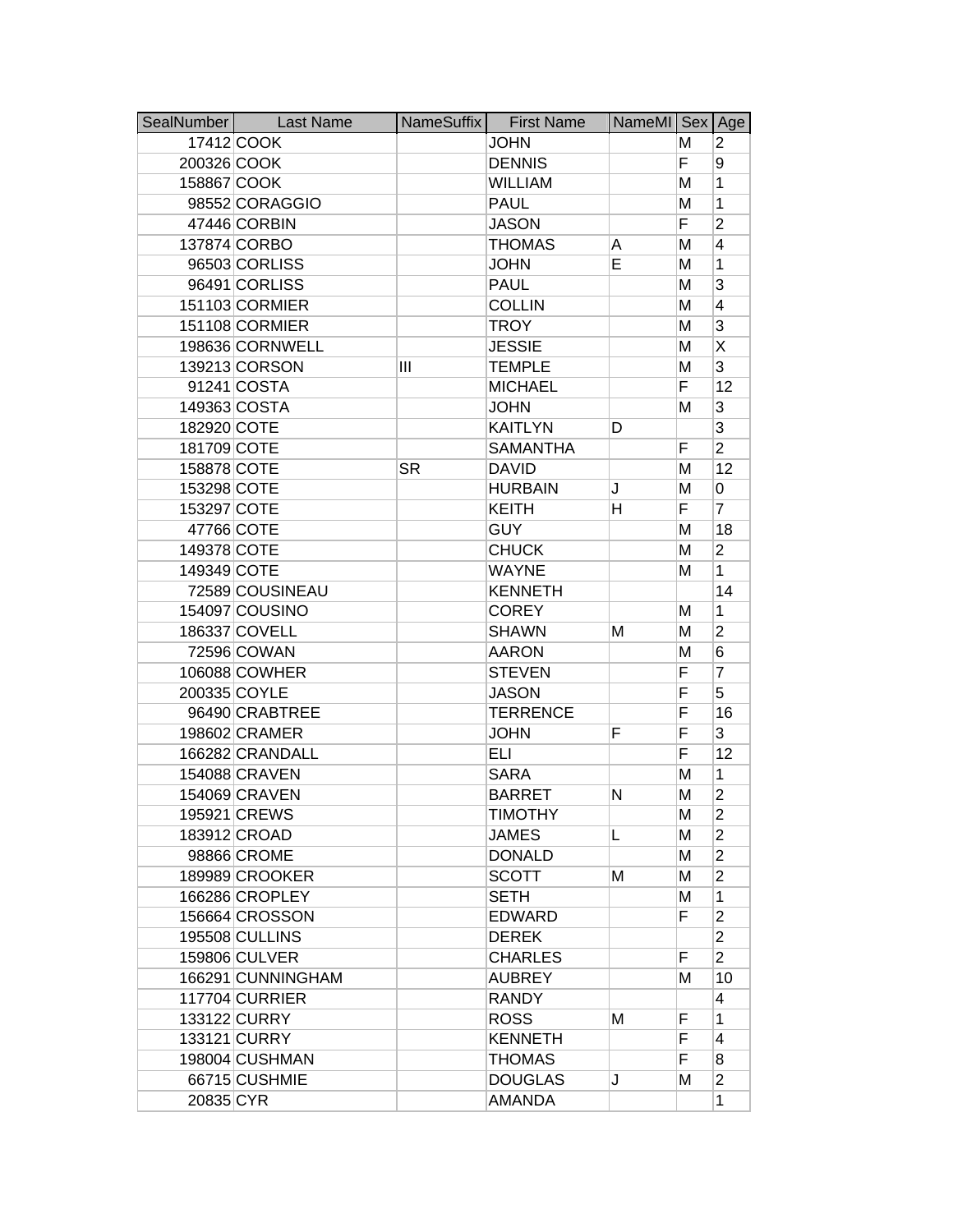| SealNumber   | <b>Last Name</b>  | NameSuffix | <b>First Name</b>  | NameMI Sex Age |   |                         |
|--------------|-------------------|------------|--------------------|----------------|---|-------------------------|
| 70957 CYR    |                   |            | <b>LOGAN</b>       |                | F | 2                       |
| 162840 CYR   |                   |            | <b>SCOTT</b>       |                | M | 9                       |
| 171049 CYR   |                   |            | <b>CHARITY</b>     |                | F | Χ                       |
| 131758 DAHL  |                   |            | <b>SEAN</b>        |                | M | 1                       |
|              | 72587 DALTON      |            | <b>DWIGHT</b>      |                | Μ | 4                       |
|              | 200203 DAMBRUOSO  |            | <b>RALPH</b>       |                | M | 9                       |
|              | 183902 DAMGAARD   |            | <b>ERIK</b>        |                | Μ | 3                       |
|              | 174737 DANGELO    |            | <b>NICHOLAS</b>    | С              | M | 1                       |
|              | 100665 DANIEL     |            | <b>JOSEPH</b>      | C              | F | $\overline{2}$          |
|              | 191057 DANSEREAU  |            | <b>CHRISTOPHER</b> |                | M | 1                       |
|              | 153303 DAVENPORT  |            | <b>MATTHEW</b>     | G              | F | 0                       |
|              | 183907 DAVIDSON   |            | <b>CHUCK</b>       |                | F | 6                       |
|              | 105000 DAVILA     |            | <b>EDWIN</b>       |                | F | 12                      |
| 156442 DAVIS |                   |            | <b>DENNIS</b>      |                | F | $\overline{2}$          |
| 120763 DAVIS |                   |            | <b>MAKAYLA</b>     |                | F | $\overline{2}$          |
| 195520 DAVIS |                   |            | <b>STEVE</b>       | М              | Μ | $\overline{\mathbf{c}}$ |
| 153711 DAVIS |                   |            | <b>RICHARD</b>     | J              |   | $\overline{2}$          |
| 168376 DAVIS |                   |            | <b>WILLIAM</b>     |                | M | 16                      |
| 168374 DAVIS |                   |            | <b>FREDERICK</b>   |                | M | $\mathbf{1}$            |
| 191013 DAVY  |                   |            | <b>ROBERT</b>      |                | Μ | 16                      |
|              | 198748 DAWSON     |            | <b>MARK</b>        |                |   | $\overline{2}$          |
| 68006 DAY    |                   |            | <b>TROY</b>        |                | Μ | 1                       |
| 198005 DAY   |                   |            | <b>WESLEY</b>      | м              | м | 1                       |
| 199761 DAY   |                   |            | <b>BRIAN</b>       |                |   | 10                      |
| 199703 DAY   |                   |            | <b>STEPHEN</b>     | L              | Μ | $\overline{c}$          |
| 114597 DAY   |                   |            | <b>INEZ</b>        | М              | M | $\bf{8}$                |
|              | 137904 DEABAY     |            | <b>JOEL</b>        |                | F | $\overline{2}$          |
|              | 191048 DEANGELIS  |            | <b>GLENN</b>       | J              | F | 0                       |
|              | 191014 DEARDORFF  |            | <b>JEFFREY</b>     |                | M | 1                       |
|              | 63713 DECOSTE     |            | <b>STEVEN</b>      |                | M | 1                       |
|              | 171192 DEETS      |            | <b>BRUCE</b>       |                | Μ | 5                       |
|              | 16062 DEFUSCO     |            | <b>RAY</b>         |                |   | $\overline{2}$          |
|              | 137483 DEIBERT    |            | <b>TRAVIS</b>      |                | Μ | 1                       |
|              | 137471 DEIBERT    |            | <b>RAYMOND</b>     |                | ۳ | 6                       |
|              | 198242 DELBONIFLO |            | <b>ROBERT</b>      |                | F | $\overline{2}$          |
|              | 198240 DELBONIFLO |            | <b>ANTHONY</b>     |                | M | 1                       |
|              | 47441 DELDUCA     |            | <b>CHRISTOPHER</b> |                | F | 1                       |
|              | 49124 DELLIGATTI  |            | <b>FRED</b>        |                | F | $\overline{4}$          |
|              | 88638 DELONG      |            | <b>FLINT</b>       |                | F | 1                       |
|              | 200521 DEMERCHANT |            | <b>PAUL</b>        |                | F | 17                      |
|              | 200331 DEMERCHANT |            | <b>LOGAN</b>       |                | F | 3                       |
|              | 98548 DEMERCHANT  |            | <b>CATHY</b>       |                | F | 4                       |
|              | 133124 DEMERCHANT |            | <b>NICK</b>        |                | F | $\overline{2}$          |
|              | 200340 DEMERCHANT | Ш          | <b>JOHN</b>        | R              |   | $\overline{2}$          |
|              | 137529 DENATALE   |            | RALPH              |                | F | 1                       |
|              | 169284 DENOON     |            | <b>JACOB</b>       |                |   | $\overline{c}$          |
| 198014 DENT  |                   |            | <b>JAMIE</b>       |                | F | 1                       |
| 198017 DENT  |                   |            | <b>BILLY</b>       |                | F | 5                       |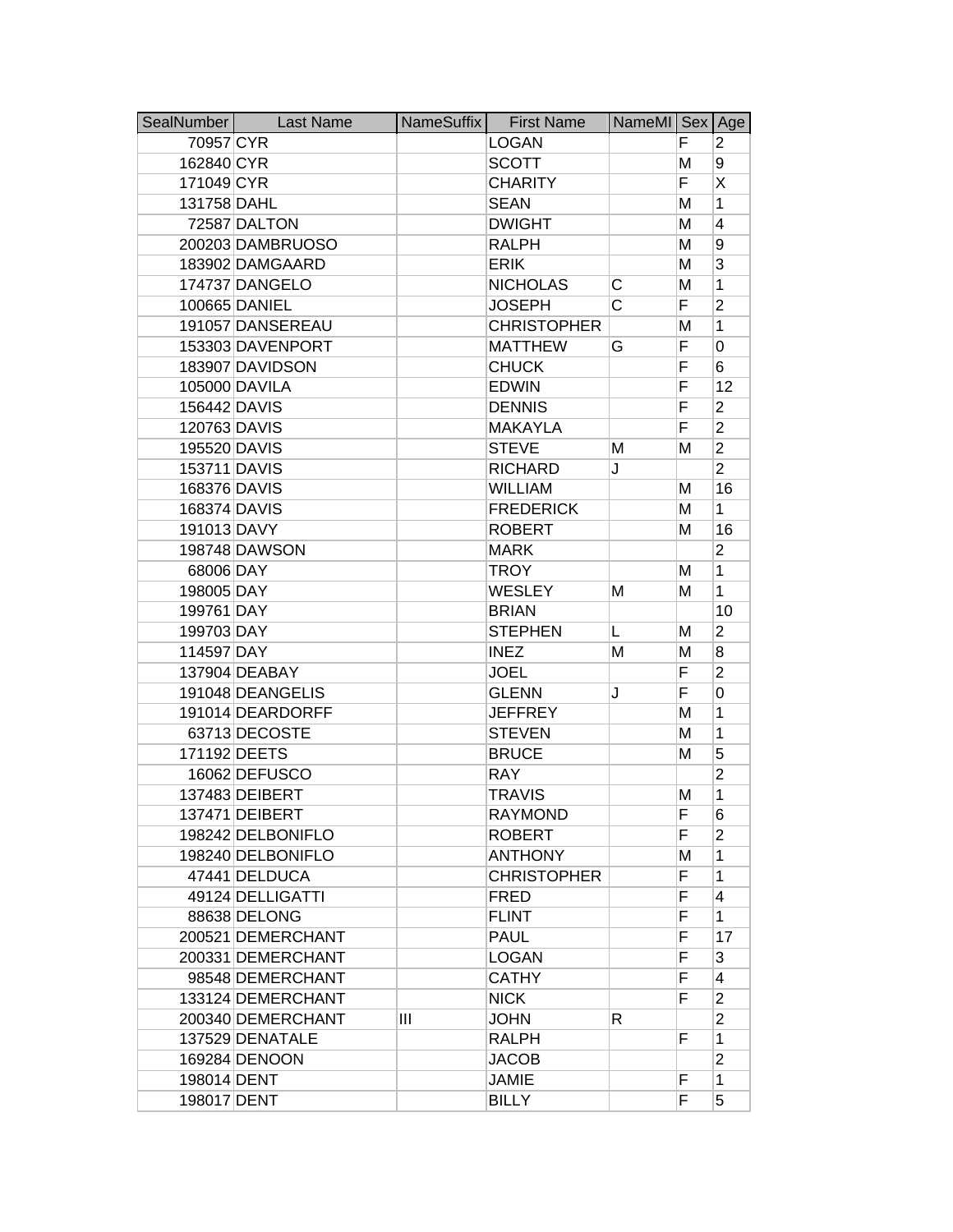| SealNumber  | <b>Last Name</b>   | NameSuffix | <b>First Name</b>  | NameMI Sex |   | Age                     |
|-------------|--------------------|------------|--------------------|------------|---|-------------------------|
|             | 98851 DERIENZO     |            | <b>MATTHEW</b>     |            | м | 1                       |
|             | 184152 DERMODY     |            | <b>WILLIAM</b>     | J          | M | 15                      |
|             | 156435 DEROCHE     |            | <b>JOEL</b>        |            | F | $\overline{2}$          |
|             | 70955 DEROSIER     |            | <b>NATHAN</b>      |            | M | $\overline{2}$          |
| 172472 DERR |                    |            | <b>CHRISTOPHER</b> |            | F | $\overline{2}$          |
|             | 137520 DERRICK     |            | <b>JOHN</b>        |            | M | $\overline{2}$          |
|             | 198220 DERRY       |            | <b>LENNY</b>       |            | M | $\overline{2}$          |
|             | 106095 DESAULINES  |            | <b>ROGER</b>       | A          | M | 3                       |
|             | 106093 DESAULNIERS |            | <b>TODD</b>        |            | F | $\overline{2}$          |
|             | 151118 DESJARDINS  |            | <b>JEFFREY</b>     |            | M | 4                       |
|             | 200328 DEWEBER     |            | <b>KEVIN</b>       |            | M | 4                       |
|             | 120740 DICKENSON   |            | <b>KEVIN</b>       | S          | M | 0                       |
|             | 137507 DICKSON     |            | <b>FREDERICK</b>   |            | F | 1                       |
|             | 137508 DICKSON     |            | <b>SCOTT</b>       |            | F | $\overline{2}$          |
|             | 198243 DICOCCO     |            | <b>ANTHONY</b>     |            | F | 8                       |
|             | 106089 DIEDERICH   |            | <b>RUSSELL</b>     |            | F | 1                       |
|             | 47760 DIEFFENBACH  |            | <b>LYNN</b>        |            | M | 0                       |
|             | 153292 DILLON      |            | <b>STEVEN</b>      |            | M | $\overline{2}$          |
|             | 104987 DIONNE      |            | <b>AUGUSTE</b>     |            | M | 3                       |
|             | 183923 DIONNE      |            | <b>RAYMOND</b>     |            | M | 1                       |
|             | 183926 DIONNE      |            | <b>KYLE</b>        | A          | M | $\overline{2}$          |
|             | 76676 DIPALMA      |            | <b>CHRISTOPHER</b> |            | M | 1                       |
|             | 198215 DIVONE      |            | <b>MICHAEL</b>     |            | F | $\overline{2}$          |
| 106000 DODD |                    |            | <b>TIFFANY</b>     |            | F | 1                       |
|             | 191044 DONNELLS    | JR         | <b>PERCY</b>       | Е          | M | Χ                       |
|             | 23842 DONOHUE      |            | <b>DEREK</b>       |            | M | $\overline{2}$          |
|             | 153282 DOODY       |            | <b>SCOTT</b>       |            | M | $\overline{2}$          |
| 193509 DORR |                    |            | <b>ETHAN</b>       |            | M | 3                       |
|             | 30274 DORR         |            | <b>DEVIN</b>       | R          | M | 0                       |
| 100688 DORR |                    |            | <b>NEVIN</b>       | J          | F | 1                       |
|             | 152728 DOSTIE      |            | <b>KARL</b>        | Μ          | M | $\overline{2}$          |
|             | 149347 DOUGHERTY   |            | <b>JOHN</b>        |            | F | 4                       |
|             | 20825 DOUGHTY      | JR         | <b>RON</b>         |            |   | 1                       |
|             | 137463 DOUGHTY     |            | <b>MORGAN</b>      |            | м | 0                       |
| 151106 DOW  |                    |            | <b>RODNEY</b>      |            | м | 4                       |
|             | 198232 DOWD        |            | <b>MICHAEL</b>     |            |   | $\overline{\mathbf{4}}$ |
|             | 30331 DOWLING      |            | <b>SHAWN</b>       |            | M | $\overline{2}$          |
|             | 30277 DOWLING      |            | <b>CRYSTAL</b>     | Μ          | F | $\overline{2}$          |
|             | 198272 DOYLE       |            | <b>JEFFREY</b>     | L          | F | 1                       |
|             | 171191 DRABOT      |            | <b>BRIAN</b>       |            | М | $\overline{2}$          |
|             | 47752 DRAKE        |            | <b>ANTONIO</b>     |            | M | 1                       |
|             | 47756 DRAKE        |            | <b>KEN</b>         |            |   | $\overline{2}$          |
| 166308 DREW |                    |            | <b>NOAH</b>        | Μ          | м | 3                       |
|             | <b>DRINKWATER</b>  |            | <b>DYLAN</b>       |            | M | 3                       |
|             | 96502 DRISSEL      |            | <b>JUDY</b>        |            | F | 1                       |
|             | 198208 DRUCK       |            | <b>TYLER</b>       |            | M | 1                       |
|             | 70961 DUBE         |            | <b>KEVIN</b>       |            | F | 3                       |
|             | 76680 DUBE         |            | <b>THOMAS</b>      |            | M | 4                       |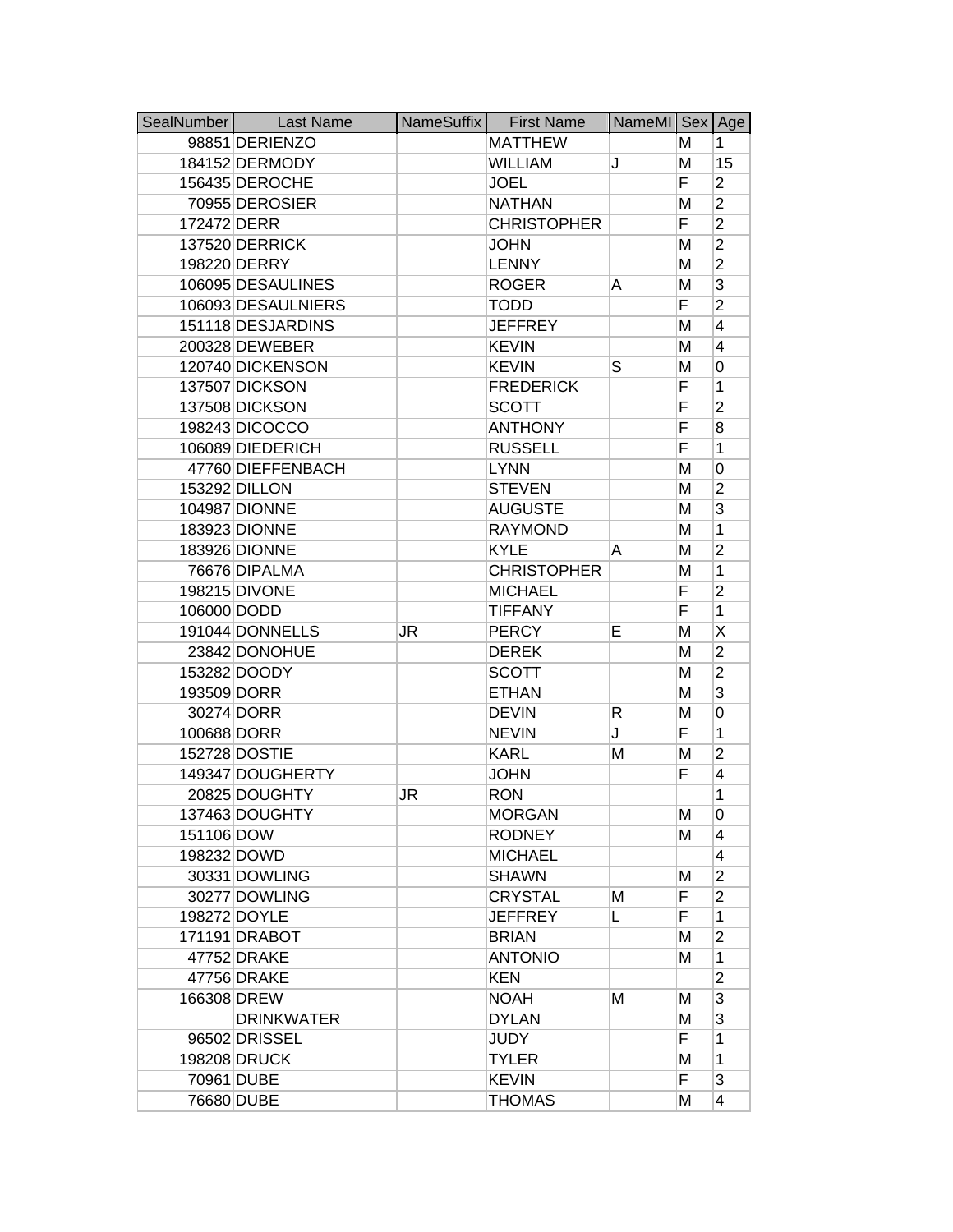| SealNumber  | <b>Last Name</b> | NameSuffix | <b>First Name</b> | NameMI Sex Age |    |                |
|-------------|------------------|------------|-------------------|----------------|----|----------------|
| 117702 DUBE |                  | JR         | <b>DAVID</b>      |                |    | 5              |
| 117701 DUBE |                  |            | <b>DAVID</b>      |                | М  | $\overline{2}$ |
|             | 174718 DUBOIS    |            | <b>DAVID</b>      |                | M  | $\overline{2}$ |
|             | 70952 DUBOIS     |            | <b>TIMOTHY</b>    |                |    | 6              |
|             | 196312 DUCEMAN   |            | <b>ART</b>        |                | M  | 1              |
|             | 198288 DUCKETT   |            | <b>NATHAN</b>     | В              | F  | $\overline{2}$ |
|             | 198617 DUDLEY    |            | <b>NATHAN</b>     |                | M  | $\overline{2}$ |
|             | 134635 DUDLEY    |            | <b>JONATHAN</b>   |                |    | 1              |
|             | 113787 DUFOUR    |            | <b>DEREK</b>      |                | M  | 1              |
|             | 20801 DUFOUR     |            | <b>DONALD</b>     | P              | F  | 5              |
|             | 180231 DUGAS     |            | <b>JOSHUA</b>     | A              | M  | 1              |
|             | 198213 DUGUAY    |            | <b>MARC</b>       |                | M  | $\overline{2}$ |
|             | 189151 DULLAS    |            | <b>KELCIN</b>     |                | M  | 1              |
|             | 93862 DUMONT     |            | <b>WILFRED</b>    |                | M  | $\overline{2}$ |
|             | <b>DUNHAM</b>    |            | <b>JEFF</b>       |                | F  | $\overline{2}$ |
|             | 66706 DUPAL      |            | <b>JOHN</b>       | J              | M  | $\overline{2}$ |
|             | 93866 DUPONT     |            | <b>JAMES</b>      |                | М  | $\overline{2}$ |
|             | 106894 DUQUETTE  |            | <b>RICHARD</b>    |                |    | 4              |
|             | 183921 DURBIN    |            | <b>ROY</b>        |                | M  | 3              |
|             | 156666 DUSETT    |            | <b>KOBY</b>       |                | M  | 6              |
| 180233 DYER |                  |            | <b>FRED</b>       |                | F  | 6              |
| 156676 DYER |                  |            | <b>DALE</b>       | A              | M  | 8              |
|             | 156436 EBERSOLE  |            | <b>DAVID</b>      |                | F  | 11             |
|             | 100694 EDWARDS   |            | <b>JAMES</b>      |                | F  | 5              |
|             | 183919 EDWARDS   |            | <b>ASHLEY</b>     | D              | M  | 3              |
| 137515 EGER |                  |            | <b>KENNETH</b>    | J              | F  | 12             |
|             | 131752 ELDREDGE  | Ш          | <b>CHARLES</b>    |                | F  | $\overline{2}$ |
|             | 105995 ELDRIDGE  |            | <b>MICHAEL</b>    |                | M  | 1              |
|             | 122262 ELLIOT    |            | <b>MARK</b>       |                |    | 8              |
|             | 191021 ELLIOTT   |            | <b>CRAIG</b>      |                | M  | 11             |
|             | 108299 EMERY     |            | <b>SCOTT</b>      |                |    | $\overline{2}$ |
|             | 193504 EMERY     |            | <b>SETH</b>       | D              | М  | X              |
|             | 47753 EMPEY      |            | <b>PETER</b>      |                |    | 1              |
|             | 173944 ESTABROOK |            | THOMAS            |                | F  | 2              |
|             | 194111 EVANISKO  |            | <b>AARON</b>      |                | M  | 5              |
|             | 20813 EVANS      |            | <b>DAVID</b>      |                | F  | $\mathbf{1}$   |
|             | 149365 EVANS     |            | <b>MARTY</b>      |                | М  | Χ              |
|             | 154098 EVERETT   |            | <b>THOMAS</b>     |                | M  | 1              |
|             | <b>FALANGA</b>   |            | <b>MARK</b>       |                | F. | 7              |
|             | 159802 FANSHAW   | Ш          | <b>JAMES</b>      |                | м  | 9              |
|             | 72580 FARIA      | III        | <b>FRANK</b>      |                |    | 8              |
|             | 20827 FARLEY     |            | <b>JUSTIN</b>     |                |    | $\overline{2}$ |
|             | 66723 FARMER     |            | GARY              |                | м  | 10             |
|             | 104993 FARVER    |            | <b>JOHN</b>       |                | М  | 4              |
|             | 195301 FATCHERIC |            | <b>ROBERT</b>     |                | F. | 1              |
|             | 72585 FEDOR      |            | <b>RUSSELL</b>    |                | M  | $\overline{2}$ |
|             | 198252 FEENER    |            | <b>ABBY</b>       | Κ              | M  | 4              |
|             | 100673 FEENEY    |            | <b>DEREK</b>      | J              | F  | 4              |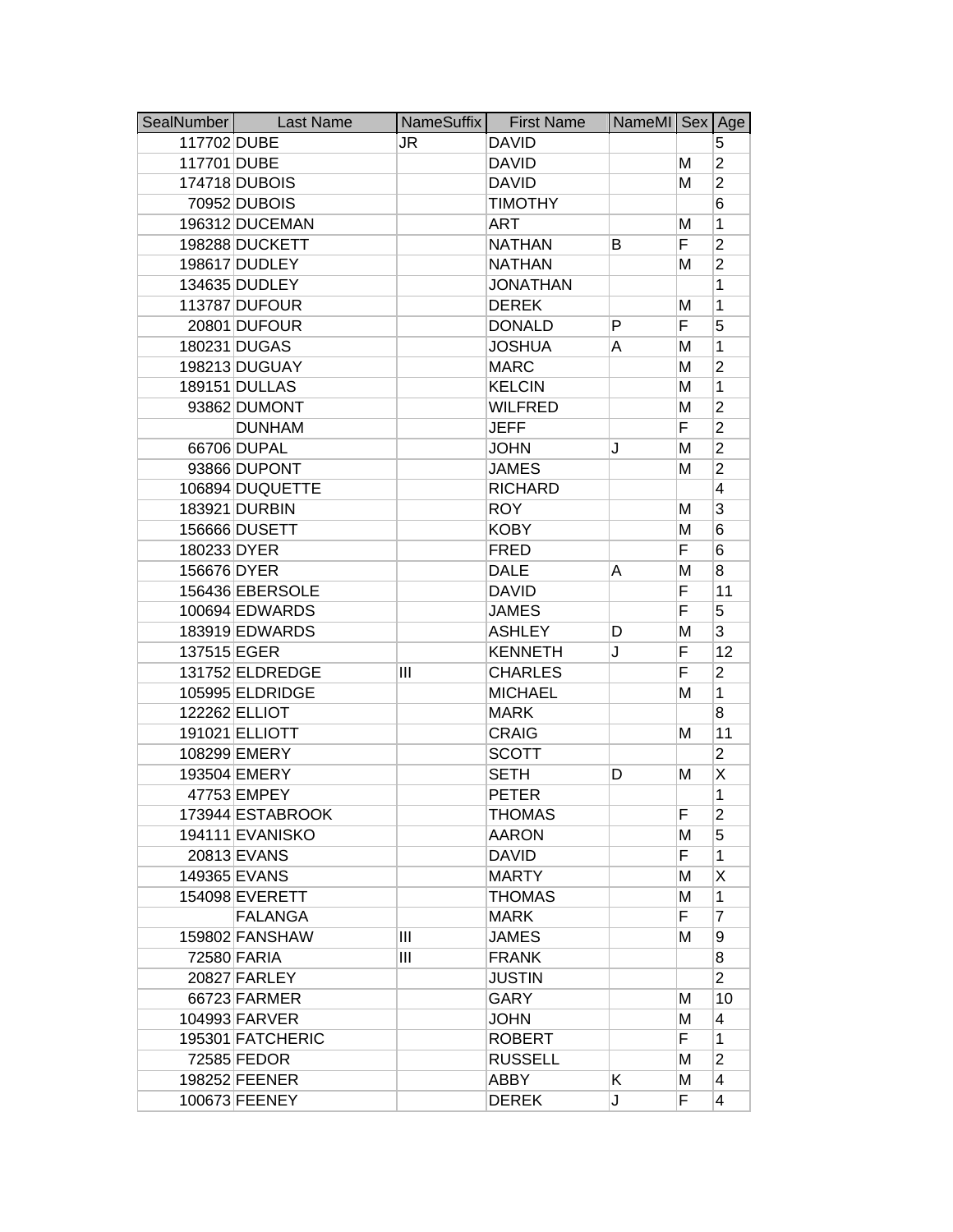| SealNumber   | <b>Last Name</b>     | NameSuffix | <b>First Name</b> | NameMI Sex Age |             |                |
|--------------|----------------------|------------|-------------------|----------------|-------------|----------------|
|              | 152138 FELICCITTI    |            | <b>MICHAEL</b>    |                | м           | 1              |
|              | 93861 FELIX          |            | <b>THOMAS</b>     |                | M           | 1              |
|              | 49127 FENNELL        | <b>SR</b>  | <b>MARTIN</b>     |                | M           | $\overline{2}$ |
|              | 183901 FENSTERMACHER |            | <b>JAMES</b>      |                | F           | 3              |
|              | 68811 FENWICK        |            | <b>AARON</b>      |                | F           | 3              |
|              | 154086 FERRARA       |            | <b>THOMAS</b>     |                | M           | $\overline{2}$ |
|              | 113791 FERRO         |            | <b>ANTHONY</b>    |                | М           | 4              |
|              | 166271 FICKETT       |            | <b>DARREN</b>     |                |             | 0              |
|              | 17411 FIGEIREDO      |            | <b>SERGIO</b>     |                | M           | $\overline{2}$ |
| 166285 FILER |                      |            | <b>KENNETH</b>    |                | M           | 1              |
|              | 200019 FILORETO      |            | <b>ALBERT</b>     |                | M           | 0              |
| 106100 FINCH |                      |            | <b>DAVID</b>      |                | F           | 7              |
| 152142 FINK  |                      |            | <b>COURTNEY</b>   |                | M           | 3              |
|              | 46438 FINKENBINDER   |            | <b>KEVIN</b>      |                | F           | 1              |
|              | 168368 FINKENBINDER  |            | <b>JAMES</b>      |                | M           | $\overline{2}$ |
|              | 189985 FISHER        |            | <b>DEANE</b>      |                | M           | 1              |
| 106899 FITCH |                      |            | <b>JOSH</b>       |                | F           | 3              |
|              | 173927 FLACK         |            | <b>WILLIAM</b>    |                | M           | 1              |
|              | 149361 FLAGG         |            | <b>JAMES</b>      |                | F.          | 4              |
|              | 149377 FLECK         |            | <b>MERVIN</b>     |                | M           | $\overline{2}$ |
|              | 158862 FLEET         |            | <b>MICHAEL</b>    |                | M           | 10             |
|              | 66718 FLOOD          |            | <b>JEFFREY</b>    | A              | F           | 17             |
|              | 200009 FLOOK         |            | <b>JASON</b>      | E              | M           | 10             |
|              | 96520 FLOWERS        |            | <b>BRYAN</b>      | L              | F           | $\overline{2}$ |
|              | 20836 FLYNN          |            | <b>HUNTER</b>     | L              | F           | $\mathbf{1}$   |
|              | 117456 FOBELL        |            | <b>GERALD</b>     |                | M           | 0              |
|              | 20803 FOLSOM         |            | <b>ARDEN</b>      | D              | f           | 6              |
|              | 20826 FOLSOM         |            | <b>MITCHELL</b>   |                | M           | $\mathbf{1}$   |
|              | 156667 FONTENOT      |            | <b>DONOVAN</b>    |                | М           | 14             |
| 150142 FORD  |                      |            | <b>RICHARD</b>    |                | M           | 5              |
|              | 68813 FORE           |            | <b>JEFFREY</b>    |                | M           | 3              |
|              | 198620 FORSBERG      |            | <b>JOHN</b>       |                | M           | 3              |
|              | 120132 FORTIN        |            | <b>BLAINE</b>     |                | M           | $\overline{2}$ |
|              | 44805 FORTUNATO      | JR.        | <b>JOSEPH</b>     |                | м           | 1              |
|              | 76671 FOSTER         |            | <b>REED</b>       |                | М           | 5              |
|              | 151127 FOURNIER      |            | <b>KEVIN</b>      |                | $\mathsf F$ | $\overline{2}$ |
|              | 151113 FOURNIER      |            | <b>JOHN</b>       | C              | F           | 1              |
|              | 134681 FRANCK        |            | <b>JAMES</b>      |                | F           | 1              |
|              | 134631 FRANCK        |            | <b>RICHARD</b>    |                |             | 5              |
|              | 103345 FRANCKS       |            | <b>TOMMY</b>      |                | М           | 4              |
|              | 105987 FRANGOS       |            | <b>VASILIOS</b>   |                | F.          | 4              |
|              | 195302 FRANTZ        |            | <b>WILLIAM</b>    |                | F           | 0              |
|              | 44534 FRASER         |            | <b>DUANE</b>      | т              | F           | $\overline{2}$ |
|              | 106898 FRAZER        |            | <b>FREDERICK</b>  |                | F.          | $\overline{2}$ |
|              | 194105 FRAZIER       |            | <b>GARRETT</b>    |                | м           | 1              |
|              | 152731 FRECHETTE     |            | <b>JAMES</b>      |                | F.          | 4              |
|              | 137496 FREDETTE      |            | <b>KEVIN</b>      | J              | M           | 3              |
|              | 198613 FREEMAN       |            | <b>RYAN</b>       |                | F.          | 9              |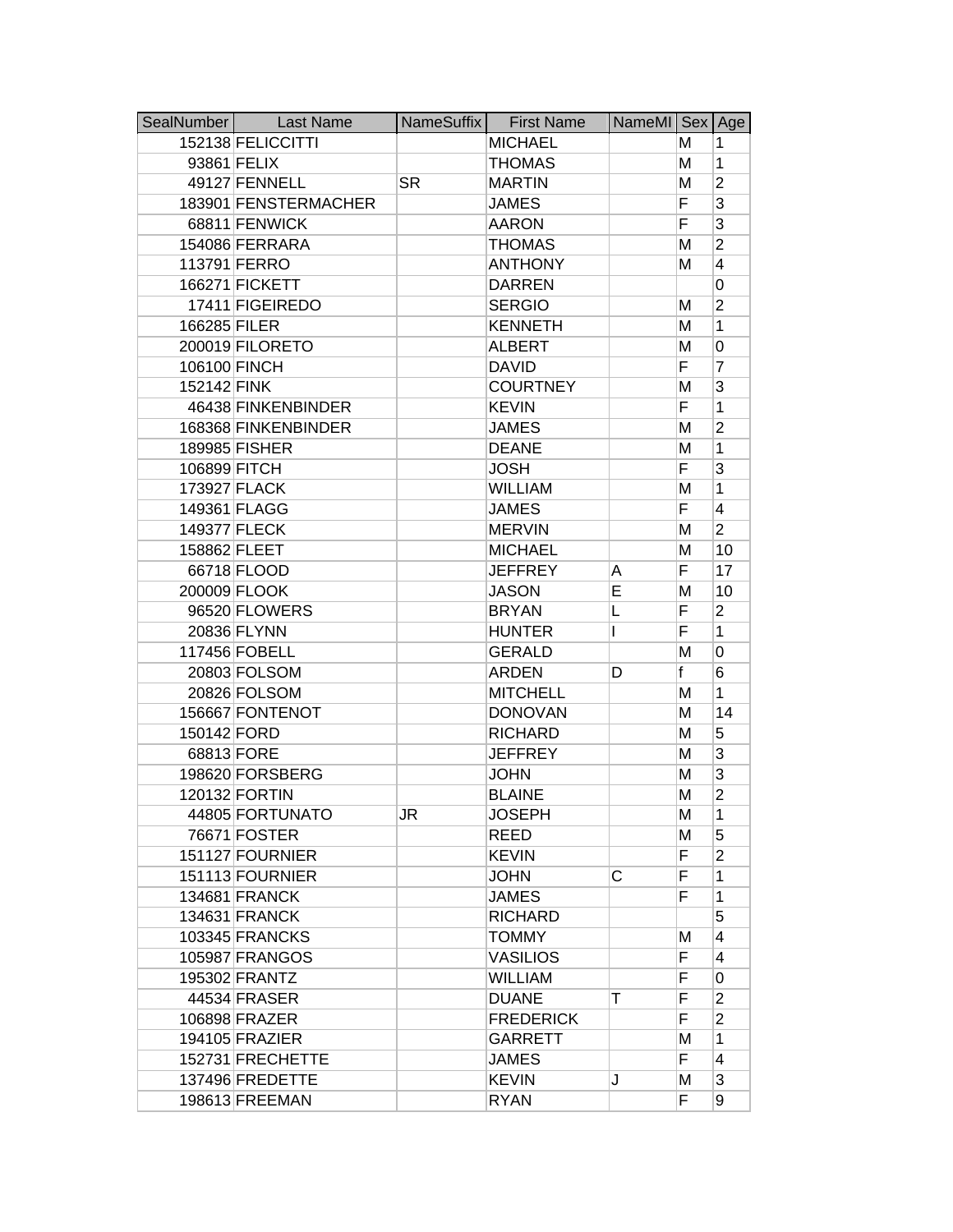| SealNumber   | <b>Last Name</b>   | NameSuffix | <b>First Name</b> | NameMI Sex Age |    |                |
|--------------|--------------------|------------|-------------------|----------------|----|----------------|
|              | 168367 FRISBY      |            | <b>WILLIAM</b>    |                | м  | 7              |
|              | 174717 FROST       |            | <b>NELSON</b>     |                | M  | 11             |
|              | 130085 FROST       |            | <b>DANAL</b>      |                | F  | 13             |
|              | 198703 FUCINI      |            | <b>MICHAEL</b>    | C              | M  | $\overline{2}$ |
|              | 17400 FULKS        |            | <b>TOM</b>        |                |    | 1              |
|              | 200523 FULTON      |            | <b>RODNEY</b>     |                | М  | $\mathbf{1}$   |
|              | 120628 FULTON      |            | <b>JO</b>         | A              | M  | $\mathbf{1}$   |
| 198237 FUNK  |                    |            | <b>CLIFFORD</b>   |                | M  | 6              |
|              | 103349 GAGLIO      |            | <b>PAUL</b>       |                |    | $\overline{2}$ |
|              | 137524 GAGNE       |            | <b>GARY</b>       | S              | М  | $\overline{2}$ |
|              | 139215 GAGNON      |            | <b>LOUIS</b>      |                | M  | $\overline{2}$ |
|              | 198276 GAGNON      |            | <b>JOHN</b>       |                | M  | 4              |
| 168361 GAITA |                    |            | <b>BRIAN</b>      |                | F. | $\overline{2}$ |
|              | 198709 GALLANT     |            | <b>JOHN</b>       | A              | M  | 8              |
|              | 151105 GALLANT     |            | <b>MATHEW</b>     |                | F  | 1              |
|              | 180412 GALLANT     |            | <b>HANNAH</b>     |                | M  | $\overline{2}$ |
|              | 68820 GAMACHE      |            | <b>PETER</b>      |                | M  | 5              |
|              | 198704 GAMBINO     |            | <b>GERARD</b>     |                | F  | $\overline{2}$ |
|              | 47435 GAMMONS      |            | <b>LAURA</b>      |                | M  | 4              |
|              | 181708 GAMRAT      |            | <b>KEVIN</b>      |                | M  | 9              |
|              | 197905 GANDY       |            | <b>LEA</b>        |                | F  | 4              |
|              | 154093 GARCIA      |            | <b>RALPH</b>      |                |    | 1              |
|              | 154090 GARDNER     |            | <b>JOHN</b>       |                | М  | 4              |
|              | 183929 GARLAND     |            | <b>CLAUDIA</b>    |                | M  | 3              |
|              | 103360 GARNER      | JR         | <b>THOMAS</b>     |                | M  | 10             |
|              | 20828 GARRISON     |            | LEAH              | М              | F  | $\mathbf{1}$   |
|              | 98558 GARSIDE      | Ш          | <b>WILLIAM</b>    |                | M  | $\mathbf{1}$   |
|              | 98556 GARSIDE      |            | <b>LORI</b>       | A              | M  | $\overline{2}$ |
|              | 47436 GARVER       |            | <b>DUSTIN</b>     | т              | F  | $\overline{4}$ |
|              | 103357 GARZILLI    |            | <b>CHARLES</b>    |                | F  | $\mathbf{1}$   |
|              | 38376 GASPAR       |            | <b>WILLIAM</b>    | н              | F  | 12             |
|              | 38375 GASPAR       |            | <b>ANGEL</b>      |                | M  | $\mathbf{1}$   |
|              | 76669 GATTO        |            | <b>DONALD</b>     |                | F  | 11             |
|              | 183910 GAUKER      |            | TROY              |                | M  | 3              |
|              | 66707 GAVULA       |            | <b>DAVID</b>      |                | M  | 4              |
| 186332 GEIB  |                    |            | <b>JAMES</b>      |                | М  | $\overline{7}$ |
| 186333 GEIB  |                    |            | <b>LORI</b>       |                | M  | 1              |
|              | 100664 GEISEL      |            | <b>BARRY</b>      | L              | M  | 1              |
|              | 166292 GENDREAU    |            | <b>ANDREW</b>     |                | м  | 2              |
|              | 183928 GENDRON     |            | <b>SCOTT</b>      |                | м  | 4              |
|              | 96471 GENTILE      | JR         | <b>DONALD</b>     |                | M  | $\overline{2}$ |
|              | 159805 GENTRY      |            | <b>DANIEL</b>     |                | M  | $\overline{2}$ |
|              | 153287 GERVAIS     |            | <b>BILLY</b>      |                | F  | 1              |
|              | 98872 GESEL        |            | <b>CRAIG</b>      |                | M  | 4              |
|              | 104576 GIBBONS     |            | <b>PHILIP</b>     |                | M  | $\overline{2}$ |
|              | 44546 GIBBS        |            | <b>JOEL</b>       |                | M  | X              |
|              | 104578 GIBSON      |            | <b>ROBERT</b>     |                | F  | 3              |
|              | 198646 GIELAROWSKI |            | <b>JON</b>        |                | M  | $\overline{2}$ |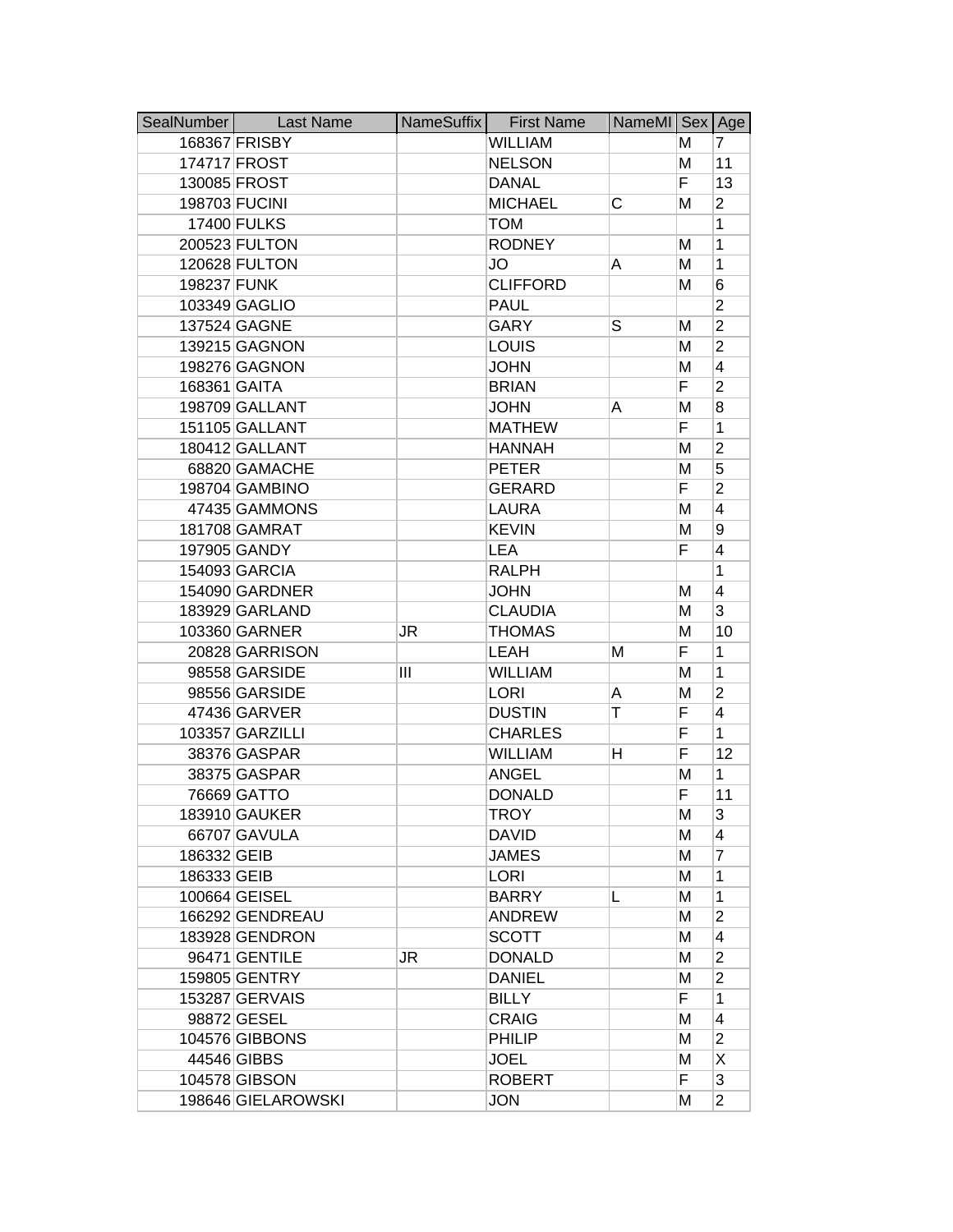| SealNumber   | <b>Last Name</b>        | NameSuffix | <b>First Name</b>  | NameMI Sex Age |   |                |
|--------------|-------------------------|------------|--------------------|----------------|---|----------------|
|              | 198202 GILLESPIEDANIELS |            | <b>DREW</b>        |                | м | 2              |
|              | 156438 GILLIGAN         |            | <b>GREGORY</b>     |                | м | 6              |
|              | 17398 GILLISPIE         |            | <b>TODD</b>        |                | M | 6              |
| 137510 GILLS |                         |            | <b>DANIEL</b>      |                | F | 8              |
|              | 154061 GINGERELLA       |            | <b>JOHN</b>        |                | F | 3              |
|              | 76660 GIROUARD          |            | <b>JEFFREY</b>     |                | M | 8              |
| 159804 GIRSA |                         |            | <b>TYSON</b>       |                | F | 18             |
| 200004 GLAS  |                         |            | <b>GREGOR</b>      |                | F | $\mathbf{1}$   |
|              | 137495 GLASS            |            | <b>TREVOR</b>      |                | F | 16             |
|              | 66742 GLENNON           |            | <b>WILLIAM</b>     |                | M | 4              |
|              | 183917 GLIDDEN          |            | <b>MATTHEW</b>     |                | M | 3              |
|              | 159801 GLIDDEN          |            | <b>MARIA</b>       |                | M | $\overline{2}$ |
|              | 184145 GNIEWEK          |            | <b>JAY</b>         |                | F | 8              |
| 100699 GOFF  |                         |            | <b>EDWIN</b>       |                | F | Χ              |
|              | 200329 GOLDEN           |            | <b>STEVEN</b>      |                | M | 1              |
|              | 156719 GOMEZ            |            | <b>PATRICK</b>     |                | M | 3              |
| 105998 GOOD  |                         |            | <b>NELSON</b>      |                | F | 1              |
| 196304 GOOD  |                         |            | <b>SHAWN</b>       |                | F | 3              |
|              | 117455 GOODING          |            | <b>LAWRENCE</b>    | E              | M | 4              |
|              | 166327 GOODSPEED        |            | <b>ROBERT</b>      |                | M | $\overline{2}$ |
|              | 156670 GOTTLICK         |            | <b>PAUL</b>        |                | M | 1              |
|              | 96469 GOUGH             |            | <b>MICHAEL</b>     |                | F | 1              |
|              | 194110 GOULD            |            | <b>KRISTOPHER</b>  |                | F | 10             |
| 183946 GOVE  |                         |            | <b>NORMAND</b>     |                | M | 4              |
| 186334 GRACI |                         |            | <b>TONY</b>        |                | M | 4              |
|              | 140794 GRANT            |            | <b>GLENN</b>       | D              | M | 10             |
|              | 191502 GRASSO           |            | <b>DAN</b>         |                | M | 6              |
|              | 183920 GRAUMENZ         |            | <b>DEVEN</b>       |                | F | $\overline{2}$ |
|              | 20831 GRAVES            |            | <b>WILLIAM</b>     |                | M | 3              |
|              | 139021 GRAVES           |            | <b>CLIFFORD</b>    |                | F | $\overline{2}$ |
|              | 96487 GRAY              |            | <b>MARK</b>        |                | F | $\overline{2}$ |
| 154085 GRAY  |                         |            | <b>RYLEY</b>       |                | F | 4              |
|              | 96488 GRAY              |            | <b>JEFFERY</b>     | A              | M | 19             |
|              | 189783 GRAYSON          |            | <b>CHRISTOPHER</b> |                | F | 2              |
|              | 96475 GREEN             |            | <b>KARL</b>        | т              | M | 12             |
|              | 100674 GREENE           |            | <b>ROLAND</b>      |                | M | 1              |
|              | 183943 GREENLEAF        |            | <b>DENNIS</b>      | Μ              | M | $\overline{2}$ |
|              | 100691 GREGG            |            | <b>AARON</b>       | E              | F | $\overline{2}$ |
|              | 151123 GREGOIRE         |            | <b>DYLAN</b>       |                | М | $\overline{2}$ |
|              | 151122 GREGOIRE         |            | <b>DALTON</b>      |                | М | 8              |
|              | 162271 GRIFFIN          |            | <b>GERALD</b>      | R              | M | 6              |
|              | 151124 GRIMES           |            | <b>DONALD</b>      |                | F | 10             |
|              | <b>GRINDLE</b>          |            | <b>CLAYTON</b>     |                | M | $\overline{2}$ |
|              | 47448 GRINSTEAD         |            | <b>JAMES</b>       |                | M | 0              |
|              | 158887 GRODER           |            | DAVID              |                | М | 4              |
|              | 149375 GROOVE           |            | <b>TODD</b>        |                | M | 3              |
|              | 198404 GROSS            | Ш          | <b>MATTHEW</b>     |                | М | $\mathbf{1}$   |
|              | 72576 GRUSTI            |            | <b>GORDON</b>      |                |   | 14             |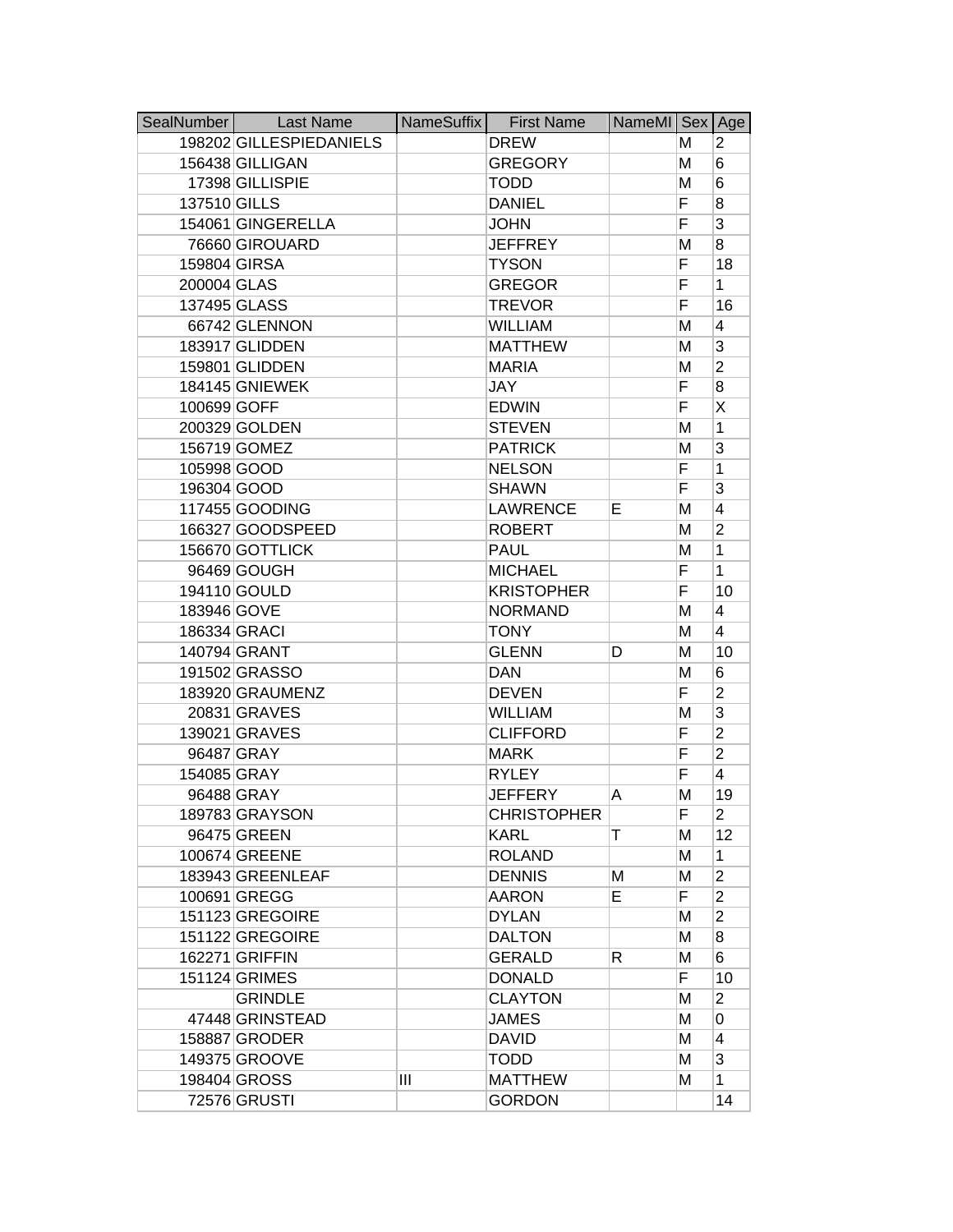| SealNumber   | <b>Last Name</b>  | NameSuffix   | <b>First Name</b> | NameMI   Sex |                | Age            |
|--------------|-------------------|--------------|-------------------|--------------|----------------|----------------|
| 20818 GUE    |                   |              | <b>ANDREW</b>     |              | F              | 1              |
|              | 20837 GUIDRY      | JR           | <b>ROY</b>        |              |                | 5              |
|              | 72579 GUIMOND     | $\mathbf{H}$ | <b>WHALEN</b>     |              |                | 1              |
|              | 154082 GULLICKSON |              | <b>DOUGLAS</b>    |              | М              | $\overline{2}$ |
|              | 24260 GURSCHICK   |              | <b>EVAN</b>       |              | F              | 1              |
|              | 168370 GUSTAVSEN  |              | <b>KEN</b>        |              | M              | 1              |
| 149385 GUY   |                   |              | <b>JAMES</b>      |              | M              | Χ              |
|              | 96481 GYGER       |              | <b>THOMAS</b>     | В            | F              | 4              |
| 154083 HACK  |                   |              | <b>JOSHUA</b>     |              | M              | 1              |
|              | 174381 HACKETT    |              | <b>STEVEN</b>     |              | Μ              | $\overline{2}$ |
|              | 174720 HAEZELA    |              | <b>PAUL</b>       | W            | Μ              | 5              |
|              | 159808 HAFFORD    |              | <b>HERBERT</b>    |              | M              | $\overline{2}$ |
|              | 159807 HAGUE      |              | <b>DAVID</b>      |              | M              | $\overline{2}$ |
| 183976 HAISS |                   |              | <b>DANIEL</b>     | W            | M              | 6              |
|              | 66709 HAKEN       |              | <b>LEE</b>        |              | M              | $\overline{2}$ |
|              | 196329 HAKES      |              | <b>HARRY</b>      |              | F              | 1              |
|              | 196330 HAKES      |              | <b>ANDY</b>       |              | F              | 6              |
|              | 46437 HALINKA     |              | <b>DOUGLAS</b>    |              | F              | $\overline{2}$ |
| 173932 HALL  |                   |              | <b>SHERMAN</b>    |              | M              | 11             |
| 194120 HALL  |                   |              | <b>JASON</b>      |              |                | 1              |
| 68808 HALL   |                   |              | <b>JEFFREY</b>    |              | M              | 1              |
| 173929 HALL  |                   |              | <b>STEVE</b>      |              | Μ              | 1              |
| 195510 HALL  |                   | <b>SR</b>    | <b>ROBERT</b>     |              | M              | 3              |
| 76665 HALL   |                   |              | <b>GLENN</b>      |              | F.             | 4              |
|              | 194141 HALLAWAY   |              | <b>STANLEY</b>    | Κ            | M              | $\overline{2}$ |
|              | 47445 HALLETT     |              | <b>STEPHEN</b>    |              | F              | $\overline{7}$ |
|              | 156656 HALLIFAX   |              | <b>ROBERT</b>     | Е            | M              | 4              |
|              | 173934 HALLOCK    |              | <b>RODNEY</b>     |              |                | 1              |
|              | 106099 HAMILTON   |              | <b>GENE</b>       |              | F              | $\overline{2}$ |
|              | 195504 HAMILTON   | Ш            | <b>CLARENCE</b>   | W            |                | $\overline{2}$ |
|              | 46885 HAMILTON    |              | <b>DON</b>        |              | M              | 3              |
|              | 47449 HANEY       |              | <b>KENNETH</b>    | J            | M              | 14             |
|              | 47449 HANEY       |              | <b>KENNETH</b>    | J            | F              | 0              |
|              | 20834 HANIGAN     |              | <b>JOHN</b>       |              | M              | 9              |
|              | 158884 HANLEY     |              | <b>FRED</b>       | E.           | M              | 3              |
|              | 96465 HANSEN      |              | <b>TRAVIS</b>     |              | $\overline{F}$ | 1              |
|              | 196306 HANSIS     |              | <b>JEFF</b>       |              | M              | 0              |
|              | <b>HANSON</b>     |              | LEONARD           |              | M              | $\overline{2}$ |
|              | 76678 HARDING     |              | <b>SCOTT</b>      |              | М              | 6              |
|              | 100668 HARDWICK   |              | <b>TERRIE</b>     | J            |                | $\overline{2}$ |
|              | 93878 HARRIS      |              | <b>JASON</b>      | C            | м              | 17             |
|              | 105990 HARRIS     |              | <b>DARREN</b>     | R            | M              | 3              |
|              | 100667 HARRIS     |              | <b>DONALD</b>     |              | M              | 4              |
|              | 93876 HARRIS      |              | <b>JASON</b>      | С            | м              | 1              |
|              | 137466 HARRIS     | JR           | CARL              |              | F.             | 0              |
|              | 81973 HARRISON    |              | <b>LUKE</b>       |              | M              | 3              |
|              | 137461 HARTMAN    |              | <b>MATTHEW</b>    |              | M              | 8              |
|              | 68817 HARTMAN     |              | <b>BRIAN</b>      |              | F              | 5              |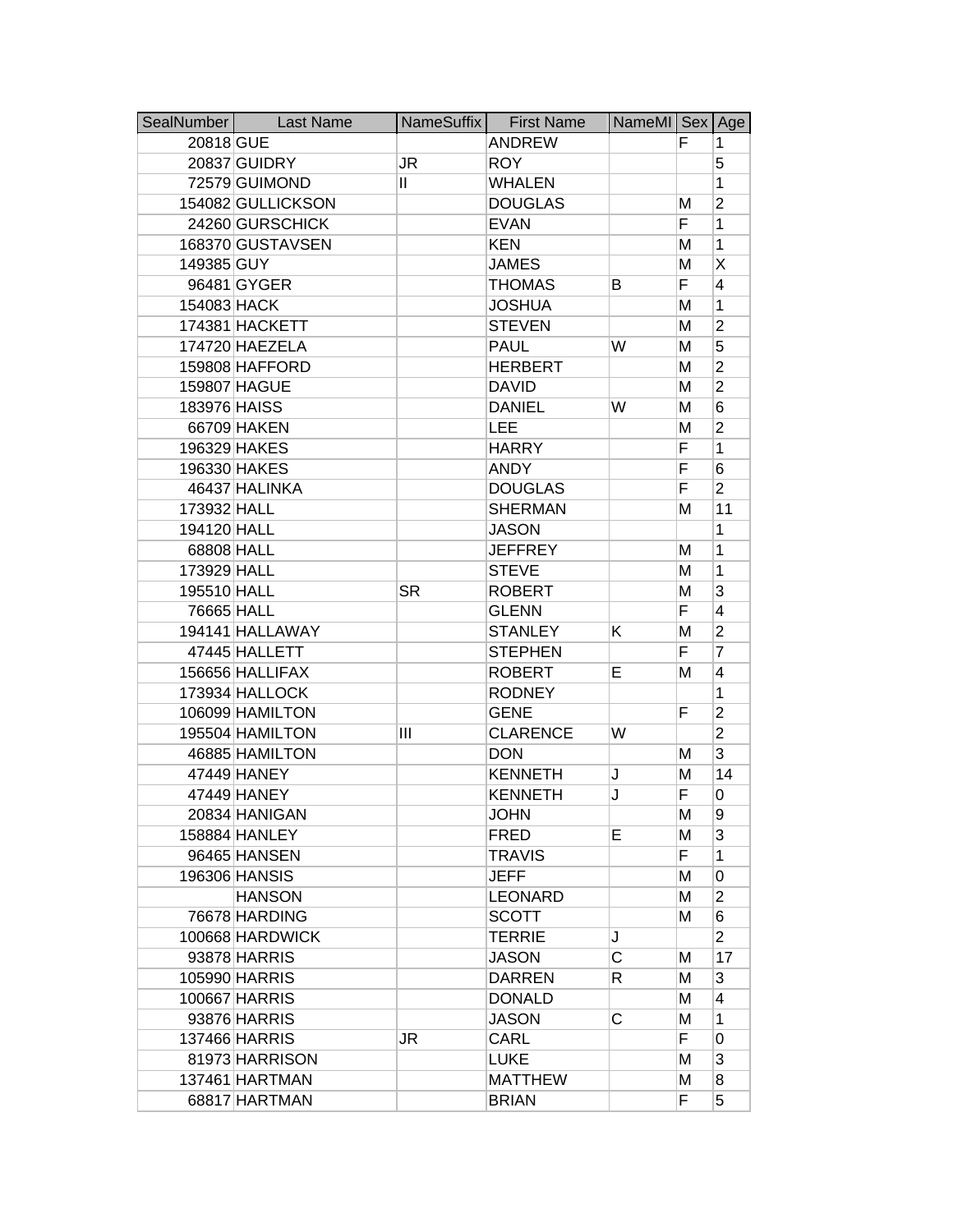| SealNumber  | Last Name          | NameSuffix | <b>First Name</b> | NameMI Sex Age |    |                |
|-------------|--------------------|------------|-------------------|----------------|----|----------------|
|             | 154091 HARTSELL    |            | <b>CHARLES</b>    |                | F  | 1              |
|             | 166284 HARTWELL    |            | <b>KURT</b>       |                | F  | 6              |
|             | 190001 HARTZEL     | <b>SR</b>  | <b>DANIEL</b>     |                | F  | 3              |
|             | 17396 HARTZELL     |            | <b>SIMON</b>      |                | F  | 1              |
|             | 178056 HARWOOD     |            | <b>TRAVIS</b>     |                | M  | $\overline{2}$ |
|             | 178055 HARWOOD     |            | <b>JULIAN</b>     | Τ              | M  | 8              |
|             | 149357 HASHEM      |            | <b>PETER</b>      |                | F  | $\overline{2}$ |
|             | 189992 HATCH       |            | <b>ANTHONY</b>    |                | M  | 0              |
|             | 131755 HATCH       |            | <b>HAROLD</b>     |                | M  | $\overline{2}$ |
|             | 183973 HATCH       |            | <b>BRYCE</b>      | D              | M  | 0              |
|             | 96515 HATCHER      |            | <b>CURTIS</b>     |                | M  | 4              |
|             | 105994 HATHAWAY    |            | <b>GALEN</b>      | D              | M  | $\mathbf{1}$   |
|             | 198020 HAWES       |            | <b>DYLAN</b>      | S              | М  | $\overline{2}$ |
|             | 20824 HAWTHORNE    | JR         | <b>DOUGLAS</b>    |                |    | 0              |
|             | 191504 HAYDUK      |            | <b>JACOB</b>      |                | F  | 3              |
|             | 66747 HAYES        |            | <b>RANDALL</b>    |                | F  | 15             |
|             | 20817 HAYES        |            | <b>RYAN</b>       |                | F  | 12             |
| 153277 HEAL |                    |            | <b>GEORGE</b>     |                | F  | 1              |
| 152129 HEAL |                    |            | <b>DAVID</b>      |                | M  | $\overline{2}$ |
|             | 200337 HEALD       |            | <b>KIRK</b>       |                |    | $\overline{2}$ |
|             | 169283 HEATH       | <b>SR</b>  | <b>JAMES</b>      | A              |    | 13             |
|             | 171900 HEATH       |            | <b>CHRIS</b>      |                | М  | 2              |
|             | 70954 HEBERT       |            | <b>DALE</b>       |                | F  | 5              |
|             | 198255 HECOCK      |            | <b>RICHARD</b>    | н              | М  | $\overline{2}$ |
|             | 198255 HECOCK      |            | <b>RICHARD</b>    | н              | F  | X              |
|             | 200522 HEDRICH     |            | <b>TODD</b>       |                | F  | 1              |
| 105986 HEIM |                    |            | <b>REBECCA</b>    |                |    | 1              |
|             | 198642 HELLER      |            | <b>MICHAEL</b>    |                | F  | 1              |
|             | 198640 HELLER      |            | <b>MICHELLE</b>   |                | М  | 1              |
|             | 96493 HELSTOWSKI   |            | <b>STEPHEN</b>    | Κ              | M  | 6              |
|             | 68816 HENDERSON    |            | <b>CHARLES</b>    |                | M  | 3              |
|             | 198638 HENDRICKSON |            | <b>NELSON</b>     |                | M  | 4              |
|             | 96457 HENDRIX      |            | <b>NEIL</b>       |                | F  | 3              |
|             | 16058 HENDRON      |            | <b>PATRICK</b>    |                |    | 1              |
|             | 105993 HENGST      |            | <b>ROY</b>        |                | F  | $\mathbf{1}$   |
|             | 153301 HENLEY      |            | <b>DARRELL</b>    |                | М  | $\overline{2}$ |
|             | 198616 HENNING     |            | <b>OWEN</b>       | S              | M  | 1              |
|             | 198611 HENNING     |            | <b>KEVIN</b>      |                | F  | 1              |
|             | 189998 HERMAN      |            | <b>JOHN</b>       |                | М  | 1              |
|             | 117923 HERMAN      |            | <b>CHARLES</b>    |                | F. | $\overline{2}$ |
|             | 194109 HERNANDEZ   |            | <b>CHARLES</b>    |                | F. | 1              |
|             | 197920 HERRICK     |            | <b>SANDRA</b>     |                | M  | 1              |
|             | 197901 HERRICK     |            | <b>JEFF</b>       |                | М  | 8              |
|             | 150143 HERRICK     |            | <b>ADDYSON</b>    |                | M  | 12             |
|             | 189982 HERRING     |            | <b>THOMAS</b>     |                | M  | $\overline{2}$ |
|             | 168362 HERRMANN    |            | <b>DAVID</b>      |                | F. | 9              |
|             | 149380 HETRICK     |            | <b>LEE</b>        |                | M  | 6              |
|             | 120138 HEUREUX     |            | <b>LEO</b>        |                | M  | $\overline{2}$ |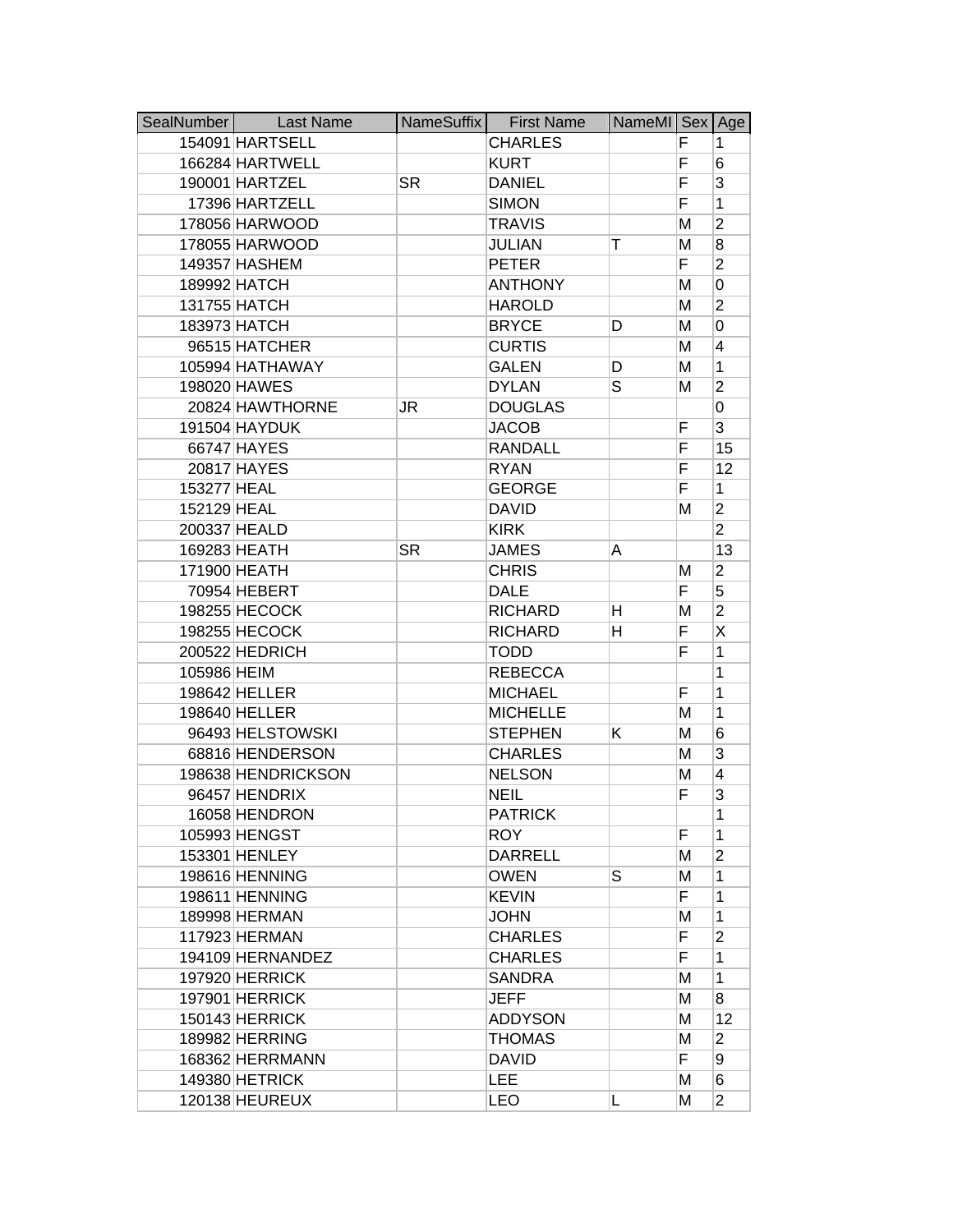| SealNumber   | <b>Last Name</b>   | NameSuffix   | <b>First Name</b> | NameMI Sex |    | Age            |
|--------------|--------------------|--------------|-------------------|------------|----|----------------|
|              | 193638 HEWETT      |              | <b>TRAVIS</b>     |            | м  | 3              |
| 153290 HIATT |                    |              | <b>RICHARD</b>    |            | F. | 5              |
|              | 198626 HIBBITTS    |              | <b>LEONARD</b>    |            | F  | 5              |
|              | 76675 HIGGINS      |              | <b>TRACEY</b>     |            | F  | 8              |
|              | 172474 HIGGINS     |              | <b>HEATH</b>      |            | F  | 6              |
|              | 172466 HIGGINS     |              | <b>EDWARD</b>     |            | F  | 3              |
|              | 76674 HIGGINS      |              | <b>DENNIS</b>     |            | F  | 3              |
|              | 173928 HILFIGER    |              | <b>BRYAN</b>      |            | M  | $\overline{2}$ |
| 113796 HILL  |                    |              | <b>HARRY</b>      |            | M  | 1              |
| 113764 HILL  |                    |              | <b>HARRY</b>      |            | M  | 1              |
|              | 137484 HINCHCLIFFE |              | <b>ALLAN</b>      | L          | F  | 5              |
| 183903 HINDS |                    |              | <b>DANIEL</b>     | W          | F  | 3              |
|              | 103347 HINKEL      | JR           | <b>DONALD</b>     |            | F  | 1              |
|              | 113754 HITCHCOCK   |              | <b>STEVE</b>      |            |    | 1              |
|              | 149376 HOBBS       |              | <b>JAMIE</b>      |            | M  | 1              |
|              | 197907 HODGDON     |              | <b>EDWARD</b>     |            | F  | 1              |
|              | 191503 HOENIG      |              | <b>GARY</b>       |            | F  | 4              |
|              | 137464 HOFFMAN     |              | <b>JASON</b>      |            | F  | 10             |
|              | 98858 HOGAN        |              | <b>JAMES</b>      |            | F  | $\overline{2}$ |
| 137530 HOGG  |                    |              | <b>CHARLES</b>    | A          | F  | 1              |
| 137533 HOGG  |                    |              | <b>THOMAS</b>     | н          | F  | 4              |
|              | 149382 HOGUE       | JR           | <b>JOHN</b>       |            | F  | 7              |
|              | 149383 HOGUE       |              | <b>JOHNATHAN</b>  | Κ          | M  | 1              |
|              | 153296 HOGUE       |              | <b>ADAM</b>       |            | M  | 1              |
|              | 154072 HOHMAN      |              | <b>DONALD</b>     |            | F  | 1              |
|              | 196320 HOLAMAN     |              | <b>RANDALL</b>    |            | F  | 3              |
|              | 137504 HOLLENBACH  |              | <b>CHARLES</b>    |            | М  | 6              |
|              | 152206 HOLLIFIELD  |              | <b>HAROLD</b>     |            | M  | 3              |
|              | 17399 HOLLIMAN     |              | <b>STEVEN</b>     |            |    | $\overline{2}$ |
|              | 61265 HOLLIS       |              | <b>DAVID</b>      |            | M  | 6              |
|              | 191505 HOLLYWOOD   |              | <b>JOHN</b>       | в          | F  | 1              |
|              | 20809 HOLTON       |              | <b>BRENT</b>      |            | F  | 6              |
| 195503 HOME  |                    |              | <b>JOSHUA</b>     |            | M  | 3              |
| 137531 HOOS  |                    |              | <b>DAVID</b>      | R.         | F  | 1              |
|              | 152157 HOOVER      | $\mathbf{I}$ | <b>CHARLES</b>    |            | F  | 1              |
|              | 96512 HOPKINS      |              | <b>STEVEN</b>     | J          | M  | $\mathbf{1}$   |
|              | 152130 HORNE       |              | <b>GEORGE</b>     | A          | M  | $\mathbf{1}$   |
|              | 198013 HORROCKS    |              | <b>GREGORY</b>    |            | F  | 12             |
|              | <b>HOUGHTALING</b> |              | <b>GEORGE</b>     |            |    | 6              |
|              | 190501 HOWARD      |              | <b>KEVIN</b>      |            | M  | 3              |
|              | 198274 HUBBARD     |              | <b>MICHAEL</b>    |            | М  | 12             |
|              | 153706 HUBBARD     |              | <b>STANLEY</b>    |            |    | 5              |
|              | 198278 HUBBARD     |              | <b>DUSTIN</b>     | B          | м  | 8              |
|              | 198284 HUBBARD     |              | <b>JARED</b>      |            | M  | 3              |
|              | 189988 HUBKA       | <b>SR</b>    | <b>JOHN</b>       |            | М  | 1              |
|              | 189994 HUBKA       | JR           | <b>JOHN</b>       |            | M  | 1              |
|              | 189986 HUCKABEE    | JR           | <b>RAYMOND</b>    |            | F  | 7              |
|              | 66731 HUGHES       | JR           | <b>THOMAS</b>     |            |    | 1              |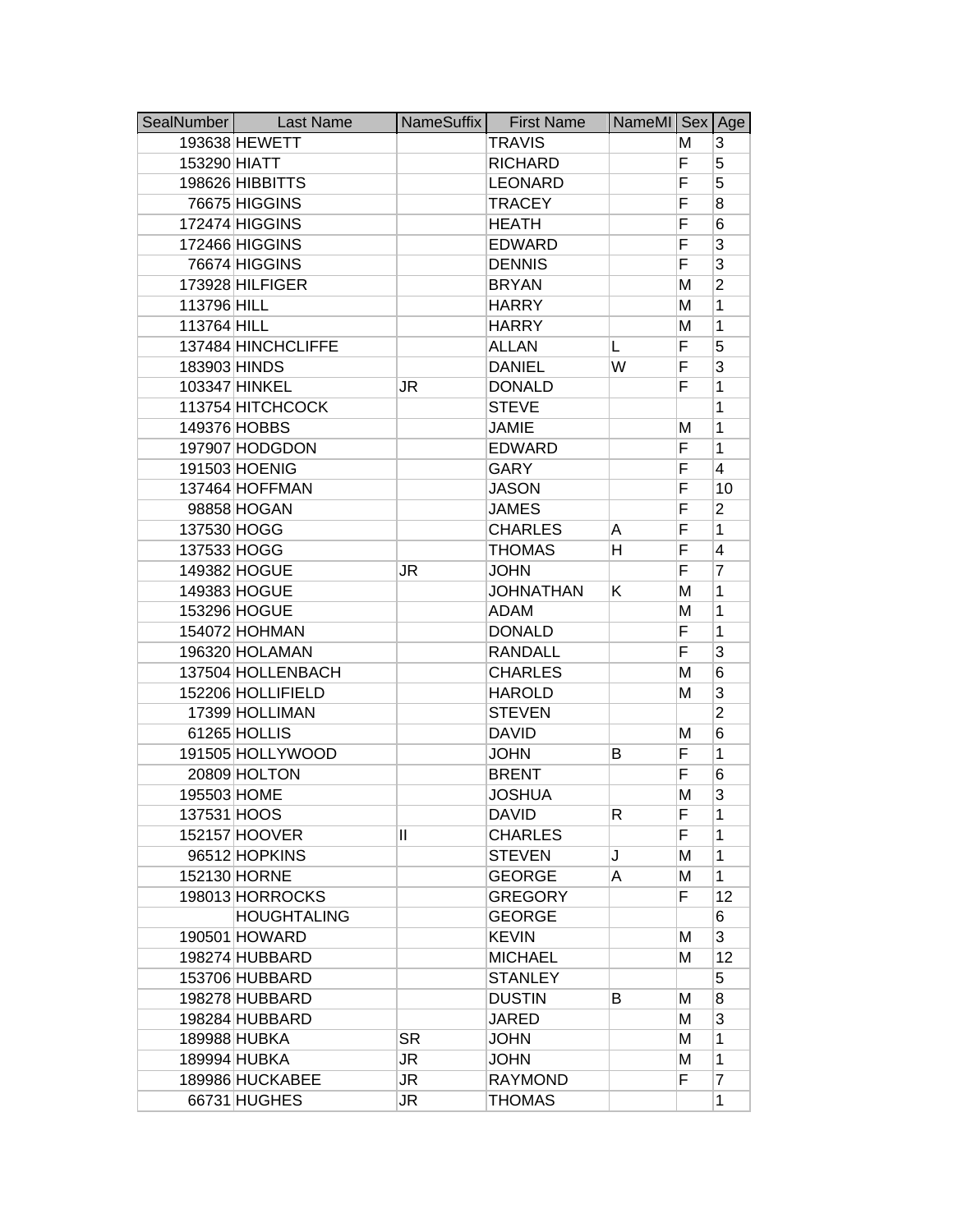| SealNumber  | <b>Last Name</b>  | NameSuffix | <b>First Name</b> | NameMI Sex Age |   |                |
|-------------|-------------------|------------|-------------------|----------------|---|----------------|
|             | 70951 HUGHES      | Ш          | <b>ROBERT</b>     | Α              | F | 2              |
|             | 198238 HUIZENGA   |            | <b>BRIAN</b>      | D              | F | 3              |
|             | 96510 HUME        | JR         | <b>JOHN</b>       |                | M | 4              |
|             | 191084 HUMPHREY   |            | <b>NATHAN</b>     |                | F | 1              |
|             | 178053 HUNGERFORD | JR         | <b>WILLIAM</b>    |                | M | 1              |
| 104995 HUNT |                   |            | <b>CLIFTON</b>    | J              | M | $\overline{2}$ |
|             | 198230 HUNTINGTON |            | <b>ALBERT</b>     | L              | M | 5              |
|             | 198201 HUNTINGTON |            | <b>ALBERT</b>     | L              | M | 3              |
| 133397 HURD |                   |            | <b>ALLISON</b>    | Μ              | M | $\overline{2}$ |
|             | 200346 HURLEY     |            | <b>MICHAEL</b>    |                | F | $\overline{2}$ |
|             | 150141 HURLEY     |            | <b>JOSEPH</b>     |                | M | 15             |
|             | 183914 HURST      |            | <b>PETER</b>      |                |   | 14             |
|             | 195501 HUTCHENS   |            | <b>RODNEY</b>     |                | М | $\overline{2}$ |
|             | 140787 HUTCHINS   |            | <b>PAUL</b>       |                | F | 4              |
|             | 198701 HUTCHINSON |            | <b>BRUCE</b>      |                | M | 5              |
|             | 153701 HUTCHINSON | <b>SR</b>  | <b>JOHN</b>       |                |   | 6              |
|             | 153710 HUTCHINSON | JR         | <b>JOHN</b>       |                | M | 7              |
|             | 198227 HYATT      |            | <b>CHESTER</b>    | D              | M | 3              |
|             | 168375 IANNELLO   |            | <b>GLENN</b>      |                | F | 3              |
|             | 120718 IMPERATO   | Ш          | <b>ANTHONY</b>    |                | F | 0              |
|             | 198008 ISANAGLE   |            | <b>PAYNE</b>      |                | M | 1              |
|             | <b>IZARD</b>      |            | <b>SHANE</b>      |                | M | 3              |
|             | 140380 JACKSON    |            | <b>DONALD</b>     |                | M | $\overline{2}$ |
|             | 105985 JACKSON    |            | CHRISTOPHER W     |                | F | 3              |
|             | 133123 JACOBS     |            | <b>SHAWN</b>      |                | M | $\overline{2}$ |
|             | 152730 JAMESON    |            | <b>JEFFERY</b>    |                | M | $\overline{2}$ |
|             | 198241 JANECEK    |            | <b>ARTHUR</b>     |                | M | 1              |
|             | 72586 JARDINE     |            | <b>DALE</b>       |                | M | 4              |
|             | 20823 JARMAN      |            | <b>ANDREW</b>     |                |   | 1              |
|             | 106094 JAROSSI    |            | <b>ARTHUR</b>     |                | M | 1              |
| 105996 JEAN |                   |            | <b>ANTHONY</b>    |                | M | 1              |
|             | 189997 JEFFERSON  |            | <b>EDWARD</b>     |                | F | $\overline{2}$ |
|             | 196335 JENNINGS   |            | <b>DAVE</b>       |                | M | 7              |
|             | 20816 JEREMUS     |            | JERZY             |                | F | 2              |
|             | 16053 JERNIGAN    |            | <b>ROBERT</b>     |                |   | 4              |
|             | 152134 JESKO      |            | <b>DUSAN</b>      |                | M | 1              |
|             | 171051 JOHNSEN    |            | <b>JOSEPH</b>     |                | F | $\overline{2}$ |
|             | 67380 JOHNSON     |            | <b>RONALD</b>     |                | F | 3              |
|             | 154095 JOHNSON    | JR         | <b>ROBERT</b>     |                | F | 3              |
|             | 190020 JOHNSON    |            | <b>DAVID</b>      |                | F | 3              |
|             | 103348 JOHNSON    |            | <b>HUNTER</b>     |                | M | $\overline{2}$ |
|             | 46428 JOHNSON     |            | <b>MATTHEW</b>    |                | M | 0              |
|             | 183942 JOHNSON    |            | <b>JEFFERY</b>    |                | F | 22             |
|             | 152548 JONES      |            | <b>BRENT</b>      | Е              | F | 15             |
|             | 173945 JONES      |            | <b>MICHAEL</b>    |                | F | 3              |
|             | 166263 JONES      |            | <b>ELIZABETH</b>  |                | M | 6              |
|             | 184147 JONES      |            | <b>STEVEN</b>     | L              | M | 5              |
|             | 16057 JONES       |            | <b>STEPHEN</b>    |                |   | $\overline{2}$ |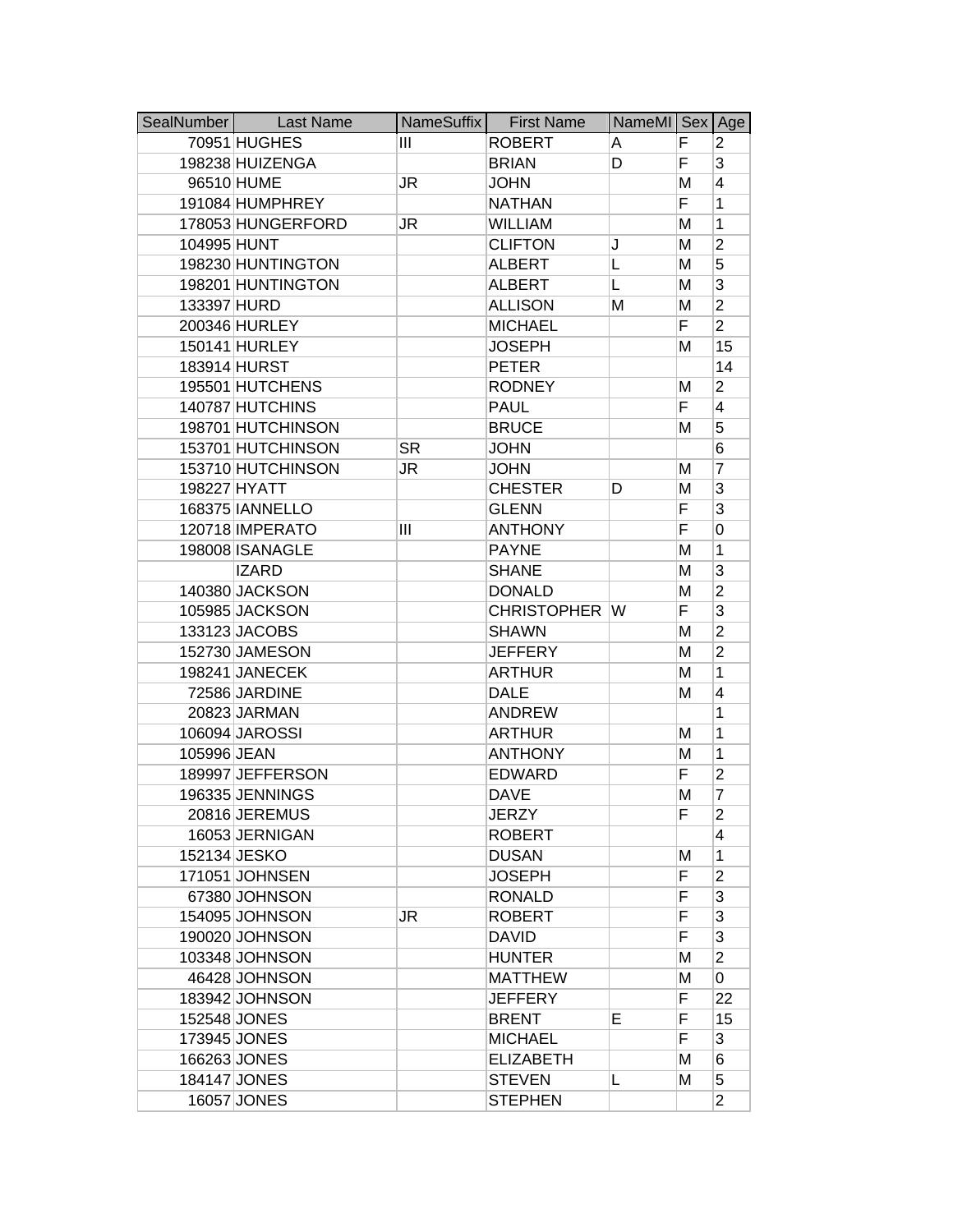| SealNumber   | <b>Last Name</b>   | NameSuffix | <b>First Name</b> | NameMI Sex Age |    |                |
|--------------|--------------------|------------|-------------------|----------------|----|----------------|
|              | 198273 JONES       |            | <b>RONALD</b>     | A              | м  | 2              |
|              | 103390 JONES       |            | <b>COREY</b>      |                |    | 1              |
|              | 198234 JONES       |            | <b>ERIC</b>       | L              | M  | 1              |
|              | <b>JONES</b>       |            | <b>CHARLIE</b>    |                | M  | 4              |
|              | 198618 JOUBERT     |            | <b>COLBY</b>      |                | M  | $\overline{2}$ |
|              | 183918 JOUDENKO    |            | <b>NIKOLAI</b>    |                | Μ  | $\overline{2}$ |
|              | 198622 JUCHNIEWICZ |            | <b>STANLEY</b>    |                | M  | 0              |
|              | 174733 JUSKIEWICZ  |            | <b>ROB</b>        |                | M  | 1              |
|              | 174732 JUSSIF      |            | <b>JEREMY</b>     |                | M  | 1              |
| 150144 KAIN  |                    |            | D                 | Κ              |    | $\overline{7}$ |
|              | 198214 KAMIENSKI   |            | <b>MICHAEL</b>    |                | M  | 0              |
|              | 63711 KANE         | Ш          | <b>DOUGLAS</b>    |                | M  | 5              |
| 196311 KANE  |                    |            | <b>FRANK</b>      |                | M  | 4              |
|              | 194138 KAPANTAS    |            | <b>ERIC</b>       |                | M  | 8              |
|              | 200005 KARDISCO    |            | <b>BRIAN</b>      |                | M  | 1              |
|              | 104989 KASZUBSKI   |            | <b>RONALD</b>     | L              | M  | 3              |
|              | 46427 KAUFFMAN     |            | <b>JONATHAN</b>   |                | F  | 4              |
|              | 117928 KEEFER      |            | <b>RAHN</b>       |                | F  | 1              |
|              | 106047 KEENE       |            | <b>WILLIAM</b>    | С              | M  | 6              |
|              | 156675 KEIRSTEAD   |            | <b>WILLIAM</b>    | S              | F  | 29             |
| 198615 KEITH |                    |            | <b>STEVEN</b>     |                | M  | 3              |
|              | <b>KELLER</b>      |            | <b>ERIC</b>       |                | M  | 1              |
|              | 156653 KELLEY      |            | <b>BRIAN</b>      |                | F  | 6              |
|              | 193506 KELLEY      |            | <b>CALEB</b>      | K.             | M  | 3              |
| 195902 KELLY |                    |            | <b>LIAM</b>       | J              | M  | $\overline{2}$ |
| 198233 KELM  |                    |            | <b>DONALD</b>     |                | M  | 3              |
| 137509 KEMP  |                    |            | <b>LUKAS</b>      |                | M  | 1              |
| 183904 KEMP  |                    | JR         | <b>HOBART</b>     | н              | М  | $\overline{2}$ |
|              | 193613 KENNEDY     |            | <b>JEFFREY</b>    |                | M  | 1              |
|              | 156680 KENNEDY     |            | <b>JONATHAN</b>   |                | F  | 1              |
|              | 20798 KENNEY       |            | <b>ROGER</b>      | D              | M  | 1              |
|              | 162835 KENNEY      |            | <b>CHAD</b>       |                | M  | 3              |
|              | <b>KENNISTON</b>   |            | <b>CLYDE</b>      |                | M  | 1              |
|              | 93874 KENYON       |            | <b>MARK</b>       |                | м  | 2              |
| 182622 KERR  |                    |            | <b>WILLIAM</b>    |                | M  | 5              |
|              | 153284 KERRIDGE    |            | <b>JOHN</b>       |                | M  | $\overline{2}$ |
|              | 173940 KERSHNER    |            | <b>STEPHEN</b>    |                | F. | 19             |
|              | 156678 KIELER      | JR         | <b>EUGENE</b>     |                |    | 13             |
|              | 20830 KILCOLLINS   |            | <b>ROBERT</b>     | E.             | м  | 2              |
|              | 196307 KIMBALL     |            | JULI              |                | Μ  | 1              |
|              | 46446 KINCAID      |            | <b>DAVID</b>      | K.             | F. | $\overline{2}$ |
| 103369 KING  |                    |            | <b>FRANKLIN</b>   | W              |    | 1              |
| 91371 KING   |                    |            | <b>EDWIN</b>      |                | м  | 4              |
| 161668 KING  |                    |            | <b>FRED</b>       | W              |    | 6              |
|              | 100690 KINZER      |            | <b>STEVEN</b>     | E.             | F  | 1              |
|              | 98862 KIRKBRIDE    | JR         | <b>KENNETH</b>    |                | F  | $\overline{2}$ |
|              | 96460 KIRLOUGH     |            | <b>MATTHEW</b>    |                | М  | $\overline{2}$ |
|              | 17410 KLINE        |            | <b>SCOTT</b>      |                | F  | 5              |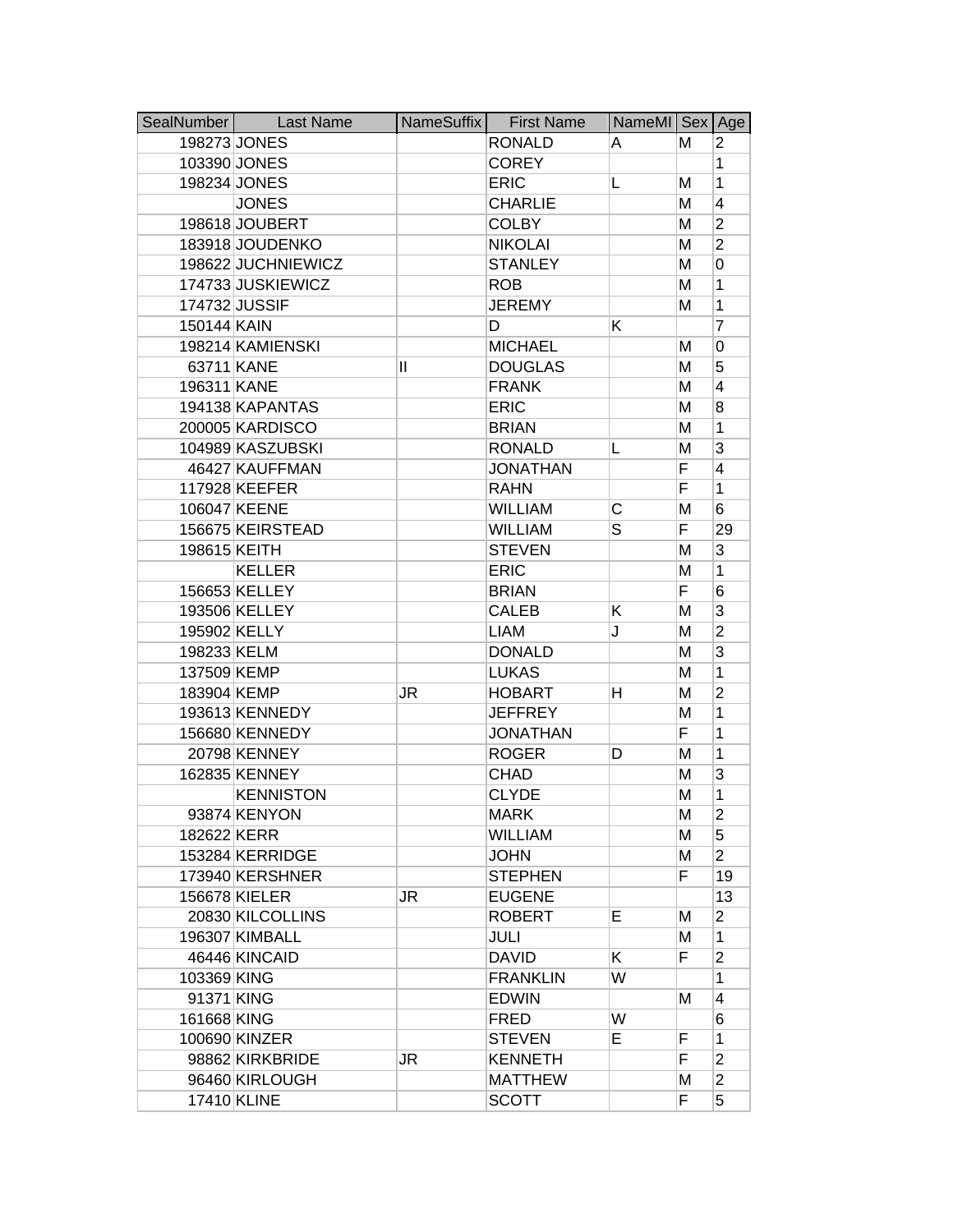| SealNumber   | <b>Last Name</b>  | NameSuffix | <b>First Name</b>    | NameMI Sex Age |    |                |
|--------------|-------------------|------------|----------------------|----------------|----|----------------|
| 137514 KLINE |                   |            | <b>KENNETH</b>       |                | F  | 2              |
|              | 152140 KLINGMAN   |            | <b>CHRISTOPHER W</b> |                | F  | $\overline{2}$ |
|              | 44802 KLOCZKOWSKI |            | <b>GUY</b>           |                | м  | 8              |
|              | 16046 KNIGHT      |            | <b>SCOTT</b>         |                |    | 1              |
|              | 184780 KNIGHT     |            | <b>EDWARD</b>        |                | M  | 13             |
|              | 184746 KNIGHT     |            | <b>DANA</b>          | Е              | M  | $\overline{2}$ |
|              | 149373 KNIGHT     |            | <b>JASON</b>         |                | M  | 3              |
|              | 153285 KNOWLES    |            | <b>DAVID</b>         |                | F  | 1              |
| 153709 KNOX  |                   |            | <b>BRIAN</b>         |                | F  | 13             |
|              | 198012 KOENING    |            | <b>DOUGLAS</b>       |                |    | $\overline{2}$ |
|              | 154078 KOHLHOFF   | JR         | <b>EDWARD</b>        | A              |    | 1              |
|              | 117679 KOHUT      |            | <b>NICHOLAS</b>      |                | F  | 3              |
|              | 166274 KONOWALL   |            | <b>JOHN</b>          |                | M  | 1              |
|              | 98861 KOSTIRKIN   |            | <b>ANDREY</b>        |                | F  | 5              |
|              | 139040 KOSTKA     |            | <b>JACK</b>          | Е              | F  | $\overline{2}$ |
|              | 198403 KOZDRA     |            | <b>TADEUSZ</b>       |                | M  | 1              |
|              | 152547 KRAUSE     |            | <b>ROBERT</b>        |                | M  | 8              |
|              | 46432 KROTOWSKI   |            | <b>JOHN</b>          |                | M  | $\overline{2}$ |
|              | 200002 KRUEGER    |            | <b>DEAN</b>          |                |    | 1              |
|              | 17409 KSIAZK      |            | <b>MARK</b>          | A              | М  | 14             |
|              | 117282 KUBAT      |            | <b>HENRY</b>         |                | M  | 1              |
|              | 104569 KUNTZ      |            | <b>MICHAEL</b>       |                | F  | 10             |
|              | 139037 KUVAJA     | <b>SR</b>  | <b>CHRISTIAN</b>     |                | F  | $\overline{2}$ |
|              | 183949 LABBE      |            | <b>SEAN</b>          | R.             | F  | 5              |
|              | 158892 LABBE      |            | <b>JENNA</b>         |                | F  | 5              |
|              | 159810 LACHAPELLE |            | <b>BRIAN</b>         |                | M  | 4              |
|              | 106892 LACROIX    |            | <b>FRANK</b>         |                | F  | 0              |
|              | 194119 LAFRENIERE |            | <b>TYLER</b>         |                | F  | 1              |
|              | 98555 LAKIN       | <b>SR</b>  | <b>ALAN</b>          | R              | M  | 4              |
|              | 200345 LAMARRE    |            | <b>PETE</b>          |                | F  | $\overline{2}$ |
|              | 105981 LAMBERJACK |            | <b>RONALD</b>        |                | F  | $\overline{2}$ |
|              | 198406 LAMBERT    | Ш          | <b>EDMUND</b>        | W              | F  | 5              |
|              | 174380 LAMICA     |            | <b>BRETT</b>         |                | F  | 6              |
|              | 44804 LAMONTAGNE  |            | <b>ZACHARY</b>       |                | M  | 8              |
|              | 44803 LAMONTAGNE  |            | <b>DAVID</b>         |                | F  | $\overline{2}$ |
|              | 154079 LANCASTER  |            | <b>RAYMOND</b>       |                | F  | 4              |
|              | 194107 LANDRY     |            | <b>LUCAS</b>         |                | M  | $\overline{2}$ |
|              | 16050 LANGDON     |            | MARIE                |                |    | 7              |
|              | 149525 LANGLEY    | JR         | <b>JAMES</b>         | S              | м  | 2              |
|              | 72577 LAPLANTE    |            | <b>CHRISTOPHER</b>   |                | м  | 1              |
|              | 120134 LARRIVIERE |            | <b>JOHN</b>          | Μ              |    | $\overline{2}$ |
|              | 96514 LARSON      |            | JIM                  | L              | F  | 8              |
|              | 198015 LATHAM     | Ш          | <b>PATRICK</b>       |                | м  | 4              |
|              | 191005 LATWINSKI  |            | <b>CHARLES</b>       |                | М  | 5              |
|              | 198612 LAUDANO    |            | <b>FRANK</b>         |                | M  | 5              |
|              | 117921 LAURENZA   |            | <b>JAMIN</b>         |                | M  | 0              |
|              | 191024 LAUVER     |            | LARRY                |                | М  | 3              |
|              | 166262 LAVALETTE  |            | <b>GEORGE</b>        |                | F. | X              |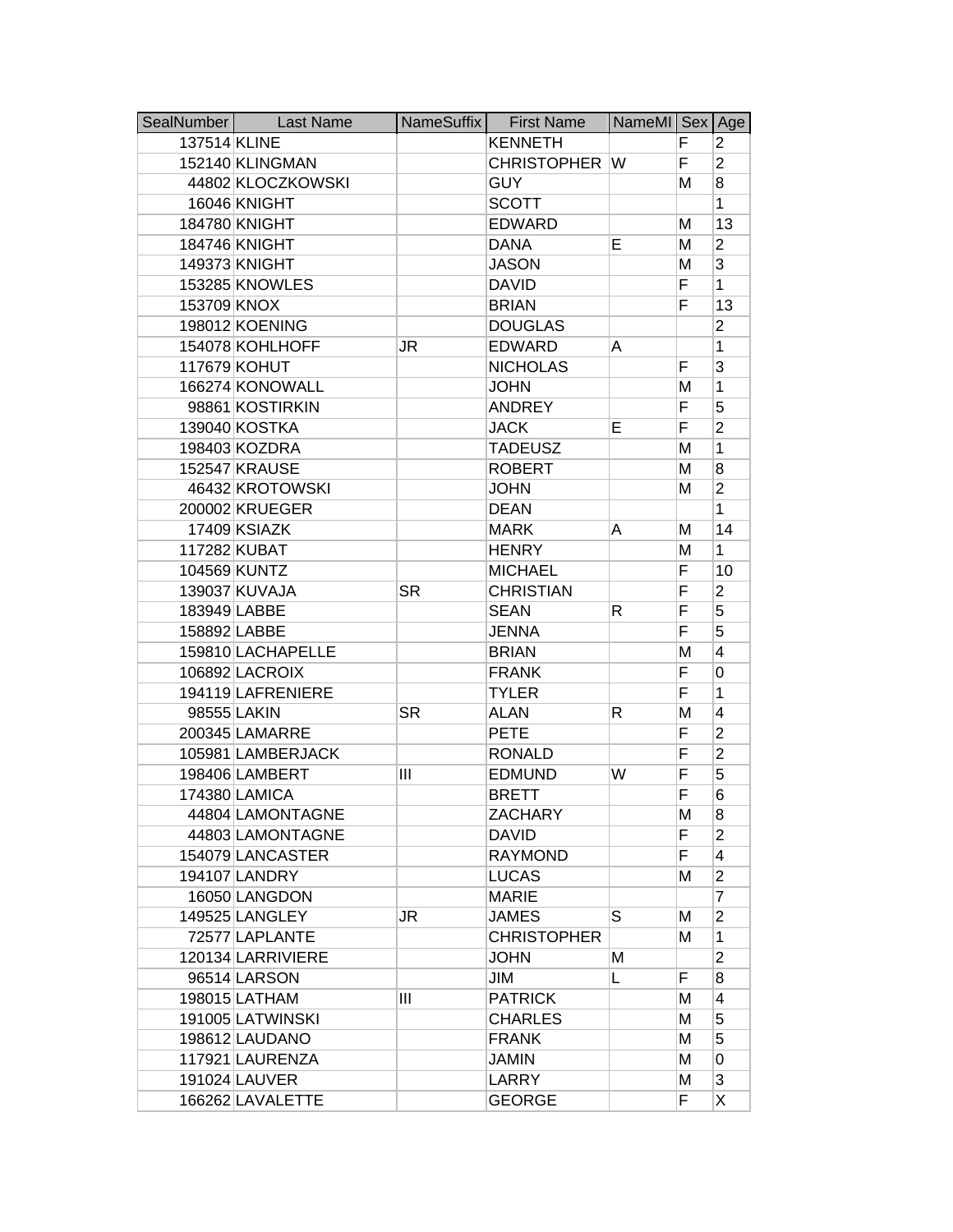| SealNumber   | <b>Last Name</b>   | NameSuffix | <b>First Name</b>  | NameMI   Sex |    | Age            |
|--------------|--------------------|------------|--------------------|--------------|----|----------------|
| 166298 LAVIN |                    |            | <b>BRAD</b>        |              | м  | 8              |
|              | 96508 LAVRIGATA    |            | <b>FRANK</b>       |              | M  | 14             |
|              | 96500 LAVRIGATA    |            | <b>THOMAS</b>      |              | M  | 16             |
|              | 46442 LAWLOR       |            | <b>CHRISTOPHER</b> |              | F  | 6              |
|              | 46423 LAWLOR       |            | <b>MARK</b>        | W            | M  | 1              |
|              | 183909 LAWSON      | JR         | <b>SHAWN</b>       |              | M  | 0              |
|              | 47442 LAWSON       |            | <b>MICHAEL</b>     |              | F  | 14             |
|              | 183924 LAWSON      |            | <b>SHAWN</b>       | A            | F  | 0              |
|              | 191023 LAZAR       |            | <b>LOUIS</b>       | J            | M  | 1              |
|              | 173943 LAZORCHAK   |            | <b>DARRIN</b>      |              | M  | 1              |
|              | 183905 LEDBETTER   |            | <b>DANIEL</b>      |              | M  | 4              |
|              | 104577 LEDFORD     |            | <b>MARK</b>        |              | F  | $\overline{2}$ |
| 98870 LEE    |                    |            | <b>CRAIG</b>       |              | M  | 1              |
| 191018 LEE   |                    |            | <b>JASON</b>       |              | M  | 8              |
| 120737 LEE   |                    | <b>SR</b>  | <b>HOYT</b>        |              | F  | 9              |
|              | 76666 LEICHLITER   |            | <b>RUSSELL</b>     |              | F  | 8              |
|              | 76661 LEICHLITER   |            | <b>DANIEL</b>      |              | F  | 8              |
| 194180 LEID  |                    |            | <b>WILLIAM</b>     |              | M  | 1              |
|              | 156437 LEISTER     |            | <b>TRAVIS</b>      |              | M  | 6              |
|              | 44806 LEJEUNE      |            | <b>JOSEPH</b>      |              | M  | $\overline{2}$ |
|              | 96472 LEMANOWICZ   |            | <b>KENNETH</b>     |              | M  | 3              |
|              | 47755 LEMIEUX      |            | <b>LANCE</b>       |              | M  | 6              |
|              | 16052 LEMKE        |            | <b>PATRICK</b>     |              |    | 1              |
|              | 105982 LENNOX      |            | <b>RONALD</b>      |              | м  | $\overline{2}$ |
| 198228 LENTZ |                    |            | <b>GARY</b>        | Κ            | M  | $\overline{2}$ |
| 117454 LEO   |                    |            | <b>JAMES</b>       |              | F  | 4              |
|              | 181401 LEONARD     |            | <b>ERIC</b>        |              | M  | $\overline{2}$ |
|              | 157718 LEONARD     |            | <b>WILLIAM</b>     |              | M  | 6              |
|              | 96518 LEPPER       |            | <b>WILLIAM</b>     |              | F  | 7              |
|              | 200343 LESSARD     |            | <b>PAUL</b>        |              |    | 17             |
|              | 173924 LESTER      |            | <b>GARY</b>        |              | M  | $\overline{2}$ |
|              | 105983 LETOURNEAU  |            | <b>DAVID</b>       |              | M  | 5              |
|              | 173925 LEVERSEE    | JR         | <b>BEECHER</b>     |              | F  | $\overline{2}$ |
| 195907 LEWIS |                    |            | SETH               | A            | м  | 6              |
|              | 98551 LEWIS        |            | <b>JOHN</b>        |              | м  | 4              |
|              | 106897 LEWIS       |            | <b>TERRY</b>       |              | M  | $\mathbf{1}$   |
| 149366 LEWIS |                    |            | <b>ERNIE</b>       |              | F. | $\overline{4}$ |
| 184929 LIBBY |                    |            | <b>HUNTER</b>      | R.           | М  | $\overline{2}$ |
|              | 96509 LICHT        |            | CARL               |              | F  | 7              |
| 117481 LILLY |                    |            | <b>GERALD</b>      |              | М  | 4              |
|              | 156658 LINDFELDT   |            | <b>ERIC</b>        |              | M  | $\overline{4}$ |
| 191051 LINK  |                    |            | <b>RODNEY</b>      |              | М  | 5              |
|              | 120741 LIPTOK      |            | <b>LISA</b>        | A            | М  | 5              |
|              | 136419 LITTLEFIELD |            | <b>WILLIAM</b>     |              | F  | 5              |
|              | 157719 LITTRELL    |            | <b>TERRY</b>       |              |    | 7              |
|              | 183951 LITZINGER   |            | <b>KENNETH</b>     |              | м  | $\mathbf{1}$   |
|              | 70959 LIZOTTE      |            | <b>SHANE</b>       |              | F  | $\overline{2}$ |
|              | 103367 LOCKER      |            | <b>BENMONT</b>     |              | М  | $\overline{2}$ |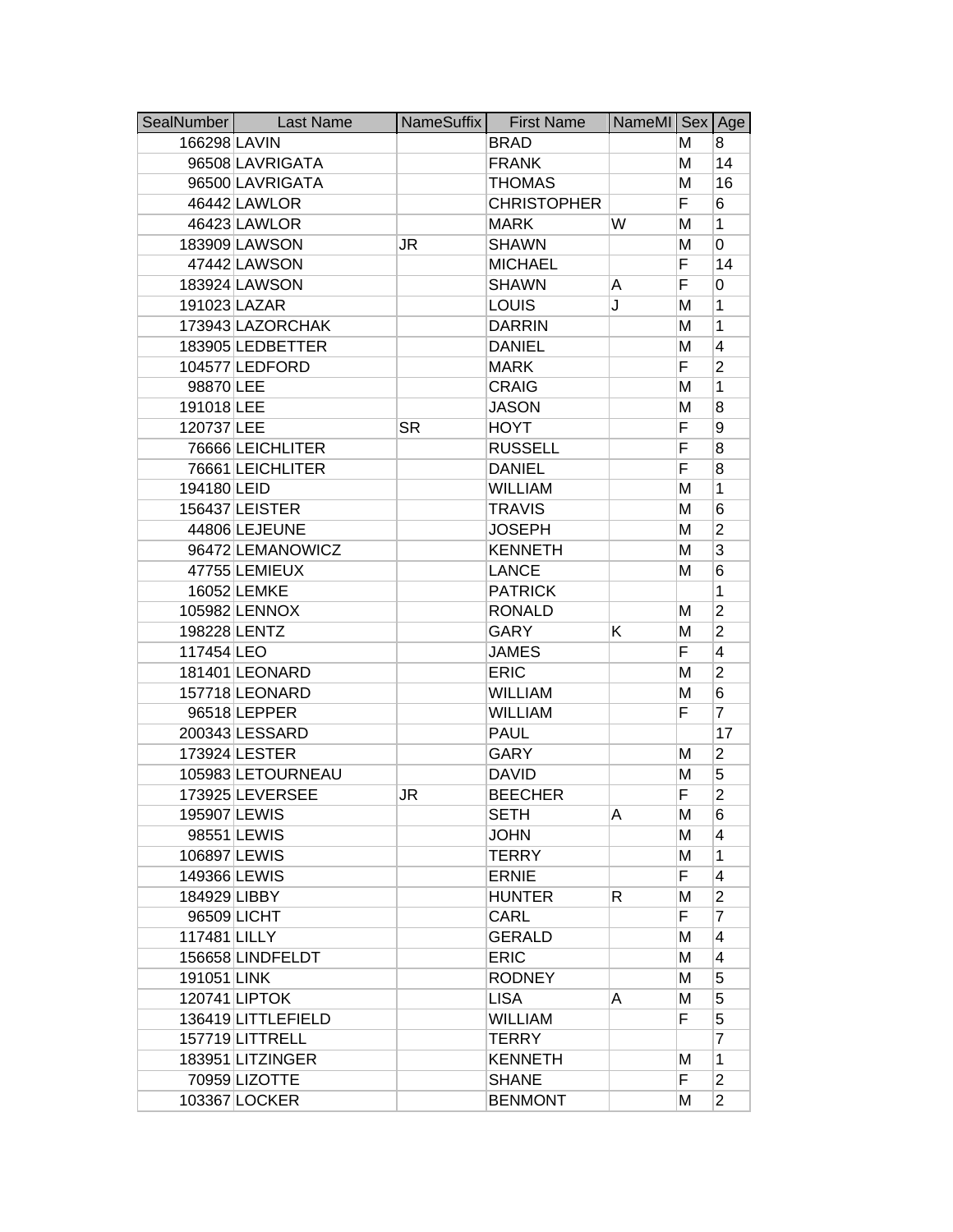| SealNumber  | <b>Last Name</b>  | NameSuffix | <b>First Name</b>       | NameMI Sex Age |    |                |
|-------------|-------------------|------------|-------------------------|----------------|----|----------------|
|             | 103368 LOCKER     |            | TODD                    |                |    | 4              |
|             | 198209 LOCKROW    |            | <b>TERRY</b>            | L              | Μ  | $\mathbf{1}$   |
| 191040 LOHR |                   |            | <b>DEAN</b>             |                | F. | Χ              |
|             | 68825 LOISELLE    |            | <b>KIRK</b>             |                | Μ  | $\overline{2}$ |
|             | 96494 LOLOZZO     |            | $\overline{\mathsf{C}}$ | L              | M  | $\overline{2}$ |
|             | 61263 LOMBARDI    | JR         | <b>JOHN</b>             |                | F  | 10             |
| 158871 LONG |                   |            | <b>WILLIAM</b>          |                | Μ  | $\overline{2}$ |
| 198702 LONG |                   |            | <b>JONATHAN</b>         |                | F  | 6              |
|             | 16044 LONGELY     |            | <b>TANYA</b>            |                |    | 3              |
|             | 47764 LONGEST     |            | <b>JORDAN</b>           |                | M  | 4              |
|             | 189782 LOOMIS     |            | <b>DONNIE</b>           |                |    | 1              |
|             | <b>LOPEZ</b>      |            | <b>MARK</b>             |                | м  | 3              |
|             | 100698 LOPRESTI   |            | <b>MICHAEL</b>          |                | M  | $\overline{2}$ |
|             | 100692 LOPRESTI   |            | <b>JOSEPH</b>           | в              | F  | 6              |
|             | 194116 LORSBACH   |            | <b>JEFFREY</b>          |                | F  | 12             |
|             | 191511 LOVERING   |            | <b>BERNARD</b>          | L              | F  | $\overline{c}$ |
| 150216 LOW  |                   |            | <b>FOO</b>              | С              | F  | $\overline{2}$ |
|             | 156657 LOWELL     |            | <b>JEFFREY</b>          | Е              | F  | 12             |
|             | 159853 LOWELL     |            | <b>DAVID</b>            |                | M  | $\overline{2}$ |
|             | 198624 LOZIER     |            | <b>JARED</b>            |                | F  | $\overline{2}$ |
| 200201 LUCE |                   |            | <b>CHRISTOPHER</b>      |                | Μ  | $\overline{2}$ |
| 194112 LUCE |                   |            | <b>JAMES</b>            |                | M  | 1              |
|             | 93880 LUDDEN      |            | <b>JEREMY</b>           |                | Μ  | 6              |
|             | 198660 LUGDON     |            | <b>NICKOLAUS</b>        |                | M  | 1              |
|             | 88634 LUKASEK     |            | <b>KEITH</b>            |                | F  | 3              |
|             | 153713 LUKER      |            | <b>MICHAEL</b>          |                | F  | 3              |
|             | 96485 LUSSAR      |            | <b>DENIS</b>            |                | Μ  | $\overline{2}$ |
|             | 98865 LUSTIG      |            | <b>LYNN</b>             |                | Μ  | 0              |
|             | 191047 LUTLEROTY  |            | <b>RAYMOND</b>          |                | F  | 1              |
|             | 154099 LYFORD     |            | <b>CHRISTIAN</b>        | A              | M  | 3              |
|             | 66712 LYMAN       |            | <b>STEPHEN</b>          |                |    | 4              |
|             | 120625 LYNCH      |            | <b>RICHARD</b>          |                | F  | 6              |
|             | 103346 LYNCH      |            | <b>PETER</b>            |                | M  | $\overline{2}$ |
|             | 23846 LYNCH       |            | <b>RANDALL</b>          |                | ۲. | 2              |
|             | 149384 LYONS      |            | <b>JOHN</b>             |                | м  | 8              |
|             | 174384 LYONS      |            | <b>JAMES</b>            |                |    | $\overline{2}$ |
|             | 96476 MABEY       | JR         | WARREN                  |                | М  | 17             |
|             | 191602 MACDONALD  |            | <b>BRADFORD</b>         |                | F  | $\overline{2}$ |
|             | 173933 MACDOUGALL |            | <b>JOHN</b>             |                |    | $\overline{4}$ |
| 117924 MACE |                   |            | <b>JIMMY</b>            | J              | м  | 1              |
|             | 113755 MACHALKO   |            | <b>EVAN</b>             |                | М  | 3              |
| 137468 MACK |                   |            | <b>MARK</b>             |                | М  | 4              |
|             | 47447 MACY        | JR         | JIM                     |                | М  | 1              |
|             | 149940 MAHINSKE   |            | <b>RONALD</b>           |                | Μ  | 3              |
|             | 196324 MANCA      |            | <b>MICHAEL</b>          |                | F. | 4              |
|             | 117717 MANCHESTER |            | <b>DARIN</b>            |                |    | 5              |
|             | 198207 MANDELACH  |            | <b>PATRICK</b>          |                | F  | $\overline{2}$ |
|             | 100693 MANNING    |            | S                       | R              | F  | 8              |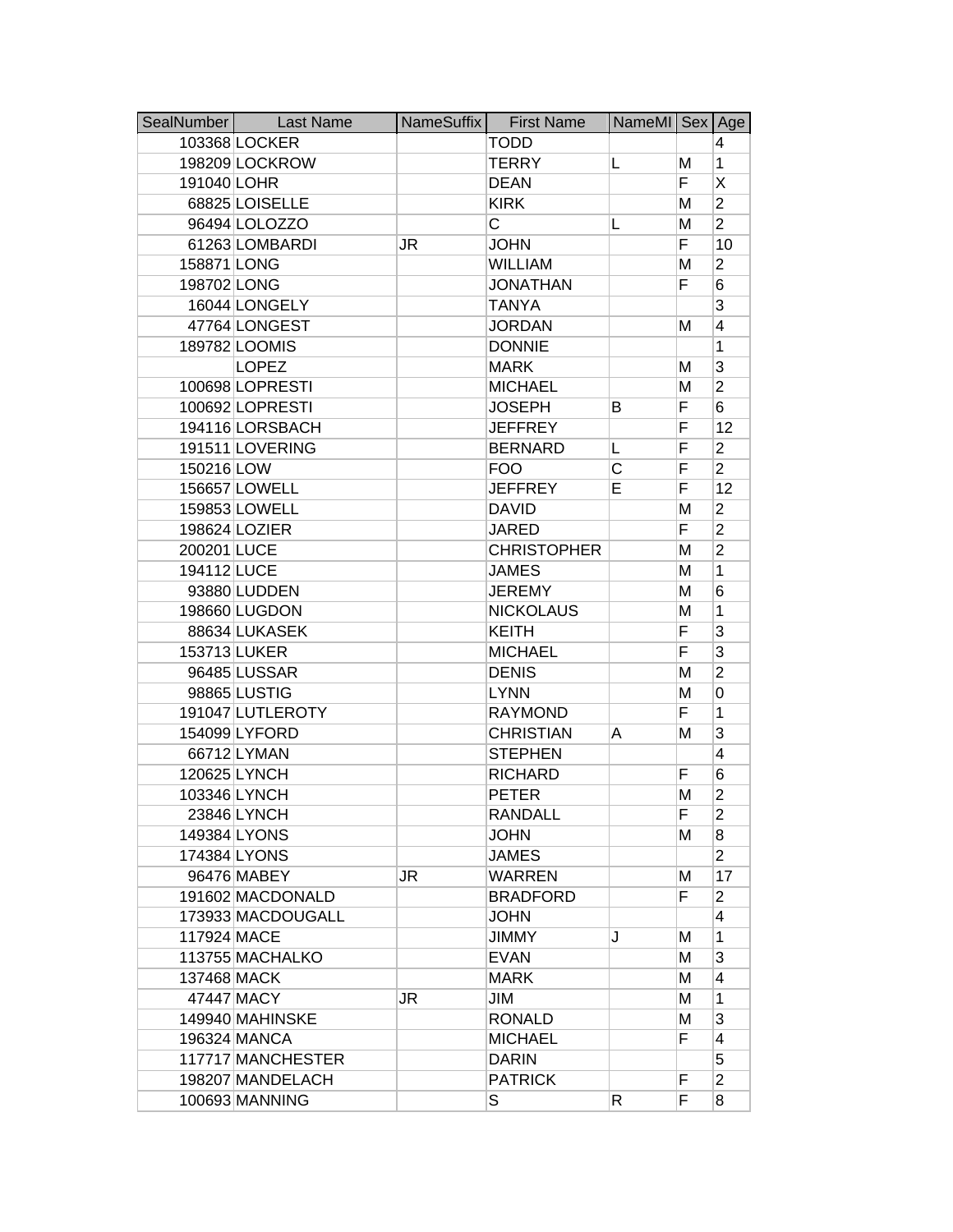| SealNumber  | <b>Last Name</b>   | NameSuffix | <b>First Name</b> | NameMI Sex |    | Age            |
|-------------|--------------------|------------|-------------------|------------|----|----------------|
|             | 191031 MARCH       |            | <b>FREDRIC</b>    |            | F  | 1              |
|             | 191031 MARCH       |            | <b>FREDRIC</b>    |            | M  | 1              |
|             | 152205 MARINELLI   |            | <b>RICHARD</b>    | S          | F  | 4              |
|             | 198011 MARLETT     |            | <b>RONALD</b>     |            | M  | 3              |
|             | 152153 MARLEY      |            | <b>SHAWN</b>      |            | F  | 5              |
|             | 47762 MARNER       |            | <b>LISA</b>       |            | M  | $\overline{2}$ |
|             | 66710 MARQUES      |            | CARLOS            |            | F  | 3              |
|             | 191009 MARRS       |            | <b>NICHOLAS</b>   |            | M  | $\overline{2}$ |
|             | 151120 MARSHALL    |            | <b>BERT</b>       |            | M  | $\overline{2}$ |
|             | 149362 MARSHALL    |            | <b>CHARLES</b>    |            | F  | 1              |
|             | 191046 MARTIN      |            | <b>GLENN</b>      |            | M  | $\overline{2}$ |
|             | 191049 MARTIN      |            | <b>TIMOTHY</b>    |            | M  | 1              |
|             | 191030 MARTIN      |            | <b>ROY</b>        |            |    | 6              |
|             | 156681 MARTIN      |            | <b>KIMBER</b>     |            | F  | $\overline{2}$ |
|             | 114598 MARTINEAU   |            | <b>KYLE</b>       |            |    | 4              |
|             | 98860 MARTZ        |            | <b>ANGELA</b>     |            | M  | 16             |
|             | 149358 MASCHINO    |            | <b>STEVEN</b>     | D          | F  | 4              |
|             | 154074 MASIN       |            | <b>DANIEL</b>     |            | M  | $\overline{2}$ |
|             | 106090 MASSARO     |            | <b>SALVATORE</b>  |            | M  | 1              |
|             | 198608 MASSARO     |            | <b>SALVATORE</b>  |            | M  | 6              |
|             | 198607 MASSARO     |            | <b>CHRIS</b>      |            | M  | 6              |
|             | 198606 MASSARO     |            | <b>JOSEPH</b>     |            | Μ  | 2              |
|             | 169286 MASSEY      |            | <b>THOMAS</b>     |            | M  | 4              |
| 200008 MAST |                    |            | <b>JESSIE</b>     |            | М  | 17             |
|             | 191007 MASTER      | <b>SR</b>  | <b>CARROLL</b>    |            | M  | 3              |
|             | 96484 MASTRANGELO  |            | <b>NICOLA</b>     |            | M  | 16             |
|             | 156446 MATHIEU     |            | <b>MARK</b>       |            | M  | Χ              |
|             | 191042 MATTHEWS    |            | <b>JAMES</b>      |            | M  | 8              |
|             | 166265 MAVROGIAMIS |            | <b>MARK</b>       | O          | M  | 4              |
|             | 93863 MAYBERRY     |            | <b>SAMANTHA</b>   |            | F  | 8              |
|             | 198260 MAYBERRY    | JR         | <b>JOHN</b>       | Е          | M  | 20             |
|             | 100683 MAYHEW      |            | CARL              | M          | F  | 1              |
|             | 72590 MAYNARD      |            | <b>MATHEW</b>     |            | M  | $\overline{2}$ |
|             | 153302 MCCABE      |            | <b>JESSE</b>      |            | M  | $\overline{2}$ |
|             | 153299 MCCABE      |            | <b>JESSE</b>      |            | F  | 13             |
|             | 198635 MCCARY      |            | <b>KEITH</b>      |            | F  | 1              |
|             | 66702 MCCAUSLAND   |            | <b>CONNOR</b>     |            | M  | 1              |
|             | 93875 MCCLAIN      |            | <b>JESSE</b>      |            | M  | 1              |
|             | 68826 MCCLELLAN    |            | <b>MARTIN</b>     |            | М  | 3              |
|             | 169285 MCCUBREY    | <b>SR</b>  | <b>DAVID</b>      | F          | F. | 6              |
|             | 104573 MCCUE       |            | <b>JASON</b>      |            | F  | 3              |
|             | 96495 MCDEVITT     |            | <b>STEPHEN</b>    | F          | M  | 7              |
|             | 149524 MCDOWELL    |            | <b>WILTON</b>     | F          | M  | 1              |
|             | 152549 MCENROY     |            | <b>MICHAEL</b>    | J          | М  | 5              |
|             | 150131 MCEWEN      |            | <b>MICHAEL</b>    | A          | F. | 1              |
|             | 66727 MCFADDEN     |            | <b>STEVEN</b>     |            | F  | 1              |
|             | 49233 MCGOWEN      |            | <b>SAMUEL</b>     |            | M  | $\overline{2}$ |
|             | 198086 MCINTIRE    | JR         | <b>CHARLES</b>    |            | M  | $\overline{2}$ |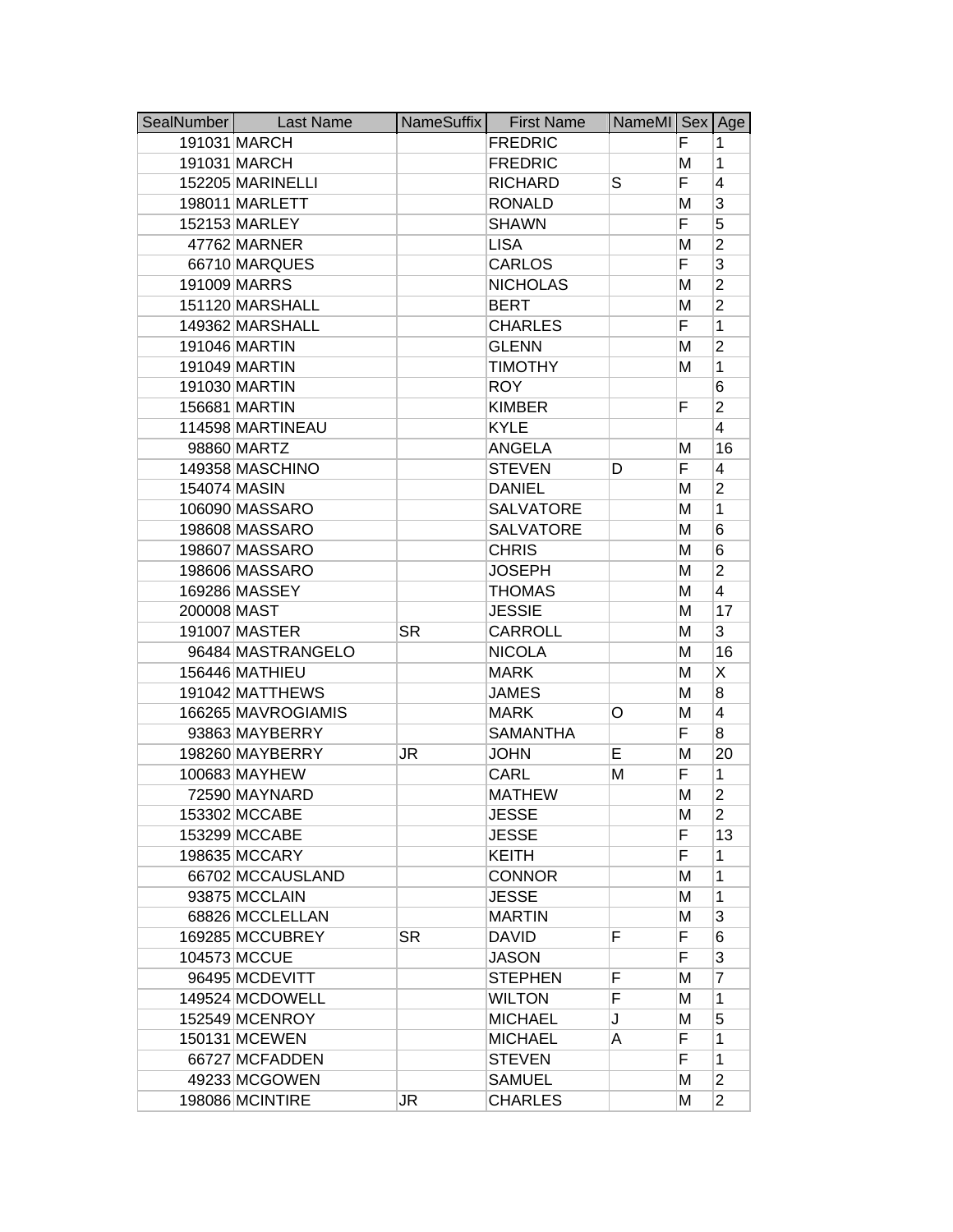| SealNumber | <b>Last Name</b>  | NameSuffix | <b>First Name</b> | NameMI Sex |    | Age            |
|------------|-------------------|------------|-------------------|------------|----|----------------|
|            | 66713 MCKAIN      |            | <b>DANIEL</b>     |            | М  | 1              |
|            | 182633 MCKENNA    |            | <b>TAMIRE</b>     |            | M  | 1              |
|            | 117286 MCKENNEY   |            | <b>RICHARD</b>    |            | M  | 3              |
|            | 152158 MCKENNEY   |            | <b>DAVID</b>      | J          | F  | 16             |
|            | 103354 MCKEOWN    |            | <b>MICHAEL</b>    |            | F  | $\overline{2}$ |
|            | 149352 MCKIRRYHER |            | <b>GREGORY</b>    |            | M  | 8              |
|            | 103352 MCKITTRICK |            | <b>JAMES</b>      |            |    | $\overline{2}$ |
|            | 68821 MCMENAMIN   |            | <b>MICHAEL</b>    |            | M  | 8              |
|            | 16041 MCMENEMY    |            | <b>KEVIN</b>      |            |    | $\overline{2}$ |
|            | 67381 MCMILLEN    |            | <b>COREY</b>      |            | М  | $\overline{2}$ |
|            | 113763 MCMULLEN   |            | <b>DAVID</b>      |            | Μ  | 7              |
|            | 61264 MCNALLY     |            | <b>GREG</b>       |            | F  | 3              |
|            | 106900 MCOSKER    |            | <b>TIMOTHY</b>    |            | F  | $\overline{2}$ |
|            | 67375 MCPHERSON   |            | <b>JACK</b>       |            | F  | 3              |
|            | 96456 MCQUADE     |            | <b>HOWARD</b>     | R          | M  | 1              |
|            | 66701 MCVAIN      |            | <b>DANIEL</b>     |            | F  | 8              |
|            | 198630 MCVEY      |            | <b>ROBERT</b>     |            | F  | 1              |
|            | 153279 MCVEY      |            | <b>JASON</b>      |            | M  | 6              |
|            | 105976 MEEDER     |            | <b>SCOTT</b>      |            | M  | 3              |
|            | 157720 MEGGISON   |            | <b>KEVIN</b>      |            |    | 1              |
|            | 161609 MELGEY     |            | <b>JOHN</b>       |            | M  | 3              |
|            | 198223 MENDELL    |            | <b>MARK</b>       | F          | F  | 3              |
|            | 198203 MENDELL    |            | <b>MARTIN</b>     |            | M  | $\overline{2}$ |
|            | 104574 MENOUDAKOS |            | <b>PETER</b>      |            | M  | 4              |
|            | 117320 MERCIER    |            | <b>JOSHUA</b>     |            | M  | 3              |
|            | 191010 MERRIFIELD |            | <b>JAMES</b>      |            | M  | 16             |
|            | 66726 MERRILL     |            | <b>GENE</b>       | O          | F  | 1              |
|            | 137753 MERSCHAT   |            | <b>LEVI</b>       | D          | M  | $\overline{2}$ |
|            | 198610 MESSINGER  |            | <b>THOMAS</b>     |            | M  | $\overline{2}$ |
|            | 182632 METZGER    |            | <b>DAVE</b>       |            | F  | 3              |
|            | 174731 MEYERS     |            | <b>CHARLES</b>    |            | M  | 1              |
|            | 17390 MICCICHE    |            | <b>JASON</b>      |            | F  | 3              |
|            | 100678 MICHAEL    |            | <b>MICHAEL</b>    |            | Μ  | $\overline{2}$ |
|            | 137873 MICHAUD    |            | L.                | R.         | M  | 2              |
|            | 20822 MICHAUD     |            | <b>LOGAN</b>      | J          |    | 1              |
|            | 152736 MICHAUD    |            | <b>PETER</b>      |            | F  | 4              |
|            | 46431 MICKLES     |            | <b>SCOTTY</b>     |            | M  | 4              |
|            | 81971 MILAZZO     |            | <b>FRANK</b>      | J          | M  | 4              |
|            | 96463 MILEY       |            | <b>SETH</b>       | K.         | F  | 1              |
|            | 194740 MILLER     | <b>SR</b>  | <b>ROBERT</b>     | D          | F. | 1              |
|            | 166269 MILLER     |            | <b>JESSE</b>      |            | M  | $\overline{2}$ |
|            | 198280 MILLER     |            | LANCE             |            | M  | 1              |
|            | 17258 MILLER      |            | <b>WADE</b>       |            | M  | 12             |
|            | 182630 MILLER     |            | <b>JOHN</b>       |            | M  | 1              |
|            | 182629 MILLER     |            | <b>WILLIS</b>     |            | M  | $\overline{2}$ |
|            | 103370 MILLER     |            | <b>AMANDA</b>     |            |    | 13             |
|            | 194113 MILLER     |            | <b>WALLACE</b>    |            | F  | 5              |
|            | 156445 MILLER     |            | <b>BRIAN</b>      |            | F  | 1              |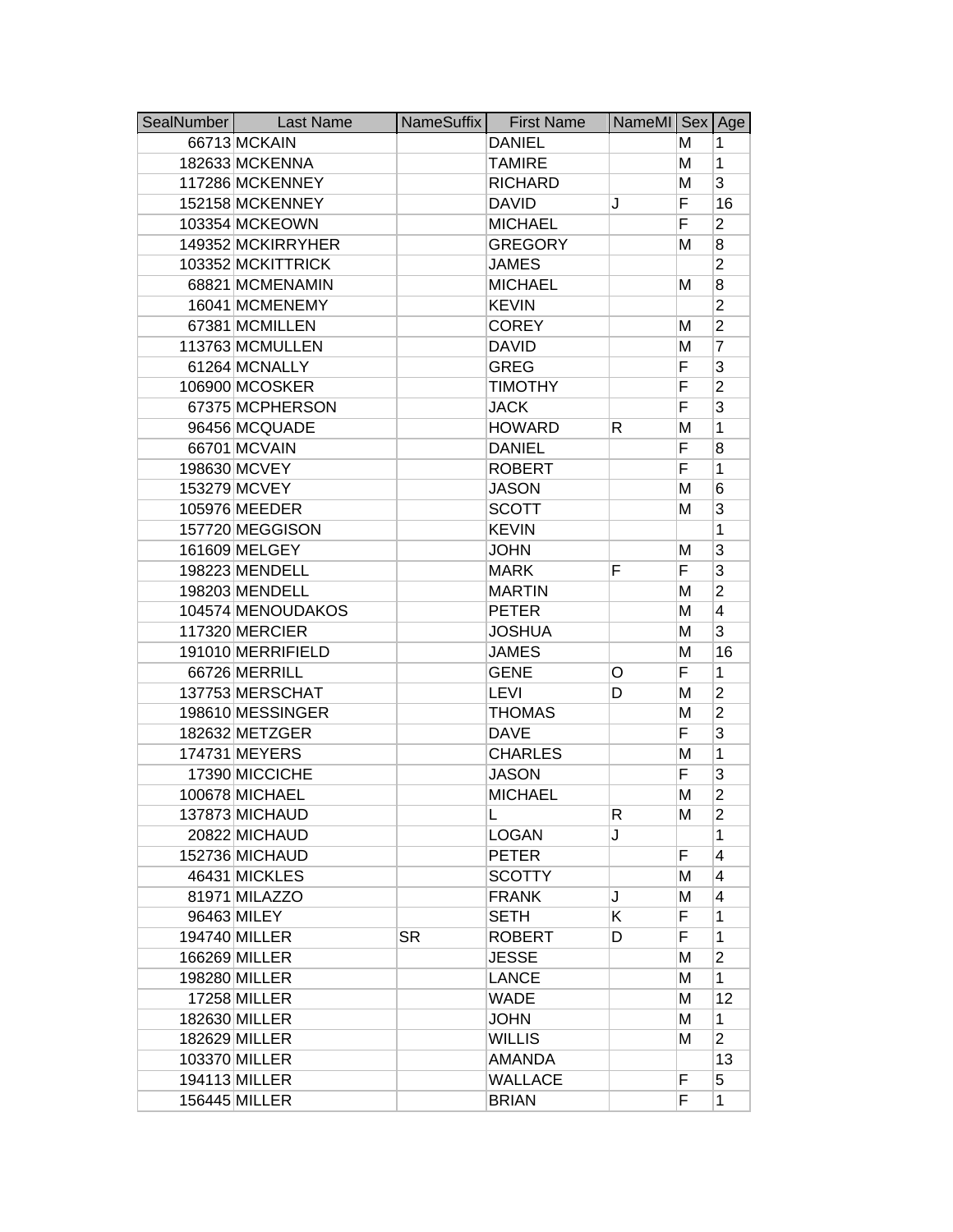| SealNumber | <b>Last Name</b>     | NameSuffix | <b>First Name</b>  | NameMI Sex |   | Age            |
|------------|----------------------|------------|--------------------|------------|---|----------------|
|            | 96517 MILLNER        |            | <b>MARIE</b>       |            | Μ | 16             |
|            | 96521 MILLNER        |            | <b>FREDDIE</b>     |            | M | 10             |
|            | 198287 MILNER        |            | <b>STEVEN</b>      | В          | F | 5              |
|            | 153281 MIRABILE      | Ш          | <b>THOMAS</b>      | A          | Μ | 1              |
|            | 117930 MIRFIN        |            | <b>FRANK</b>       |            | M | 8              |
|            | 191050 MITCHELL      |            | <b>PAUL</b>        |            | Μ | $\overline{2}$ |
|            | 161616 MITCHELL      |            | <b>ALTON</b>       |            | Μ | 3              |
|            | 93864 MITCHELL       |            | <b>RALPH</b>       |            | M | Χ              |
|            | 196314 MOATS         |            | <b>TYLER</b>       |            | Μ | 3              |
|            | 196313 MOATS         |            | <b>TRAVIS</b>      |            | M | $\overline{2}$ |
|            | 196318 MOLESEVICH    | <b>SR</b>  | <b>DENNIS</b>      |            | F | $\overline{4}$ |
|            | 196321 MOLESEVICH    | JR         | <b>DENNIS</b>      |            | M | 10             |
|            | 196319 MOLESEVICH    |            | <b>JEFF</b>        |            | F | 2              |
|            | 168369 MONARCA       |            | <b>JASON</b>       |            | F | 1              |
|            | 198621 MOODY         |            | <b>DAVID</b>       |            | M | 4              |
|            | 166288 MOODY         |            | <b>MICHAEL</b>     |            | M | 4              |
|            | 189981 MOORE         |            | <b>BERT</b>        |            | Μ | 5              |
|            | 197919 MOORES        |            | <b>BAIRD</b>       | A          |   | 1              |
|            | 197903 MOORES        |            | <b>CHRISTOPHER</b> |            | F | 3              |
|            | 46882 MOREE          |            | <b>CAMMIE</b>      |            |   | 2              |
|            | 105977 MORENO        |            | <b>JOSEPH</b>      |            | F | $\overline{3}$ |
|            | 105969 MORENO        |            | <b>MEGAN</b>       |            | M | $\overline{2}$ |
|            | 120624 MORENO        |            | <b>EDUARDO</b>     |            | Μ | 10             |
|            | 30276 MORES          |            | <b>TIMOTHY</b>     |            | Μ | 4              |
|            | 154064 MORGAN        |            | <b>ALFRED</b>      |            | M | 3              |
|            | 154067 MORGAN        | JR         | <b>ALFRED</b>      |            | F | 3              |
|            | 105968 MORGAN        |            | <b>MATTHEW</b>     |            | M | 1              |
|            | 154065 MORGAN        |            | <b>AUSTIN</b>      |            | Μ | 8              |
|            | 144153 MORIN         |            | <b>BRITTANY</b>    |            | F | 3              |
|            | 66711 MORIN          |            | <b>SHAWN</b>       |            |   | 7              |
|            | 144154 MORIN         |            | <b>JACOB</b>       |            | F | 10             |
|            | 70958 MORIN          |            | <b>MAURILLE</b>    | н          |   | 1              |
|            | 72595 MORIN          |            | <b>MAURICE</b>     |            | М | 1              |
|            | 152724 MORONEY       |            | THOMAS             |            | М | 2              |
|            | 191029 MORRELLO      | JR         | <b>CLAUDE</b>      | D          | F | 1              |
|            | <b>161617 MORRIS</b> |            | <b>DANIEL</b>      |            | F | $\mathbf{1}$   |
|            | 63716 MORRISON       |            | <b>DAVID</b>       | R.         | F | 6              |
|            | 178060 MORRISSEY     |            | <b>MICHAEL</b>     |            | F | 4              |
|            | 49128 MORSEMAN       |            | <b>MATTHEW</b>     |            | F | $\overline{2}$ |
|            | 17417 MOSELEY        |            | <b>STEPHEN</b>     |            | М | 6              |
|            | 168363 MOSEUK        |            | <b>KARL</b>        |            | F | $\overline{2}$ |
|            | 195509 MOTTER        |            | <b>JUSTIN</b>      |            | F | 3              |
|            | 100682 MOUBRAY       |            | <b>JEFFREY</b>     |            | F | 3              |
|            | 88640 MOYER          |            | JARED              |            | F | 5              |
|            | 105997 MROCZKA       |            | <b>MICHAEL</b>     |            | F | 5              |
|            | 96454 MULLEN         |            | <b>BRENDAN</b>     |            | М | 5              |
|            | 30271 MULLER         |            | <b>BRET</b>        |            |   | 3              |
|            | 156715 MULLOY        |            | <b>SUZANNE</b>     |            | F | 1              |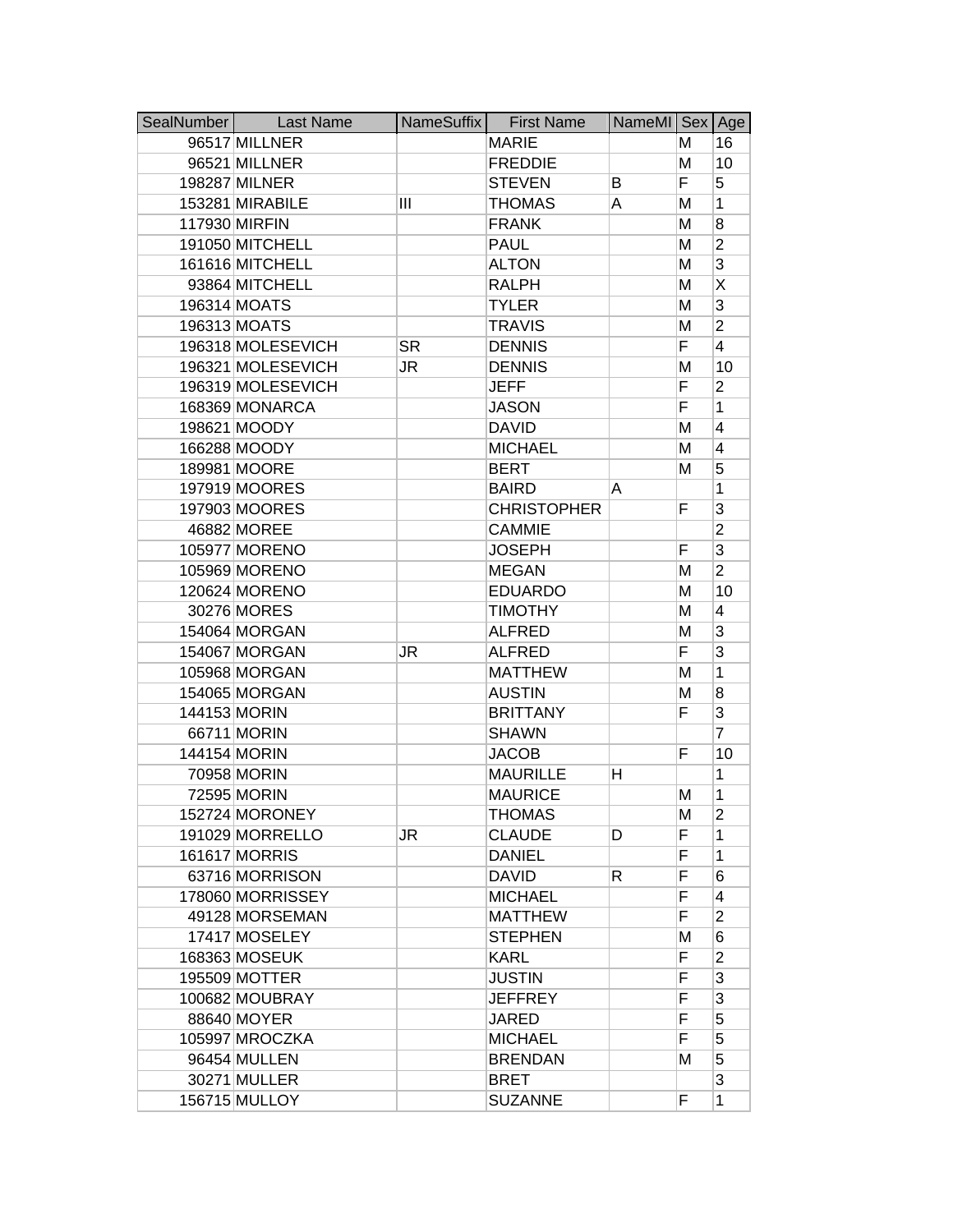| SealNumber  | <b>Last Name</b>  | NameSuffix | <b>First Name</b> | NameMI Sex |    | Age            |
|-------------|-------------------|------------|-------------------|------------|----|----------------|
|             | 96499 MUMMA       | Ш          | <b>ROBERT</b>     |            | M  | 12             |
| 120719 MUND |                   |            | <b>BRIAN</b>      |            | F. | 1              |
|             | 100687 MUNSON     |            | <b>JAY</b>        |            | M  | 1              |
|             | 81985 MURPHY      | Ш          | <b>RONALD</b>     | B          | M  | $\overline{5}$ |
|             | 184155 MURRAY     |            | <b>JOSEPH</b>     | Α          | M  | 12             |
|             | 196576 MURRAY     |            | <b>SCOTT</b>      |            | M  | 3              |
|             | 154100 MURRAY     |            | <b>WADE</b>       |            | M  | $\overline{2}$ |
|             | 191036 MURRY      |            | CARL              |            | M  | 1              |
|             | 23849 MYERS       |            | <b>JAMES</b>      |            | F  | 13             |
|             | 166276 MYLAND     |            | <b>GRANT</b>      |            | M  | $\overline{2}$ |
|             | <b>NADEAU</b>     |            | <b>JAMIE</b>      |            | F  | $\overline{c}$ |
|             | 46444 NARTKER     |            | <b>WESLEY</b>     |            |    | 4              |
|             | 198246 NATOLI     |            | <b>THOMAS</b>     |            | F  | 1              |
|             | 152729 NAVASAITIS |            | <b>MINDAUGAS</b>  | V          | F  | 0              |
| 91372 NEAL  |                   |            | <b>CHAD</b>       |            | M  | 1              |
| 183927 NEE  |                   |            | <b>MICHAEL</b>    | J          | M  | $\overline{2}$ |
|             | 174725 NELSON     |            | GARY              |            | F  | 5              |
|             | 96497 NELSON      | Ш          | <b>CARROLL</b>    |            | M  | $\overline{2}$ |
|             | 100681 NESSELRODT |            | <b>JEREMY</b>     |            | F  | $\overline{2}$ |
|             | 100677 NESSELRODT |            | <b>WINFRED</b>    |            | F  | $\overline{2}$ |
|             | 183915 NESTER     | JR         | <b>RAY</b>        |            | M  | 1              |
|             | 151110 NEWSOME    |            | <b>BRIAN</b>      |            | M  | $\overline{c}$ |
|             | 198239 NEWTON     |            | <b>ROBERT</b>     | A          | M  | 1              |
| 152546 NICE |                   |            | <b>KENNETH</b>    |            | M  | 1              |
|             | 196332 NICHOLAS   |            | <b>ARTHUR</b>     |            | M  | 1              |
|             | 88642 NICHOLS     |            | <b>THOMAS</b>     |            | M  | 3              |
|             | 184150 NICKERSON  |            | <b>MICHAEL</b>    |            | M  | 3              |
|             | 17403 NICOLETTI   |            | <b>TIMOTHY</b>    |            | F  | $\overline{2}$ |
|             | 198745 NICOLS     |            | <b>SCOTT</b>      | R          | M  | $\overline{2}$ |
|             | 166281 NIELSEN    |            | <b>RICHARD</b>    |            | F  | 1              |
|             | 103353 NIKLES     |            | <b>EDWARD</b>     |            |    | 1              |
|             | <b>NILE</b>       |            | <b>OWEN</b>       |            | F  | 5              |
|             | 100669 NOBLIN     |            | <b>JUSTIN</b>     |            | F  | $\overline{2}$ |
|             | 130093 NORCROSS   |            | CRAIG             | R.         | F  | 2              |
|             | 96466 NOROSKI     |            | <b>ROBERT</b>     |            |    | $\Omega$       |
|             | 152154 NORRIS     |            | <b>JOSH</b>       |            | F  | 5              |
|             | 198204 NORTHUP    |            | <b>THOMAS</b>     | E.         | M  | 5              |
|             | 30272 NOYES       |            | <b>SHANE</b>      |            | F  | 15             |
|             | 139022 NUTTER     |            | <b>ROBERT</b>     |            | M  | 3              |
|             | 66720 OBRIEN      | <b>SR</b>  | <b>TIMOTHY</b>    |            | M  | 1              |
|             | 96464 OBRIEN      |            | <b>WILLIAM</b>    |            | M  | $\overline{2}$ |
|             | 66708 OCHADLICK   |            | <b>PAUL</b>       | W          | M  | 14             |
|             | 191056 OCONNOR    |            | <b>ROBERT</b>     |            | M  | 5              |
|             | 191055 OCONNOR    |            | <b>TIMOTHY</b>    |            | F  | 6              |
|             | 191054 OCONNOR    |            | <b>WILLIAM</b>    |            | M  | 4              |
|             | 158164 OCONNOR    |            | CHAD              |            | F. | $\overline{2}$ |
|             | 191052 OCONNOR    |            | <b>KEVIN</b>      |            | M  | X              |
|             | 191053 OCONNOR    |            | <b>MICHAEL</b>    |            | M  | $\overline{2}$ |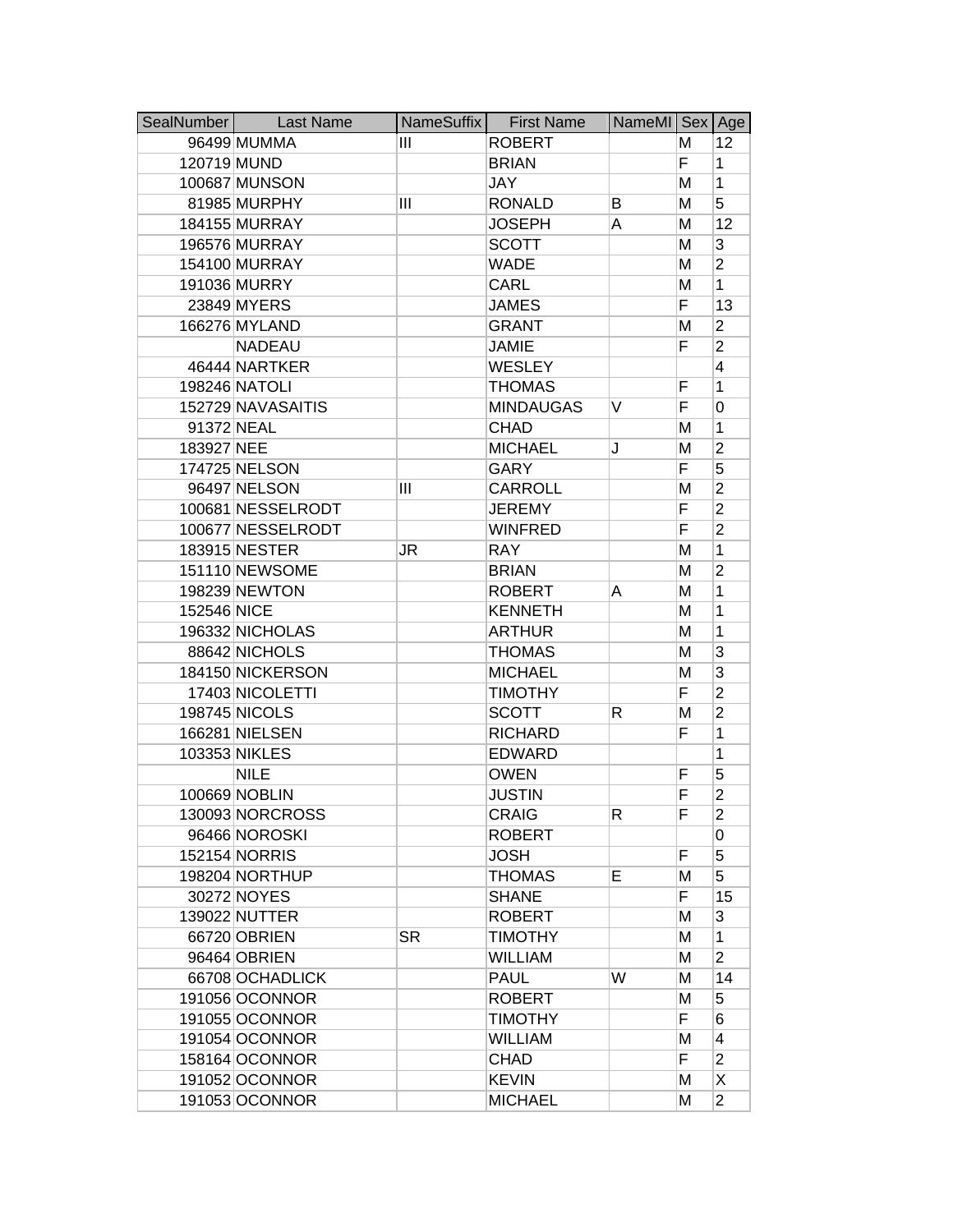| SealNumber   | <b>Last Name</b>   | NameSuffix | <b>First Name</b>  | NameMI Sex Age |   |                |
|--------------|--------------------|------------|--------------------|----------------|---|----------------|
|              | 195513 ODONNELL    |            | <b>MARK</b>        |                | F | 2              |
|              | 47439 OLANO        |            | <b>JAMES</b>       |                | M | 1              |
|              | 20814 OLEARY       |            | <b>GALEN</b>       |                | F | X              |
|              | 20815 OLEARY       |            | <b>ERIN</b>        |                | M | $\mathbf{1}$   |
|              | <b>OLEARY</b>      |            | <b>BRENDA</b>      |                | F | 18             |
|              | 198623 OLEJARZ     |            | <b>ANTONI</b>      |                | F | 1              |
|              | 194115 OLEWILER    |            | <b>RICHARD</b>     |                | M | 6              |
|              | 150516 OLUGOKINSKI |            | <b>CHRISTOPHER</b> |                | M | X              |
|              | 196322 ONEILL      |            | <b>SHAWN</b>       |                | F | 16             |
|              | 182905 ORINO       |            | <b>PETE</b>        | J              |   | 1              |
|              | 117922 ORLACCHIO   |            | <b>IAN</b>         |                | M | $\overline{c}$ |
|              | 160334 OSBORNE     |            | <b>NICHOLAS</b>    |                | F | 3              |
|              | 105989 OSTLUND     |            | <b>BRIAN</b>       |                | M | 1              |
|              | 44547 OSULLIVAN    |            | <b>EDWARD</b>      |                | M | 3              |
|              | 134640 OUELLETTE   | JR         | <b>DANIEL</b>      |                | F | $\overline{2}$ |
|              | 134639 OUELLETTE   |            | <b>BRENDA</b>      |                | M | 1              |
|              | 70967 OUELLETTE    |            | <b>GERARD</b>      |                | M | 7              |
|              | 17414 OVERLY       |            | <b>CHRISTIAN</b>   | A              | M | 3              |
|              | 68818 OWEN         |            | <b>DAYLE</b>       |                | F | $\overline{2}$ |
|              | 67384 OWEN         |            | <b>TODD</b>        |                | F | 13             |
|              | 150730 OXLEY       |            | <b>FRED</b>        | W              | M | 1              |
| 137493 PACE  |                    |            | <b>JEFFREY</b>     |                | M | $\overline{c}$ |
|              | 198001 PACHECO     |            | <b>STEPHEN</b>     | С              | F | 1              |
| 198258 PAGE  |                    |            | <b>DAVID</b>       | G              | M | 3              |
| 149360 PAIGE |                    |            | <b>LOUIS</b>       |                | M | $\overline{2}$ |
|              | 66717 PAINE        |            | <b>SCOTT</b>       |                | M | 6              |
|              | 152146 PALEY       |            | <b>FREDRICK</b>    |                | F | 3              |
|              | 152146 PALEY       |            | <b>FREDRICK</b>    |                | M | X              |
|              | 198261 PALIOTTO    |            | <b>ALEXANDER</b>   |                | F | 10             |
|              | 153278 PANTONE     |            | <b>ANTHONY</b>     |                | M | 1              |
|              | 140793 PARADIS     |            | <b>RAYMOND</b>     |                | M | 5              |
|              | 153291 PARENT      |            | <b>BRANDON</b>     |                | M | 1              |
|              | 70966 PARENT       |            | <b>GENE</b>        | N              | м | $\overline{2}$ |
|              | 67377 PARIZEAU     |            | PHILIP             |                | F | 5              |
|              | 47449 PARKER       |            | <b>ORRIN</b>       |                | м | 14             |
|              | 149386 PARKER      |            | <b>CURTIS</b>      | E              |   | 4              |
|              | 139003 PARKER      |            | <b>EUGENE</b>      |                | M | $\overline{2}$ |
|              | 156703 PARKER      |            | <b>DAVID</b>       |                | F | 14             |
|              | 47449 PARKER       |            | <b>ORRIN</b>       |                | F | 0              |
|              | 49236 PARLIN       |            | <b>BRIAN</b>       |                | F | $\overline{2}$ |
|              | 49235 PARLIN       |            | <b>BRIAN</b>       |                | М | $\overline{2}$ |
|              | <b>PARLIN</b>      |            | <b>BRIAN</b>       |                | F | X              |
|              | 183913 PARRIS      |            | <b>JULIUS</b>      |                |   | 1              |
|              | 104997 PARRIS      |            | THAD               |                | F | 3              |
|              | 156447 PASKORZ     |            | <b>JEFF</b>        |                | M | X              |
|              | 30275 PATRICK      |            | <b>DOUGLAS</b>     |                | M | 1              |
|              | 153283 PATRICK     |            | <b>MICHAEL</b>     |                | M | 1              |
|              | 88636 PATROWICZ    |            | <b>RICHARD</b>     |                | F | 5              |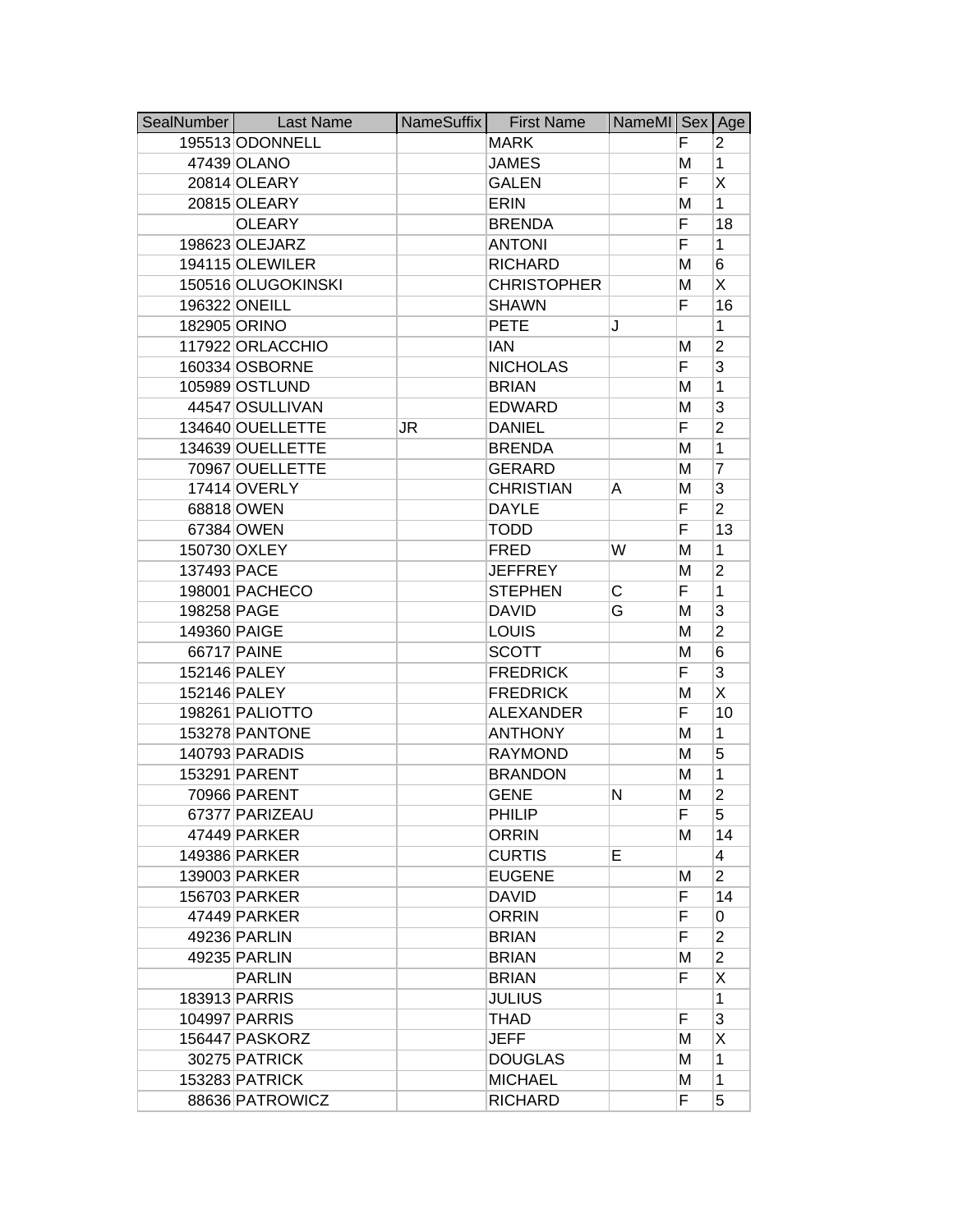| SealNumber   | <b>Last Name</b>   | NameSuffix | <b>First Name</b> | NameMI Sex |    | Age            |
|--------------|--------------------|------------|-------------------|------------|----|----------------|
|              | 152221 PATTON      |            | <b>STEPHEN</b>    |            | M  | 5              |
|              | 47437 PATZEK       |            | <b>JONATHAN</b>   |            | F. | 10             |
|              | 47434 PATZEK       |            | <b>MATHEW</b>     |            | M  | 0              |
|              | 198089 PAWLIKOWSKI |            | <b>THADDEUS</b>   |            | F  | 14             |
|              | 191041 PEACOCK     |            | <b>LOGAN</b>      |            | M  | 4              |
|              | 149346 PEACOCK     |            | <b>IAN</b>        |            | M  | 3              |
|              | 183970 PEASLEY     |            | <b>SCOTT</b>      |            | F  | 11             |
|              | 194738 PEIRCE      |            | <b>BRIAN</b>      |            | M  | 1              |
|              | 117925 PELLEGRINI  |            | <b>KENNETH</b>    |            |    | 0              |
|              | 191242 PELLETIER   |            | <b>HUNTER</b>     |            | F  | 1              |
|              | 38379 PELLETIER    |            | <b>CALEB</b>      |            | F  | 1              |
|              | 47754 PELLETIER    |            | <b>GERALD</b>     |            | F  | 3              |
|              | 68828 PELLSHAW     | JR         | <b>ALLEN</b>      |            | M  | 4              |
|              | 198710 PEPPER      |            | <b>TIMOTHY</b>    |            | M  | 6              |
|              | 17391 PERKINS      |            | <b>JONATHAN</b>   |            | F  | $\overline{2}$ |
|              | 170659 PERRY       |            | <b>SAWYER</b>     |            | F  | 3              |
|              | 106085 PERRY       | IV         | <b>FRED</b>       |            | M  | 4              |
|              | 162836 PERRY       |            | <b>JUSTIN</b>     |            | F  | 3              |
|              | 16061 PERYEA       |            | <b>THOMAS</b>     |            |    | $\overline{2}$ |
|              | 68827 PETERS       |            | <b>SCOTT</b>      |            | M  | 6              |
|              | 173939 PETERS      | JR         | <b>JAMES</b>      |            | M  | $\overline{2}$ |
|              | 106895 PETERSON    |            | <b>GEORGE</b>     |            |    | 14             |
|              | 153300 PETERSON    |            | <b>DANA</b>       |            | M  | $\overline{2}$ |
|              | 184148 PETRIE      |            | <b>MARK</b>       |            | F  | $\overline{2}$ |
|              | 196333 PETTENGILL  |            | <b>SCOT</b>       |            | F  | 1              |
|              | 93872 PFITZENMEYER |            | <b>DAVID</b>      |            | M  | Χ              |
|              | 93873 PFITZENMEYER |            | <b>PAUL</b>       |            | M  | 1              |
|              | 166289 PHILLIPS    |            | GARY              |            | M  | 3              |
| 137516 PHILO |                    | <b>SR</b>  | <b>NATHAN</b>     |            | F  | 6              |
|              | 186331 PHIPPS      | Ш          | <b>WILLIAM</b>    | С          | M  | 6              |
|              | 104999 PICARD      |            | <b>RITA</b>       |            | F  | $\overline{2}$ |
|              | 17416 PICARD       |            | <b>GILES</b>      |            | F  | 4              |
|              | 113779 PIERCE      |            | <b>BRYAN</b>      |            | M  | 1              |
| 191008 PIKE  |                    |            | <b>DAVID</b>      | W          |    | 23             |
| 20805 PIKE   |                    | Ш          | <b>ARLO</b>       |            |    | $\overline{2}$ |
| 108269 PIKE  |                    |            | <b>STEPHEN</b>    |            | F  | $\overline{2}$ |
|              | 153708 PINEO       |            | <b>NICHOLAS</b>   | R          |    | $\overline{2}$ |
|              | 158868 PINGREE     |            | <b>KAYLA</b>      |            | M  | 3              |
|              | 161676 PINKHAM     |            | <b>THOMAS</b>     |            | м  | 4              |
| 96506 PINO   |                    |            | <b>VINCENT</b>    |            | F. | $\overline{2}$ |
|              | <b>PISCOPO</b>     |            | <b>DENNIS</b>     |            | M  | 1              |
|              | 66703 PLANTE       |            | <b>BRIAN</b>      |            | M  | 3              |
| 181402 PLOG  |                    |            | <b>JASON</b>      |            | F  | 10             |
|              | 88637 PLOWMAN      |            | <b>DAVID</b>      |            | м  | 4              |
|              | 113782 PLUMMER     |            | <b>BETH</b>       |            | М  | $\overline{2}$ |
|              | 76677 PLUMMER      |            | <b>BARBARA</b>    |            | F. | 3              |
|              | 106087 POIRIER     |            | <b>PIERRE</b>     | J          |    | 7              |
|              | 134691 POITRAS     |            | <b>ETIENNE</b>    |            | м  | 0              |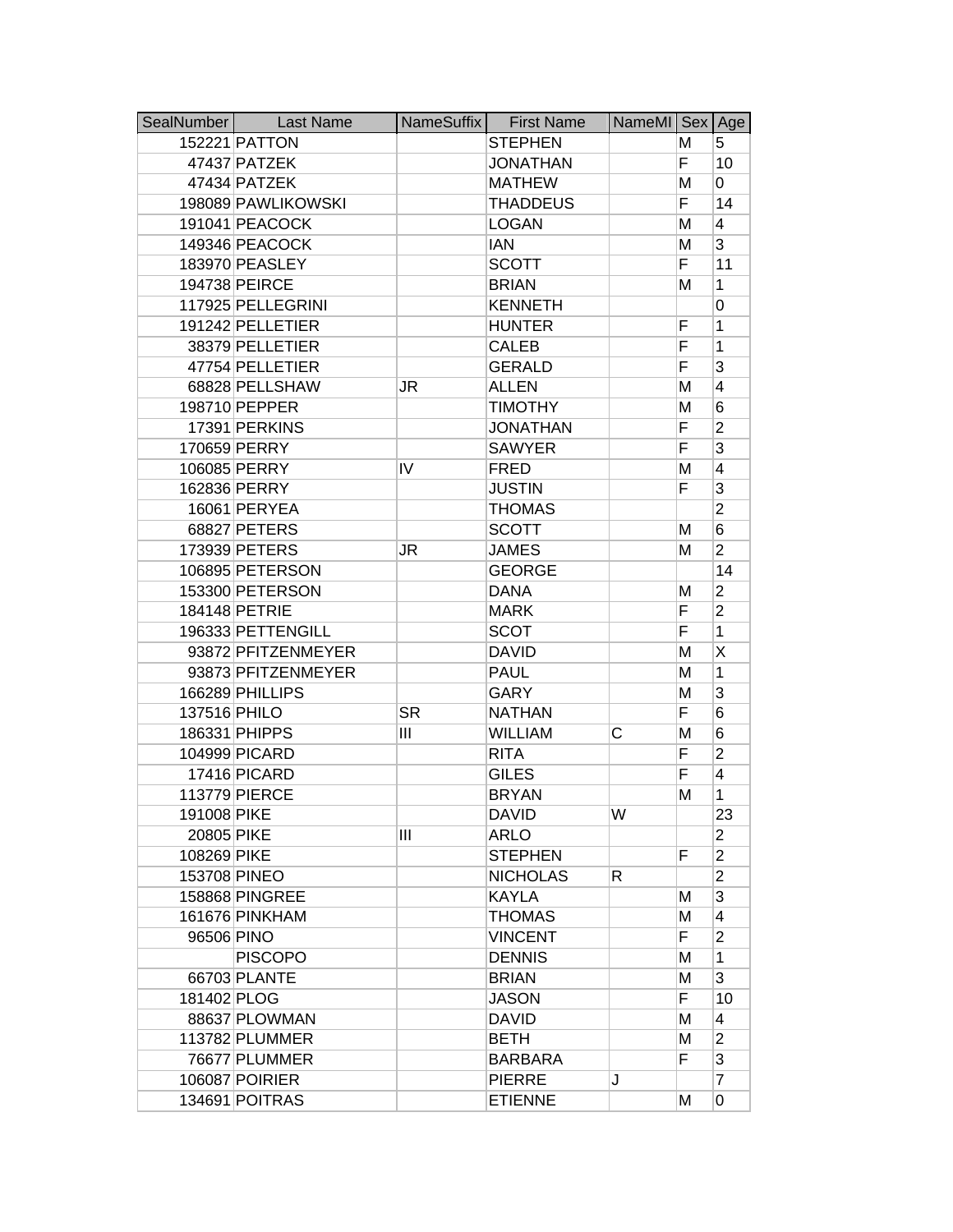| SealNumber  | <b>Last Name</b>    | NameSuffix | <b>First Name</b> | NameMI Sex Age |     |                |
|-------------|---------------------|------------|-------------------|----------------|-----|----------------|
|             | 134692 POITRAS      |            | <b>NORMAND</b>    |                | F   | 21             |
|             | 198271 POLAND       |            | <b>OWEN</b>       | S              | M   | $\mathbf{1}$   |
|             | 63718 POLINSKI      |            | <b>JOHN</b>       |                | M   | 6              |
|             | 200324 POMERLEAU    |            | <b>DAVID</b>      |                | M   | 4              |
|             | 137525 POMERLEAU    |            | <b>PRESTON</b>    | P              | M   | 1              |
|             | 137470 POOLE        |            | <b>MICHAEL</b>    |                | F   | 8              |
|             | 149374 PORVAZNIK    |            | <b>KYLE</b>       |                | F   | 1              |
|             | 197902 POTTLE       |            | <b>BARRY</b>      |                | F   | 4              |
|             | 182623 POULIN       |            | <b>JAY</b>        | D              | M   | $\overline{2}$ |
|             | 158881 POWELL       |            | <b>FRANKLIN</b>   |                | M   | 6              |
|             | 181707 POWELL       | <b>SR</b>  | <b>ANDREW</b>     |                | M   | 7              |
|             | 196308 PRANSKY      |            | <b>WILLIAM</b>    |                | F   | 1              |
|             | 117453 PRATT        |            | <b>REGGIE</b>     | F              | M   | $\overline{c}$ |
|             | 198706 PRATT        |            | <b>BRADLEY</b>    |                | M   | $\overline{2}$ |
|             | 151117 PRATT        |            | <b>CASSANDRA</b>  |                | M   | 6              |
|             | 198205 PRATT        |            | <b>ROBERT</b>     |                | F   | $\overline{2}$ |
|             | 151121 PRATT        |            | <b>DONALD</b>     |                | м   | 21             |
|             | 44532 PRENTICE      |            | <b>JORDAN</b>     | R              |     | 4              |
|             | 149353 PROBST       |            | <b>CHARLES</b>    |                | M   | $\mathbf{1}$   |
|             | 66738 PROCTOR       |            | <b>MARK</b>       |                | M   | $\overline{2}$ |
|             | 166261 PROFETA      |            | PHILIP            |                | M   | 6              |
|             | 191027 PROKOP       | <b>SR</b>  | <b>GARY</b>       |                | M   | 0              |
|             | 72603 PROSPER       |            | <b>ERIC</b>       |                | M   | $\overline{2}$ |
|             | 92407 PROULX        |            | <b>DAVID</b>      | A              |     | $\overline{2}$ |
|             | 130084 PROVENCHER   |            | <b>JONATHAN</b>   |                | M   | $\mathbf{1}$   |
|             | 153294 PTASZKIEWICZ |            | <b>EUGENE</b>     |                | M   | $\overline{2}$ |
|             | 96473 PULLANO       |            | <b>JEFFERY</b>    |                | M   | 3              |
|             | 191034 PULLINS      |            | <b>THOMAS</b>     |                | F   | 7              |
|             | 166921 PUSHAW       |            | <b>MAYNARD</b>    |                | M   | $\overline{2}$ |
|             | 166940 PUSHAW       |            | <b>MAYNARD</b>    | J              | M   | 1              |
|             | 166264 PUTNAM       |            | <b>DONALD</b>     |                | M   | 3              |
| 81974 PYE   |                     |            | <b>HARRY</b>      |                | F   | 5              |
|             | 153280 QUICK        |            | <b>DAVID</b>      |                | M   | 3              |
|             | 67387 RABER         |            | <b>ERVIN</b>      |                | M   | $\overline{2}$ |
|             | 194108 RAMOS        |            | <b>MIGUEL</b>     |                | F.  | 4              |
|             | 200020 RANAWAT      |            | <b>VIC</b>        |                | F   | 9              |
|             | 72560 RANCOURT      |            | <b>DAVID</b>      |                | F   | Χ              |
|             | 117556 RANDALL      | Ш          | <b>CLINTON</b>    | D              | М   | 4              |
|             | 117452 RANDALL      |            | <b>SHEENAJO</b>   |                | F   | 3              |
|             | 16074 RANDALL       |            | <b>ZACHARY</b>    |                |     | 4              |
|             | 152148 RANDALL      |            | <b>ROBERT</b>     | J              | cub | 0              |
|             | 149381 RANKIN       |            | <b>DAVID</b>      |                | М   | Χ              |
|             | 156661 RASTEGAN     |            | <b>DARREN</b>     |                | М   | $\overline{2}$ |
| 196301 RAUF |                     |            | <b>JOEL</b>       |                | М   | 5              |
| 196302 RAUF |                     |            | <b>JEREMY</b>     |                | F.  | 5              |
|             | 38377 RAYBOURN      |            | <b>DUSTAN</b>     |                | F   | 3              |
|             | 189152 RAYMOND      |            | <b>STEVEN</b>     |                | F   | $\overline{2}$ |
|             | 183911 RAZUVAYER    |            | <b>NIKOLAY</b>    |                | M   | $\mathbf{1}$   |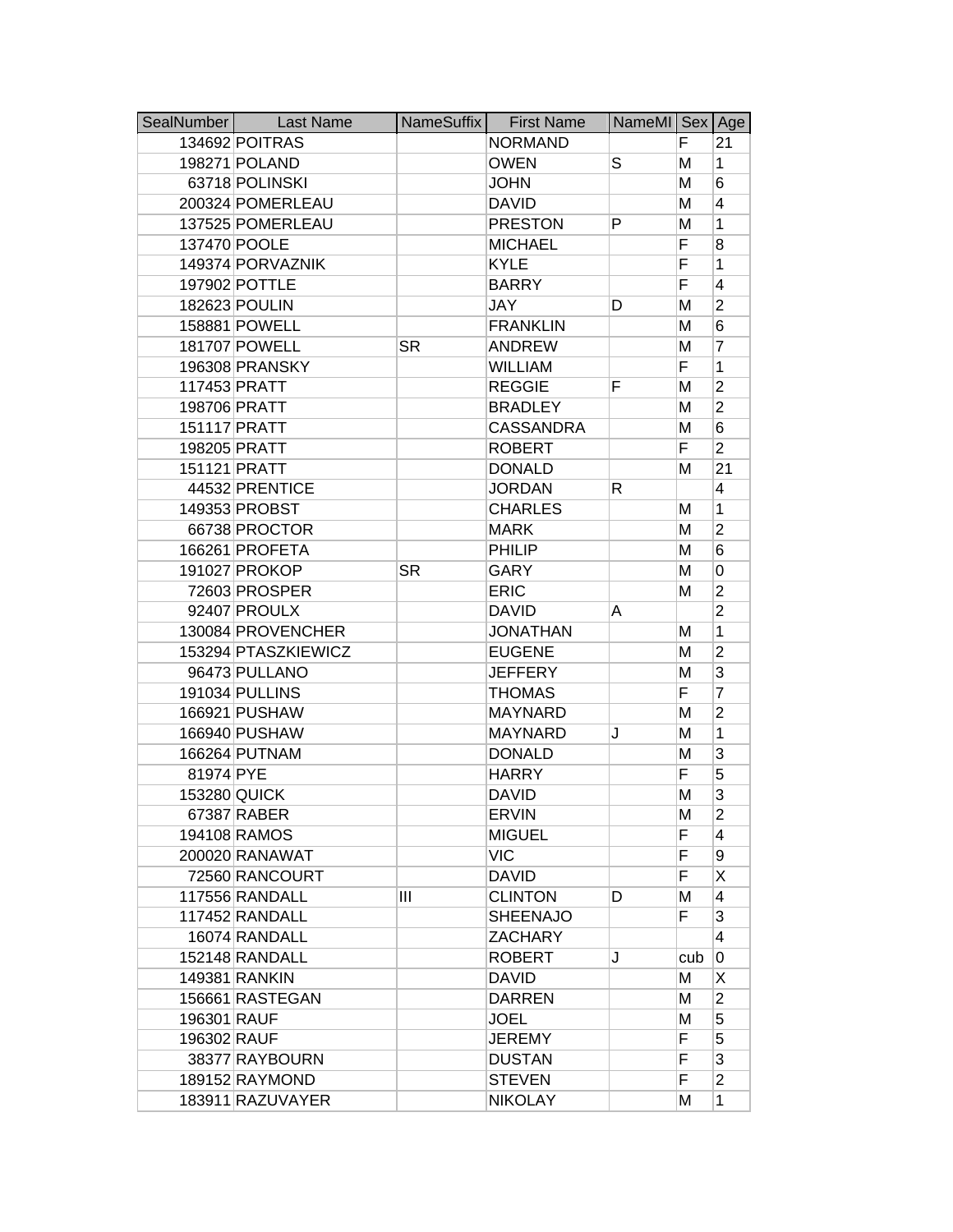| SealNumber   | <b>Last Name</b>      | NameSuffix   | <b>First Name</b>  | NameMI Sex Age |   |                |
|--------------|-----------------------|--------------|--------------------|----------------|---|----------------|
|              | 100697 REBELLO        |              | <b>DAVID</b>       |                |   | 1              |
| 153293 REED  |                       |              | <b>RUSSELL</b>     |                | М | 6              |
| 153288 REED  |                       |              | <b>JOSHUA</b>      |                | M | 1              |
|              | 66730 REED            | JR           | <b>PAUL</b>        |                | F | 1              |
|              | 151102 REESE          |              | <b>JEFFREY</b>     |                | M | 3              |
|              | 195507 REESE          |              | <b>KIM</b>         | Κ              | M | 0              |
|              | 20820 REGO            |              | <b>TIMOTHY</b>     | A              | F | 8              |
|              | 96478 REICHERT        |              | <b>KOREY</b>       |                | F | Χ              |
|              | 96478 REICHERT        |              | <b>KOREY</b>       |                | M | $\overline{2}$ |
|              | 195505 RENKO          |              | <b>MICHAEL</b>     |                | F | 9              |
| 198633 RENZI |                       |              | <b>DOMENIC</b>     |                | F | 4              |
|              | 88639 REPINSKY        |              | <b>JEFFREY</b>     |                | M | 1              |
|              | 139760 REYNOLDS       |              | <b>MATTHEW</b>     |                | F | 5              |
|              | 113769 RHINEFIELD     |              | <b>YVONNE</b>      |                | F | 5              |
|              | 67376 RHODEN          |              | <b>HARRY</b>       |                | M | 8              |
|              | 198275 RICCITELLI     |              | <b>ANGELO</b>      |                | M | 5              |
| 180244 RICE  |                       |              | <b>RANDY</b>       |                | М | 4              |
| 190000 RICE  |                       |              | <b>ROBERT</b>      |                |   | 3              |
| 198002 RICE  |                       |              | <b>PAUL</b>        |                | F | $\overline{2}$ |
|              | 168373 RICHARD        |              | <b>TINA</b>        |                | F | $\overline{2}$ |
|              | 198221 RICHARDS       |              | <b>MATTHEW</b>     |                | M | 3              |
|              | 196310 RICHARDS       |              | <b>CHRISTOPHER</b> |                | F | 4              |
|              | 139212 RICHARDSON     |              | <b>PHILLIP</b>     | J              | М | 4              |
|              | 152737 RICHARDSON     |              | <b>KENNETH</b>     | Е              |   | $\overline{2}$ |
|              | 139214 RICHARDSON     |              | <b>CRAIG</b>       |                | M | 14             |
|              | 166280 RICHARDSON     |              | <b>ROBERT</b>      |                | F | $\overline{2}$ |
|              | 149369 RICHARDSON     | $\mathsf{I}$ | <b>LESLIE</b>      | W              | M | 9              |
|              | 72574 RICHEY          |              | <b>EDDIE</b>       |                |   | 9              |
|              | 200526 RICHTER        |              | <b>RAYMOND</b>     |                | M | 6              |
|              | 200338 RIDLEY         | JR           | <b>ROGER</b>       | Τ              | M | 8              |
|              | 173931 RIEGLE         |              | <b>WILLIAM</b>     |                | M | 1              |
|              | 20807 RIGGS           |              | <b>JACK</b>        |                | F | 5              |
| 190550 RILEY |                       |              | <b>MATTHEW</b>     |                | M | 0              |
|              | <b>RILEY</b>          |              | <b>JEFF</b>        |                |   | 3              |
|              | 196316 RIMOKAITIS     |              | <b>JOHN</b>        |                | М | $\overline{2}$ |
|              | <b>197909 RIQUIER</b> |              | <b>BAYLEY</b>      |                | F | $\overline{2}$ |
|              | 153704 RIVARD         |              | <b>ROGER</b>       | J              |   | 4              |
|              | 154076 RIVARD         |              | <b>ROGER</b>       |                | F | $\overline{2}$ |
|              | 47765 ROALF           |              | <b>NORMAN</b>      | R.             | м | $\mathbf{1}$   |
|              | 120136 ROBBINS        |              | <b>JOHN</b>        |                | М | $\overline{7}$ |
|              | 198279 ROBBITT        |              | <b>SPENCER</b>     |                | F | 12             |
|              | 70956 ROBERTS         |              | <b>WALKER</b>      |                | M | $\mathbf{1}$   |
|              | 152159 ROBERTSON      |              | <b>ROY</b>         |                | F | 10             |
|              | 117449 ROBINSON       |              | <b>LEROY</b>       | D              | М | 9              |
|              | 197910 ROBINSON       |              | <b>BENJAMIN</b>    |                | м | 5              |
|              | <b>ROBINSON</b>       |              | <b>EVAN</b>        |                |   | 10             |
|              | 196303 ROBISON        |              | <b>TOMMY</b>       |                | M | 5              |
|              | 196309 ROBISON        |              | <b>KATHY</b>       |                | F | 1              |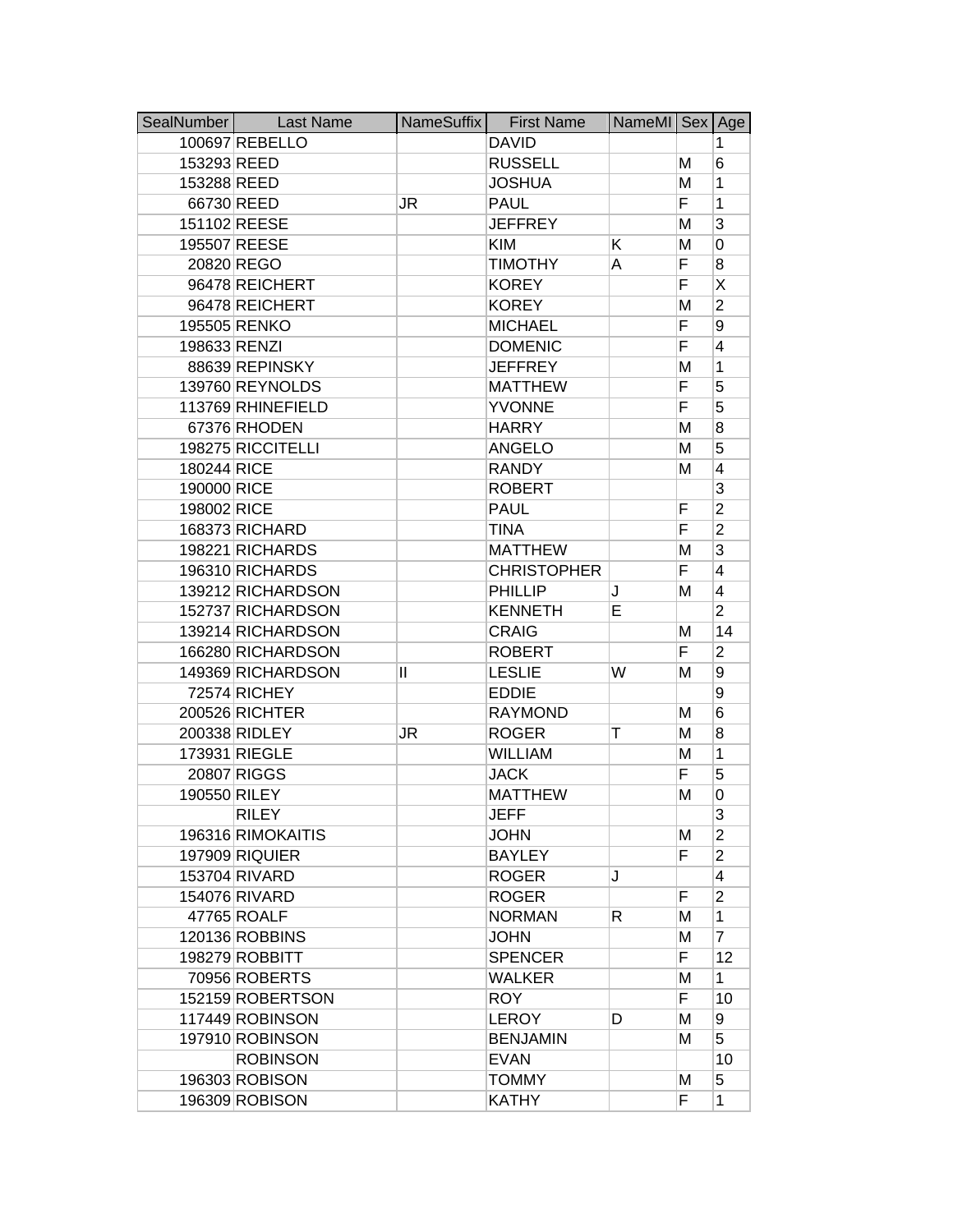| SealNumber          | <b>Last Name</b>   | NameSuffix | <b>First Name</b>  | NameMI Sex Age |    |                         |
|---------------------|--------------------|------------|--------------------|----------------|----|-------------------------|
|                     | 152738 ROBITAILLE  |            | <b>MICHAEL</b>     |                | м  | 4                       |
|                     | 23844 RODE         |            | <b>BLAKE</b>       |                | M  | 1                       |
|                     | 140381 RODRIGUEZ   |            | <b>VICTOR</b>      |                | F  | $\overline{4}$          |
|                     | 120626 ROGERS      |            | <b>JOHN</b>        |                | F  | 11                      |
|                     | 158885 ROGERS      |            | <b>ETHAN</b>       |                | F  | $\overline{2}$          |
|                     | 198629 ROMAN       |            | LARRY              |                | F  | $\overline{2}$          |
|                     | 98857 RONAFALVY    |            | <b>JOHN</b>        |                | M  | $\mathbf{1}$            |
| 154094 ROSA         |                    |            | <b>ANTHONY</b>     |                | F  | 10                      |
|                     | 23838 ROSE         | JR         | <b>JOHN</b>        |                | F  | 4                       |
|                     | 76673 ROSE         |            | <b>GROVER</b>      |                | M  | 8                       |
|                     | 173936 ROSEMAN     |            | <b>RICHARD</b>     |                | M  | $\overline{2}$          |
|                     | 182631 ROSENCRENCE |            | <b>ALBERT</b>      |                | F  | 4                       |
|                     | 20832 ROSSIGNOL    |            | <b>CHRISTOPHER</b> |                |    | 8                       |
|                     | 198625 ROUGHT      | JR         | <b>WILLIAM</b>     |                | M  | $\overline{2}$          |
|                     | 198631 ROUGHT      |            | <b>NELS</b>        |                | M  | $\overline{2}$          |
| 152247 ROWE         |                    |            | <b>JASON</b>       |                | F  | $\overline{4}$          |
|                     | 195908 ROWELL      |            | GARY               |                | F  | 5                       |
|                     | 75983 ROWLES       |            | <b>DAVID</b>       |                | M  | 3                       |
|                     | 183925 ROYCE       |            | <b>DAVID</b>       |                | M  | 3                       |
|                     | 113762 ROYER       | Ш          | <b>EDWIN</b>       |                | M  | 11                      |
|                     | 137469 RUFRANO     |            | <b>CARMINE</b>     | F              | F  | 3                       |
| 98853 RUIZ          |                    |            | <b>PAUL</b>        |                | F  | 0                       |
|                     | 156444 RUSNOCK     |            | <b>JOHN</b>        | Е              |    | 1                       |
|                     | 46886 RUSSELL      |            | <b>BILL</b>        |                | М  | 6                       |
|                     | 17393 RUSSELL      |            | <b>DUANE</b>       |                | M  | $\overline{2}$          |
|                     | 193605 RUSSELL     |            | <b>RICHARD</b>     |                | F  | $\overline{2}$          |
|                     | 193604 RUSSELL     |            | <b>ROBERT</b>      |                | M  | $\overline{2}$          |
|                     | <b>RUTHERFORD</b>  |            | <b>CANDI</b>       |                | F  | 6                       |
|                     | 158869 RYERSON     |            | <b>AUSTIN</b>      | K              | F  | $\overline{2}$          |
| 198218 <sub>S</sub> |                    |            | <b>MATTHEW</b>     | D              | F  | $\overline{2}$          |
| 182624 SABIN        |                    |            | <b>PAUL</b>        | н              | F  | $\overline{2}$          |
|                     | 46445 SALEGO       |            | <b>ANDREW</b>      |                | M  | $\overline{c}$          |
|                     | 113761 SALGER      |            | <b>CHRISTOPHER</b> |                | F  | 6                       |
|                     | 182626 SALLEE      |            | <b>RYAN</b>        |                | М  | 1                       |
|                     | 200205 SALLS       |            | <b>BRANDON</b>     | J              | F  | $\overline{\mathbf{4}}$ |
|                     | 161651 SALLS       |            | <b>BRANDON</b>     | J              | F  | $\overline{2}$          |
|                     | 149367 SALTAZCHA   |            | <b>MATTHEW</b>     |                | М  | $\overline{2}$          |
|                     | 200341 SALTZMAN    |            | <b>JOSEPH</b>      |                | F  | 0                       |
|                     | 76672 SAMPSON      |            | <b>GARY</b>        | F              |    | $\overline{2}$          |
|                     | 114599 SANBORN     |            | <b>MORGAN</b>      | A              | F  | 3                       |
|                     | 171009 SANBORN     |            | <b>KYLE</b>        |                | F  | 1                       |
|                     | 169298 SANBORN     |            | <b>COLBY</b>       |                | M  | 1                       |
|                     | <b>SANBORN</b>     |            | <b>ROBERT</b>      |                | М  | $\overline{2}$          |
|                     | 44545 SANCHEZ      |            | <b>OLIVIA</b>      |                | F  | X                       |
|                     | 173937 SANDERS     |            | <b>JOHN</b>        |                | M  | $\overline{2}$          |
|                     | 66704 SANFORD      |            | <b>GREYSON</b>     |                | F. | 11                      |
|                     | 191016 SARVER      |            | <b>LEMUEL</b>      |                |    | 1                       |
|                     | 93877 SASSAMAN     |            | <b>GARY</b>        |                | м  | 3                       |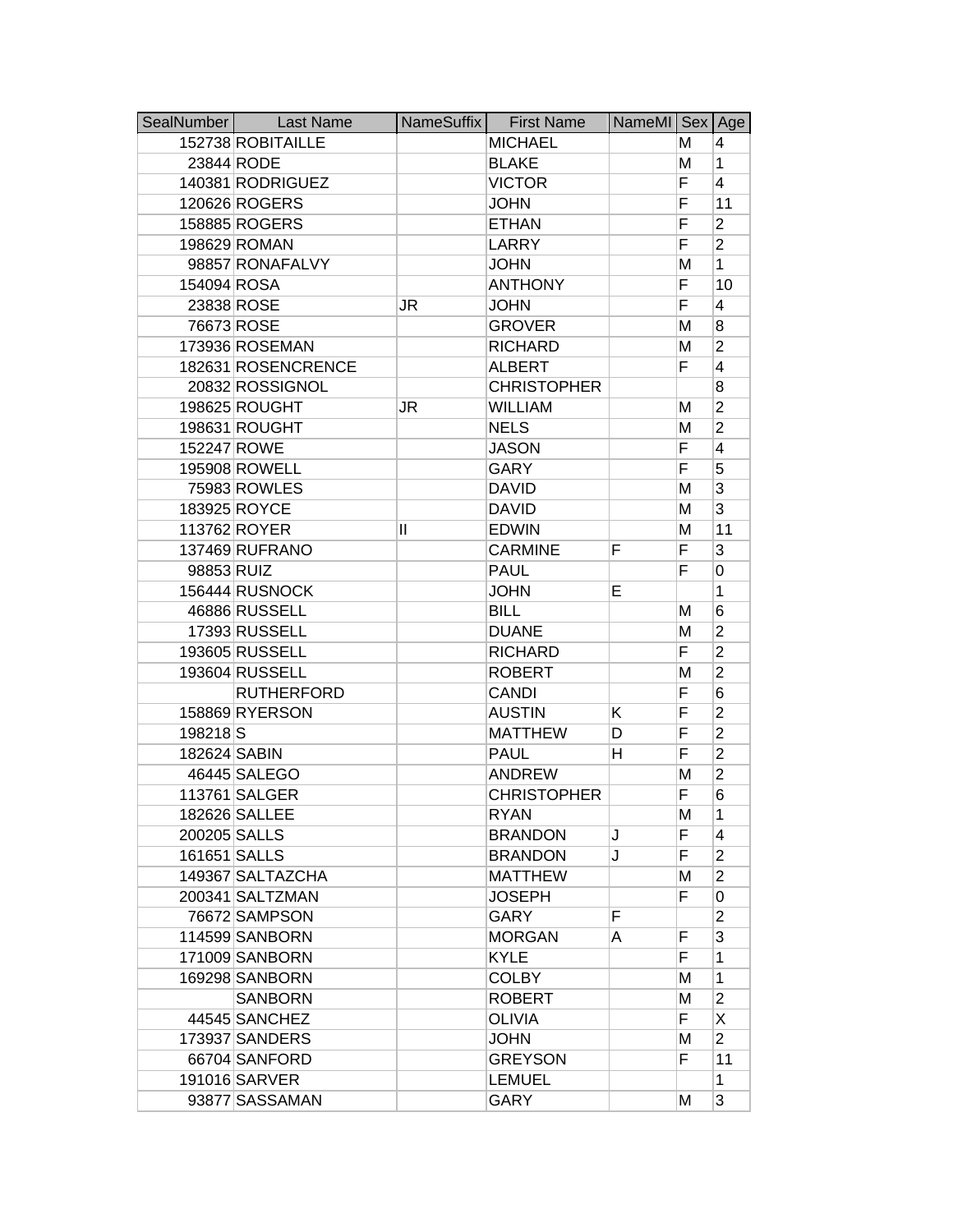|             | SealNumber   Last Name | NameSuffix | <b>First Name</b> | NameMI   Sex |    | Age            |
|-------------|------------------------|------------|-------------------|--------------|----|----------------|
|             | 183916 SAUNDERS        |            | <b>DAKOTA</b>     |              | м  | 1              |
|             | 198645 SAVAGE          |            | <b>JAMES</b>      | R.           | M  | $\overline{2}$ |
|             | 115078 SAWYER          |            | <b>JOHN</b>       |              | F  | $\overline{4}$ |
|             | 17407 SCARBERRY        |            | <b>FREDDIE</b>    |              | M  | 1              |
|             | 186336 SCARBROUGH      |            | <b>MICHAEL</b>    |              | М  | $\overline{2}$ |
|             | 174734 SCHADE          |            | <b>ERIC</b>       | Μ            |    | $\mathbf{1}$   |
|             | 120714 SCHANTZENBECH   |            | <b>TED</b>        |              | M  | 12             |
|             | 198647 SCHAUB          | JR         | <b>HENRY</b>      | С            | M  | $\overline{2}$ |
|             | 183936 SCHEEL          |            | <b>GARY</b>       | D            | M  | 11             |
|             | 104571 SCHIMANSKI      |            | <b>JOSEPH</b>     |              | M  | 0              |
|             | 149355 SCHNEIBLE       |            | <b>PAUL</b>       |              | M  | $\overline{2}$ |
|             | 154077 SCHWINN         |            | <b>COREY</b>      |              | M  | 1              |
|             | 173930 SCIACCA         |            | <b>JAMES</b>      |              | M  | 1              |
|             | 66721 SCITES           |            | <b>MICHAEL</b>    | R            | M  | 1              |
|             | 193701 SCORZAFAVE      |            | <b>RICHARD</b>    |              | F  | 5              |
|             | 23850 SCOTT            |            | <b>REBECCA</b>    |              | M  | 3              |
|             | 194720 SCOTT           |            | <b>SAMUEL</b>     |              | F  | 4              |
|             | 70960 SCOTT            |            | <b>ANTHONY</b>    |              | F  | 6              |
|             | 197908 SCRIPTURE       |            | <b>DAVID</b>      |              | M  | 1              |
|             | 68812 SCRUTON          |            | <b>RYAN</b>       | C            | M  | $\overline{2}$ |
|             | 153295 SEEHUSEN        |            | <b>PETER</b>      |              | M  | 1              |
|             | 198010 SEFERT          |            | <b>HERBERT</b>    |              | M  | 1              |
|             | 103358 SEIDEL          |            | <b>ROBERT</b>     |              | F  | 1              |
|             | 20797 SELFRIDGE        |            | <b>JUSTIN</b>     |              | M  | 1              |
|             | 149350 SELLITTO        |            | <b>MATTHEW</b>    |              | F  | 4              |
| 198269 SEP  |                        |            | <b>JOHN</b>       |              | M  | $\overline{2}$ |
|             | <b>SEROIS</b>          |            | <b>BARB</b>       |              | F  | X              |
|             | 156441 SERRA           |            | <b>JOSEPH</b>     |              | F  | 6              |
|             | 198231 SETTA           |            | <b>KATELYN</b>    |              | F  | $\overline{2}$ |
|             | 152207 SEVERANCE       | JR         | <b>LINWOOD</b>    |              | M  | $\overline{2}$ |
|             | 191035 SEVERT          |            | <b>JAMES</b>      |              | M  | 0              |
|             | 104572 SEVIGNY         |            | <b>SHAWN</b>      |              | F  | 18             |
|             | 151112 SEVIGNY         |            | <b>ANDREW</b>     |              | M  | 1              |
|             | 66732 SEYMOUR          |            | <b>LUKAS</b>      | A            | м  | 2              |
|             | 16048 SHADE            |            | <b>RYAN</b>       |              |    | $\overline{2}$ |
|             | 16047 SHADE            | JR.        | <b>JACK</b>       |              |    | $\overline{2}$ |
|             | 75982 SHAFFER          |            | <b>TOMAS</b>      |              | M  | $\overline{2}$ |
|             | 150146 SHAFFETT        |            | <b>JOHNNY</b>     | A            | М  | 0              |
|             | 194118 SHALIT          |            | <b>IAN</b>        |              | Μ  | 5              |
|             | 113766 SHANKS          |            | <b>EMILY</b>      |              | F. | 6              |
|             | 113756 SHANKS          |            | <b>RAY</b>        |              | M  | $\overline{2}$ |
|             | 68810 SHANNON          |            | <b>KEITH</b>      |              | F  | 8              |
|             | 134684 SHARP           |            | <b>KELLY</b>      |              | M  | 8              |
|             | 134683 SHARP           |            | <b>TRISHA</b>     |              | М  | 6              |
|             | 134682 SHARP           | JR         | <b>ARNOLD</b>     |              | М  | 6              |
|             | <b>SHARRON</b>         |            | <b>KEITH</b>      |              | F. | X              |
| 151114 SHAW |                        |            | <b>MELVIN</b>     |              | M  | $\mathbf{1}$   |
|             | 81984 SHAW             |            | <b>KURT</b>       | W            | M  | 3              |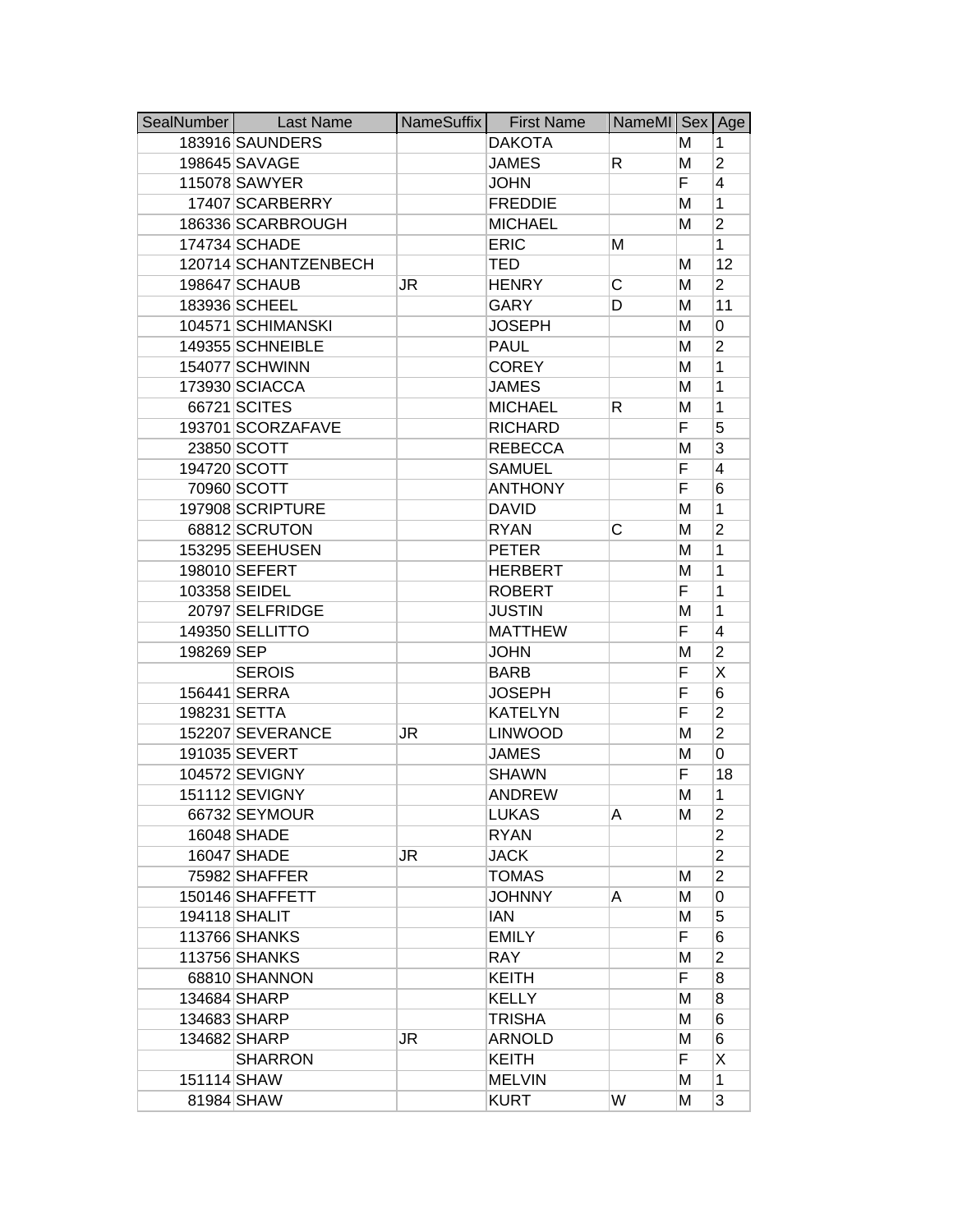| SealNumber   | <b>Last Name</b>  | NameSuffix | <b>First Name</b> | NameMI Sex Age |    |                |
|--------------|-------------------|------------|-------------------|----------------|----|----------------|
| 169281 SHEA  |                   | JR         | <b>DANA</b>       | J              | М  | Χ              |
|              | 76663 SHEEHAN     |            | <b>TIMOTHY</b>    |                | M  | 3              |
|              | 67379 SHELAGOWSKI |            | <b>KENNETH</b>    |                | F  | 6              |
|              | 67374 SHELAGOWSKI |            | <b>TIMOTHY</b>    |                | Μ  | 6              |
|              | 76667 SHELLGRON   |            | <b>PAUL</b>       |                | F  | 1              |
|              | 194114 SHEMWELL   | <b>JR</b>  | <b>RICHARD</b>    |                | Μ  | 0              |
|              | 174738 SHERBURNE  | Ш          | <b>FRED</b>       |                | M  | 4              |
|              | 154087 SHERMAN    |            | <b>JAMES</b>      |                | F  | $\overline{2}$ |
|              | 166268 SHERNCE    |            | <b>CRAIG</b>      |                | Μ  | 1              |
|              | 196315 SHIMP      | JR         | <b>ROBERT</b>     |                | Μ  | $\mathbf{1}$   |
|              | 46441 SHIPPEE     |            | <b>JEFFERY</b>    |                | M  | 1              |
|              | 182628 SHIPPEE    |            | <b>PETER</b>      | L              | Μ  | 8              |
|              | 137519 SHOLL      | JR         | <b>LYMAN</b>      | D              | М  | $\overline{2}$ |
|              | 117705 SHOSTAK    |            | <b>JOHN</b>       |                |    | 6              |
|              | 66733 SHUTTS      |            | <b>JOSHUA</b>     | J              | М  | $\overline{2}$ |
| 161615 SIBLE |                   |            | <b>MIKEY</b>      |                | M  | 3              |
|              | 183939 SIGETY     |            | <b>AUSTIN</b>     |                | F  | 5              |
|              | 23840 SILVA       | JR         | <b>ROBERT</b>     |                | M  | $\overline{2}$ |
|              | 191017 SIMMONS    |            | JARED             |                | M  | 1              |
|              | 182903 SIMONEAU   |            | <b>RONALD</b>     |                | M  | 4              |
| 198614 SINES |                   |            | <b>GERALD</b>     |                | F  | $\overline{2}$ |
| 198601 SINES |                   |            | <b>GERALD</b>     |                | Μ  | 7              |
|              | 149379 SINGER     |            | <b>DAVID</b>      |                | F  | 4              |
|              | 194159 SIROIS     |            | <b>BARBARA</b>    | J              | F  | 3              |
| 149368 SITES |                   |            | <b>MICHAEL</b>    |                | Μ  | 4              |
|              | 105970 SITLER     |            | <b>DAVID</b>      |                | F  | 6              |
|              | 151130 SKOWYRA    |            | <b>STEVE</b>      |                | F  | 6              |
|              | 186339 SLEIGHT    |            | <b>DARYL</b>      |                | F  | 5              |
|              | 149359 SMALL      |            | <b>DUSTIN</b>     | L              | M  | $\overline{2}$ |
|              | 149351 SMIGELSKI  |            | <b>HUNTER</b>     |                | M  | $\mathbf{1}$   |
|              | 96524 SMILEY      |            | <b>MICHAEL</b>    |                | F  | $\overline{2}$ |
| 159809 SMITH |                   |            | <b>DAVID</b>      |                | F  | 4              |
|              | 17415 SMITH       |            | CAROL             |                | M  | 0              |
| 152137 SMITH |                   |            | ALLAN             |                | M  | 1              |
|              | 106091 SMITH      |            | <b>THEODORE</b>   | D              | M  | 12             |
|              | 198286 SMITH      |            | <b>ROGER</b>      | D              | M  | 3              |
|              | 139236 SMITH      |            | <b>DANIEL</b>     |                | F  | 1              |
|              | 98549 SMITH       |            | <b>MICKEY</b>     |                | F  | 5              |
|              | 189996 SMITH      |            | <b>KIRK</b>       |                | F  | 1              |
|              | 150404 SMITH      |            | <b>ERIC</b>       |                | M  | 11             |
|              | 160410 SMITH      |            | <b>KELLY</b>      | J              | M  | 5              |
|              | 191022 SMITH      |            | <b>CHARLES</b>    |                | M  | 1              |
| 137522 SMITH |                   |            | <b>MARK</b>       | R.             | М  | 6              |
|              | 184151 SMITH      |            | <b>KENNETH</b>    | E              | М  | 6              |
|              | 100689 SMITH      |            | <b>KIMBERLY</b>   |                | F. | 15             |
|              | 46430 SMITH       |            | <b>WALTER</b>     | G              | Μ  | $\overline{2}$ |
|              | 184156 SMITH      | Ш          | <b>KENNETH</b>    |                | M  | X              |
|              | 162832 SMITH      | JR         | <b>BRIAN</b>      |                | F  | $\mathbf{1}$   |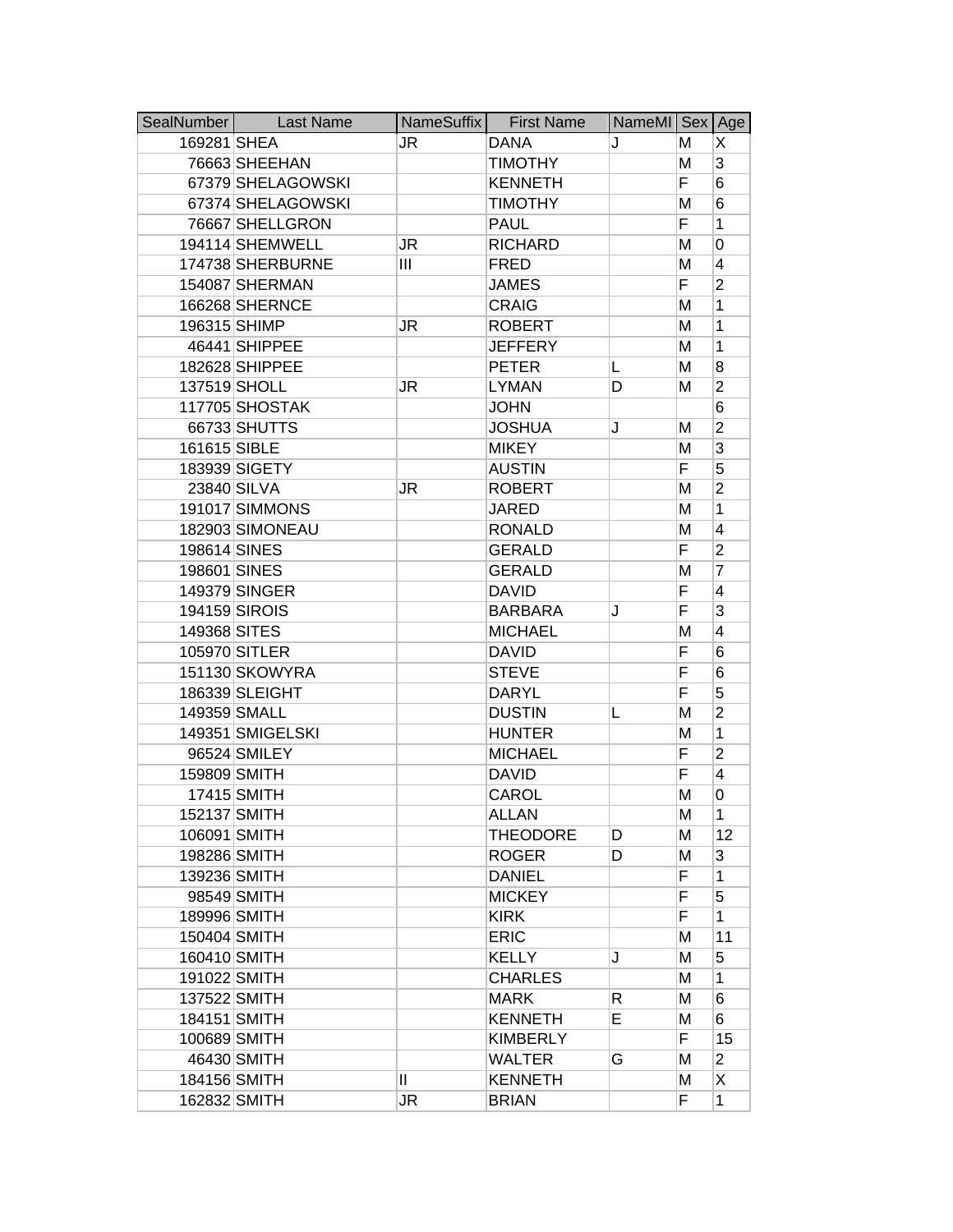| SealNumber   | <b>Last Name</b>    | NameSuffix | <b>First Name</b> | NameMI Sex Age |    |                |
|--------------|---------------------|------------|-------------------|----------------|----|----------------|
| 153702 SMITH |                     |            | <b>JEREMY</b>     |                |    | 2              |
|              | 96462 SMITH         |            | <b>ROBERT</b>     |                | М  | $\mathbf{1}$   |
|              | 42950 SMITH         |            | <b>MARVIN</b>     |                | F  | $\overline{2}$ |
|              | 194158 SNELL        |            | <b>RYAN</b>       |                | M  | 0              |
|              | 198632 SNERCEWSKI   |            | <b>DAVID</b>      |                | F  | 3              |
|              | 198210 SNIDER       |            | <b>STEVE</b>      |                | M  | 3              |
|              | <b>SNIDER</b>       |            | ORVIA?            |                | F  | Χ              |
|              | 76668 SOBIERASKI    |            | <b>BRETT</b>      |                | M  | $\overline{2}$ |
|              | 44539 SOPER         |            | <b>ROBERT</b>     | G              | M  | 4              |
|              | 44538 SOPER         |            | <b>CHANNING</b>   | B              | M  | 3              |
|              | 152147 SOUSA        |            | <b>JOSEPH</b>     |                | M  | $\overline{2}$ |
|              | 152734 SOUSA        |            | <b>ANTHONY</b>    | Κ              | F  | 13             |
|              | 38383 SOUTHER       |            | <b>JUSTIN</b>     |                | F  | 1              |
|              | 46884 SOWELL        |            | <b>MARK</b>       |                | M  | 8              |
|              | 173923 SPADE        |            | <b>JAMES</b>      |                | M  | $\overline{2}$ |
|              | 173938 SPADE        |            | <b>CHARLES</b>    |                | F  | 6              |
|              | 156665 SPEARS       |            | <b>ANTHONY</b>    |                | F  | 6              |
|              | 200202 SPECHT       |            | <b>CHRISTINE</b>  |                | M  | 4              |
|              | 178052 SPENCER      |            | <b>JEFFREY</b>    |                | F  | 3              |
|              | 183931 SPILLMAN     |            | <b>BRENDA</b>     | L              | F  | 14             |
|              | 113771 SPOONER      |            | <b>DARRELL</b>    |                | F  | 1              |
|              | 66714 SPRINGER      | JR         | <b>ROBERT</b>     | J              | F  | 3              |
|              | 105975 ST ANDRE     |            | <b>DAVID</b>      |                | F  | 6              |
|              | 16059 ST GERMAIN    |            | <b>DONALD</b>     |                |    | 5              |
|              | 178058 ST JOHN      | Ш          | <b>BRIAN</b>      |                | M  | 1              |
|              | 153289 ST PIERRE    |            | <b>GERALD</b>     |                | M  | $\overline{2}$ |
|              | 195906 ST PIERRE    |            | <b>MATTHEW</b>    |                | F  | 6              |
|              | 106045 STAFFORD     |            | <b>DALE</b>       | A              | F  | 11             |
|              | 100686 STAHL        |            | <b>JAMES</b>      |                | F  | $\overline{2}$ |
|              | 17394 STANISLAW     |            | <b>JOHN</b>       |                | M  | $\overline{2}$ |
|              | 158880 STANISZWESKI |            | <b>EDWARD</b>     |                | M  | $\overline{4}$ |
|              | 184931 STANLEY      |            | <b>JOSEPH</b>     |                | F  | $\overline{2}$ |
|              | 88641 STANLEY       |            | <b>TREVOR</b>     |                | M  | Χ              |
|              | <b>STANLEY</b>      |            | <b>TREVOR</b>     |                | F  | 10             |
|              | 98852 STAPLES       |            | <b>WALLACE</b>    |                | M  | 0              |
|              | 168372 STARKEY      |            | <b>JOSEPH</b>     |                | F  | $\mathbf{1}$   |
|              | 66719 STARKWEATHER  |            | <b>KIRK</b>       |                | М  | 9              |
|              | 66705 STARKWEATHER  |            | <b>DARLENE</b>    |                |    | $\overline{c}$ |
|              | 120627 STATES       |            | <b>MICHAEL</b>    |                | Μ  | $\mathbf{1}$   |
|              | 189984 STEGENGA     |            | <b>BARRY</b>      |                | F. | 22             |
|              | 16060 STEINOUR      | <b>SR</b>  | <b>DENNIS</b>     |                |    | 3              |
| 154066 STEIS |                     |            | <b>MICHAEL</b>    |                | F  | 3              |
|              | 137462 STENCEL      |            | <b>STEVEN</b>     | Μ              | F  | 11             |
|              | 93870 STEVENS       | JR         | <b>PHILIP</b>     |                | М  | 1              |
|              | 168371 STEVENS      |            | <b>SHERRY</b>     |                | М  | 6              |
|              | 106891 STEVENS      |            | <b>ROBERT</b>     |                | М  | $\overline{4}$ |
|              | 152735 STEVENS      |            | <b>HOWARD</b>     |                | М  | 6              |
|              | 113792 STEWARD      |            | <b>JAMES</b>      |                | M  | $\overline{2}$ |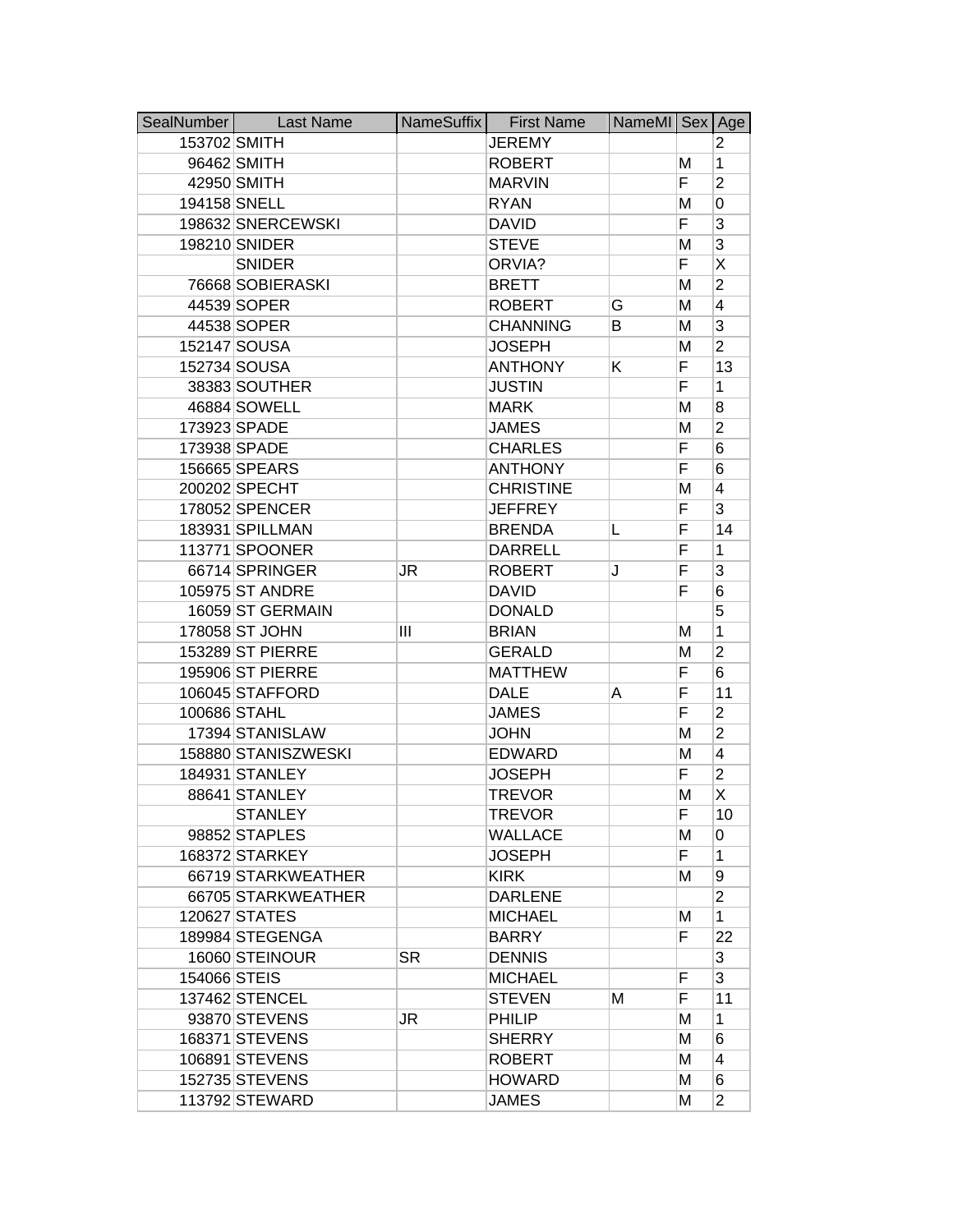| SealNumber  | <b>Last Name</b>      | NameSuffix | <b>First Name</b> | NameMI   Sex |    | Age            |
|-------------|-----------------------|------------|-------------------|--------------|----|----------------|
|             | 113767 STEWARD        |            | <b>CHAD</b>       | J            | м  | 1              |
|             | 154081 STEWART        |            | <b>ERIC</b>       |              | F. | $\overline{2}$ |
|             | 154084 STEWART        |            | <b>NATHAN</b>     |              | M  | $\overline{2}$ |
|             | 174740 STODDARD       |            | <b>BRETT</b>      |              | F  | $\overline{4}$ |
|             | 46447 STOLTZFUS       |            | <b>JONAS</b>      |              | F  | $\overline{2}$ |
|             | 198705 STONE          | JR         | <b>HERBERT</b>    |              | M  | 10             |
|             | 198721 STONE          |            | <b>SALLY</b>      |              | M  | $\overline{2}$ |
|             | 158870 STONE          |            | <b>STEPHEN</b>    |              | M  | 18             |
|             | 153286 STOTLER        |            | <b>MICHAEL</b>    |              | F  | 1              |
|             | 198265 STOTTLEMEYER   |            | <b>BRADLEY</b>    |              | M  | 1              |
|             | 106048 STRAKA         |            | <b>ANDREW</b>     |              | M  | $\overline{2}$ |
|             | 46426 STRATTON        |            | <b>RODNEY</b>     |              | M  | $\overline{2}$ |
|             | 168364 STRAUBEL       |            | <b>STEVEN</b>     |              | F  | 11             |
|             | 191043 STREETER       |            | <b>FRED</b>       | P            | M  | $\overline{2}$ |
|             | 154080 STREYLE        |            | <b>KARL</b>       |              | F  | $\overline{7}$ |
|             | 198211 STROHL         |            | <b>LEE</b>        |              | M  | 5              |
|             | 198219 STUBILE        |            | <b>ANTONIO</b>    |              | F  | 3              |
|             | 159803 STYRON         | Ш          | <b>RALF</b>       |              | F  | $\overline{2}$ |
|             | 20799 SUBRAMANI       |            | <b>ROCKY</b>      |              | M  | 1              |
|             | 67383 SUHOCKI         |            | <b>DENNIS</b>     |              | F  | $\overline{2}$ |
|             | 103361 SULLIVAN       |            | <b>DANIEL</b>     |              | F  | 8              |
|             | 168365 SUSAN          |            | <b>JAMES</b>      |              | M  | 4              |
|             | 93879 SUSSAMAN        |            | GARY              |              | M  | 3              |
|             | 171193 SUTTON         | Ш          | <b>PETER</b>      |              | М  | 6              |
|             | 153703 SVETINA        |            | <b>JOSEPH</b>     |              |    | 1              |
|             | 162839 SWARTZENTRUBER |            | <b>JONI</b>       | J            | M  | 6              |
|             | 16064 SWEETSIR        |            | <b>TRACY</b>      |              |    | 1              |
|             | 105978 SWENSON        |            | <b>JONATHAN</b>   |              | F  | 5              |
|             | 156668 SWOPE          |            | <b>STEVEN</b>     |              | M  | 3              |
|             | 198609 SZTREMER       |            | <b>STANISLAW</b>  |              | F  | $\overline{c}$ |
|             | 16056 SZUCS           |            | <b>STEFAN</b>     |              |    | 5              |
|             | 16055 SZUCS           |            | <b>JOHN</b>       |              |    | 4              |
| 105973 TAFT |                       |            | <b>TYLER</b>      |              |    | 1              |
|             | 196317 TANNEY         |            | <b>RON</b>        |              | м  | 1              |
|             | 120716 TARANTELLA     |            | <b>CORY</b>       |              | M  | 8              |
|             | 120715 TARANTELLA     |            | <b>JAMES</b>      |              | M  | 1              |
|             | 104565 TARDIF         |            | <b>RODNEY</b>     |              | M  | 4              |
|             | 66745 TAUNTON         |            | <b>RICHARD</b>    |              | M  | 10             |
|             | 198628 TAYLOR         |            | <b>GEORGE</b>     |              | F  | 3              |
|             | 191025 TAYLOR         |            | <b>ERIC</b>       | R            | M  | 1              |
|             | 158882 TAYLOR         |            | <b>JAMES</b>      | T            | M  | 0              |
|             | 137532 TAYLOR         |            | <b>ADAM</b>       | J            | F  | 16             |
|             | 198018 TAYLOR         |            | <b>MARK</b>       |              | м  | 6              |
|             | 158872 TAYLOR         |            | <b>MICKEY</b>     | S            | M  | $\overline{2}$ |
|             | <b>TAYLOR</b>         |            | <b>JAMES</b>      |              |    | 6              |
|             | 100670 TEIXEIRA       |            | <b>LAUDOLINO</b>  | Α            | М  | 1              |
|             | 30280 TEMPLE          |            | <b>CECIL</b>      |              | F  | 9              |
|             | 100700 TENAN          |            | <b>ARTHUR</b>     |              | M  | 3              |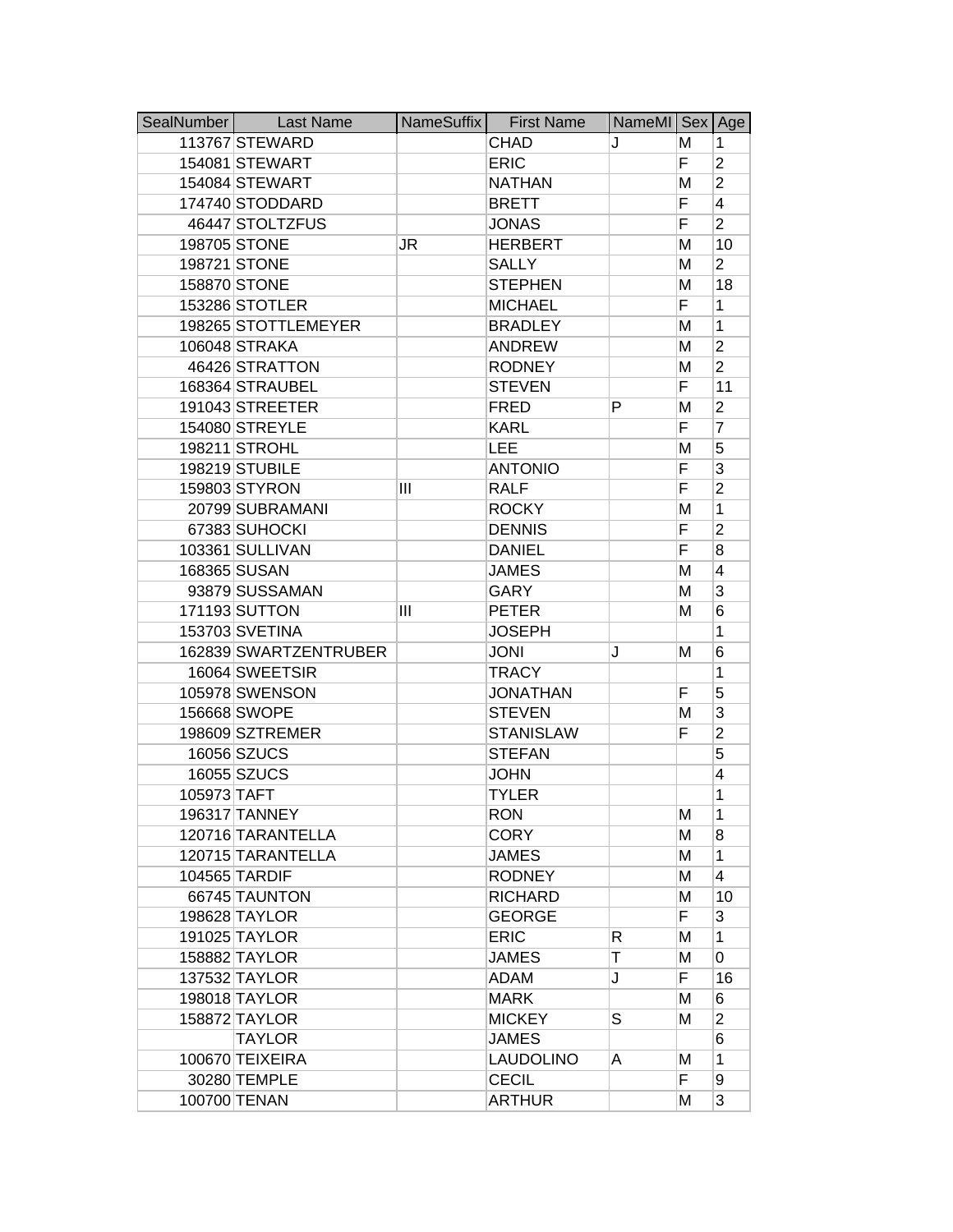| SealNumber   | <b>Last Name</b>   | NameSuffix | <b>First Name</b> | NameMI Sex Age |    |                         |
|--------------|--------------------|------------|-------------------|----------------|----|-------------------------|
|              | 189987 TENNITY     |            | <b>DONALD</b>     |                | F  | 3                       |
|              | 149345 TERRY       |            | <b>WAYNE</b>      |                | F  | 5                       |
|              | 47433 TEVIS        |            | <b>KYLE</b>       |                | M  | $\overline{2}$          |
| 191011 TEW   |                    |            | <b>WILLIAM</b>    |                |    | 6                       |
|              | 104575 THERIAULT   |            | <b>TRENT</b>      |                | M  | 4                       |
|              | 149344 THEROUX     |            | <b>JOSEPH</b>     |                | F  | 8                       |
|              | 39860 THIBODEAULT  |            | <b>DERRICK</b>    | J              | M  | 1                       |
|              | 151104 THOITS      | JR         | <b>RANDALL</b>    |                | M  | $\overline{2}$          |
|              | 96486 THOMAS       |            | <b>SCOTT</b>      | E              | F  | 3                       |
|              | 191501 THOMAS      | JR         | <b>JOSEPH</b>     |                | F  | $\overline{2}$          |
|              | 183922 THOMAS      |            | <b>ARTHUR</b>     |                | M  | $\overline{2}$          |
|              | 191520 THOMAS      | JR         | <b>SAMUEL</b>     | A              | M  | 14                      |
|              | 191506 THOMAS      |            | <b>SAMUEL</b>     | A              | M  | $\mathbf{1}$            |
|              | 151126 THOMASSON   | JR         | <b>JOHN</b>       | P              | M  | 10                      |
|              | 120736 THOMPSON    |            | <b>BRIAN</b>      | М              | M  | $\overline{2}$          |
|              | 96468 THOMPSON     |            | <b>ROBERT</b>     |                | F  | $\overline{\mathbf{4}}$ |
|              | 61261 THOMPSON     |            | <b>HENRY</b>      |                | M  | $\overline{2}$          |
|              | 137491 THOMPSON    |            | <b>MARTIN</b>     |                | M  | 12                      |
|              | 173947 THOMPSON    |            | <b>ROBERT</b>     |                | F  | X                       |
|              | 117562 THOMPSON    |            | <b>KEITH</b>      |                | F  | $\overline{4}$          |
|              | 75981 THOMPSON     |            | <b>MEGAN</b>      |                | F  | 3                       |
|              | 173947 THOMPSON    |            | <b>ROBERT</b>     |                | F  | $\overline{2}$          |
|              | 98553 THOMSON      |            | <b>PETER</b>      |                | M  | 5                       |
|              | 98554 THOMSON      | JR         | <b>PETER</b>      |                | M  | 6                       |
|              | 68809 THORNTON     | JR         | <b>AL</b>         |                | F  | $\mathbf{1}$            |
|              | 190549 THURLOW     |            | <b>KEVIN</b>      |                | M  | 0                       |
|              | 182907 THURSTON    |            | <b>KIRK</b>       |                | F  | 14                      |
|              | 100679 TILLER      |            | <b>MARK</b>       |                | F  | 11                      |
|              | 96477 TOAL         |            | <b>BRIAN</b>      |                | F  | 9                       |
| 96459 TOAL   |                    |            | <b>KYLE</b>       |                | M  | $\overline{2}$          |
|              | 96511 TOLLIVER     |            | <b>WILLIAM</b>    |                | M  | $\overline{2}$          |
|              | 198247 TOLZMANN    |            | <b>NICKY</b>      | S              | M  | 4                       |
|              | 198627 TOMASZEWSKI |            | <b>ROBERT</b>     |                | F  | 4                       |
|              | 200334 TOMPKINS    |            | <b>ALBERT</b>     |                | М  | $\overline{2}$          |
|              | 98867 TORRES       |            | <b>GEORGE</b>     |                | F  | $\overline{2}$          |
|              | 103373 TOSCO       |            | <b>JOHN</b>       |                |    | $\overline{7}$          |
| 152149 TOTH  |                    |            | <b>TRAVIS</b>     | P              | м  | 1                       |
|              | 149343 TOURVILLE   |            | <b>MATTHEW</b>    |                | М  | 14                      |
|              | 200339 TOWNSEND    | Ш          | <b>DARRELL</b>    |                | м  | $\overline{2}$          |
|              | 198253 TOWNSEND    |            | <b>BARCLAY</b>    | A              | M  | 5                       |
|              | 98863 TRACEY       | JR         | <b>JAMES</b>      | P              | F. | $\overline{2}$          |
|              | 196331 TRIEBSCH    |            | <b>MICHAEL</b>    |                | M  | 1                       |
| 166279 TRIPP |                    |            | <b>WAYNE</b>      |                | М  | 6                       |
| 166278 TRIPP |                    |            | <b>MICHAEL</b>    |                | M  | 12                      |
|              | 46881 TRIVETTE     |            | <b>GREG</b>       |                | M  | $\overline{2}$          |
|              | 68814 TRIZANO      |            | <b>RICHARD</b>    | W              | M  | 3                       |
|              | 68815 TRIZANO      |            | <b>DOMINICK</b>   |                | M  | 3                       |
|              | 200330 TROUTMAN    |            | <b>RICHARD</b>    |                | F  | 10                      |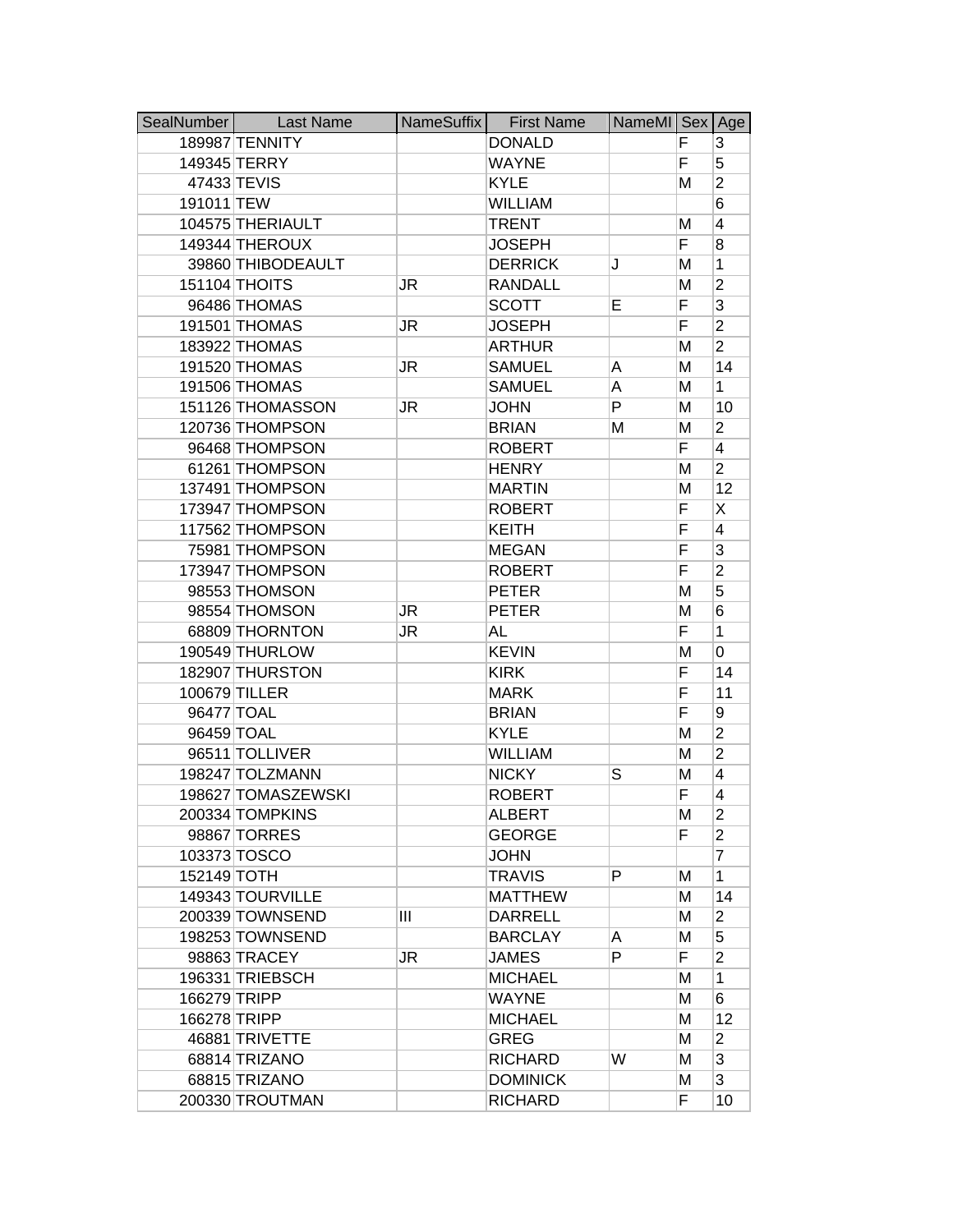| SealNumber   | <b>Last Name</b>   | NameSuffix | <b>First Name</b>  | NameMI Sex Age |    |                |
|--------------|--------------------|------------|--------------------|----------------|----|----------------|
|              | 158863 TRUDEAU     |            | <b>JEFFREY</b>     |                | М  | 13             |
|              | 152143 TRUDEAU     |            | <b>WYLIE</b>       | A              | F. | 3              |
|              | 174741 TSOUTSOURAS |            | <b>CHRISTOPHER</b> |                | M  | 6              |
| 194106 TUITE |                    |            | <b>TIMOTHY</b>     |                | F  | 3              |
|              | 70953 TURNBULL     | JR         | <b>DONALD</b>      |                | M  | 14             |
|              | 191510 TURNER      |            | <b>ROXANNE</b>     |                | F  | 3              |
|              | 158875 TURNER      |            | <b>RONALD</b>      |                | F  | $\overline{2}$ |
|              | 96507 TURNER       |            | <b>CHRISTOPHER</b> |                | F  | $\overline{2}$ |
|              | 183988 TURNER      |            | <b>JACOB</b>       |                | F  | 4              |
|              | 106896 TUTOLO      |            | <b>JESSE</b>       |                | F  | 8              |
|              | 191004 TWEEDIE     |            | <b>STEVEN</b>      |                | M  | $\overline{2}$ |
|              | 98873 TWEEDIE      |            | <b>BRYAN</b>       |                | F  | 5              |
|              | 98871 TYCIAK       | Ш          | <b>JOHN</b>        |                | F  | 14             |
|              | 20810 UNRUH        |            | <b>DUANE</b>       | S              | F  | 5              |
|              | 151116 USZAKIEWICZ |            | <b>MICHAEL</b>     |                | M  | $\overline{7}$ |
|              | 151111 USZAKIEWICZ |            | <b>MICHAEL</b>     | U              | M  | 15             |
|              | 196305 VANDYNE     |            | <b>IKE</b>         |                | M  | 5              |
|              | 137465 VANGORDEN   |            | <b>SEAN</b>        | Μ              | F  | 4              |
|              | 149354 VANLANER    |            | <b>LLOYD</b>       |                | M  | 1              |
|              | 178054 VARNEY      |            | <b>RICKY</b>       |                | F  | 16             |
|              | 174736 VEINOTE     |            | <b>DAVID</b>       |                | F  | $\overline{2}$ |
|              | 154063 VELLA       | JR         | <b>SALVATORE</b>   |                | F  | 3              |
|              | 162833 VENTURA     | JR         | <b>ROCCO</b>       |                | F  | $\overline{2}$ |
|              | 75984 VERHOOG      |            | <b>VERNON</b>      |                | M  | 1              |
|              | 120133 VERILLE     |            | <b>STEVEN</b>      |                | M  | $\overline{2}$ |
|              | 182625 VERNES      |            | <b>WAYKO</b>       |                | M  | 6              |
|              | 106893 VERRONE     |            | <b>THOMAS</b>      |                | M  | 13             |
|              | 139054 VICKERY     |            | <b>THOMAS</b>      | E.             | F  | Χ              |
|              | 160328 VILASUSO    |            | <b>DANIEL</b>      |                | M  | 1              |
|              | 117731 VIVEIROS    |            | <b>SCOTT</b>       |                |    | 14             |
|              | 98855 VONDECK      |            | <b>JAMES</b>       |                | M  | $\overline{2}$ |
|              | 189991 VONTUNGELN  |            | <b>DANIEL</b>      |                | F  | 1              |
|              | 166267 WACOME      |            | <b>ISAAC</b>       | J              | F  | 4              |
|              | 189983 WAGNER      |            | LARRY              |                | M  | 4              |
|              | 137485 WAGNER      |            | <b>DANIEL</b>      | W              | F  | 8              |
|              | 103350 WAHRMUND    |            | <b>GARY</b>        |                | F  | 5              |
|              | 198707 WALKER      |            | <b>BILLY</b>       |                | M  | X              |
|              | 47757 WALKER       |            | <b>CODY</b>        |                | M  | 3              |
|              | 158866 WALKER      |            | <b>BRYCE</b>       | W              | м  | 11             |
|              | 158890 WALKER      |            | <b>NORMAN</b>      |                | м  | 8              |
|              | 181706 WALKER      | JR         | <b>LEE</b>         | J              | M  | $\overline{4}$ |
|              | 17395 WALKER       |            | <b>MICHAEL</b>     |                | F  | $\overline{2}$ |
|              | 47758 WALKER       |            | <b>TIMOTHY</b>     |                | F  | $\overline{2}$ |
|              | 153276 WALKER      |            | <b>TOM</b>         |                | M  | 3              |
| 156671 WALL  |                    |            | <b>PETER</b>       |                | M  | 14             |
|              | 100680 WALLACE     |            | <b>BETH</b>        | M              | F  | $\overline{2}$ |
|              | 46883 WALLACE      |            | R.                 | Τ              | F  | 4              |
|              | 30270 WALLACE      |            | <b>ALTON</b>       |                | F  | 1              |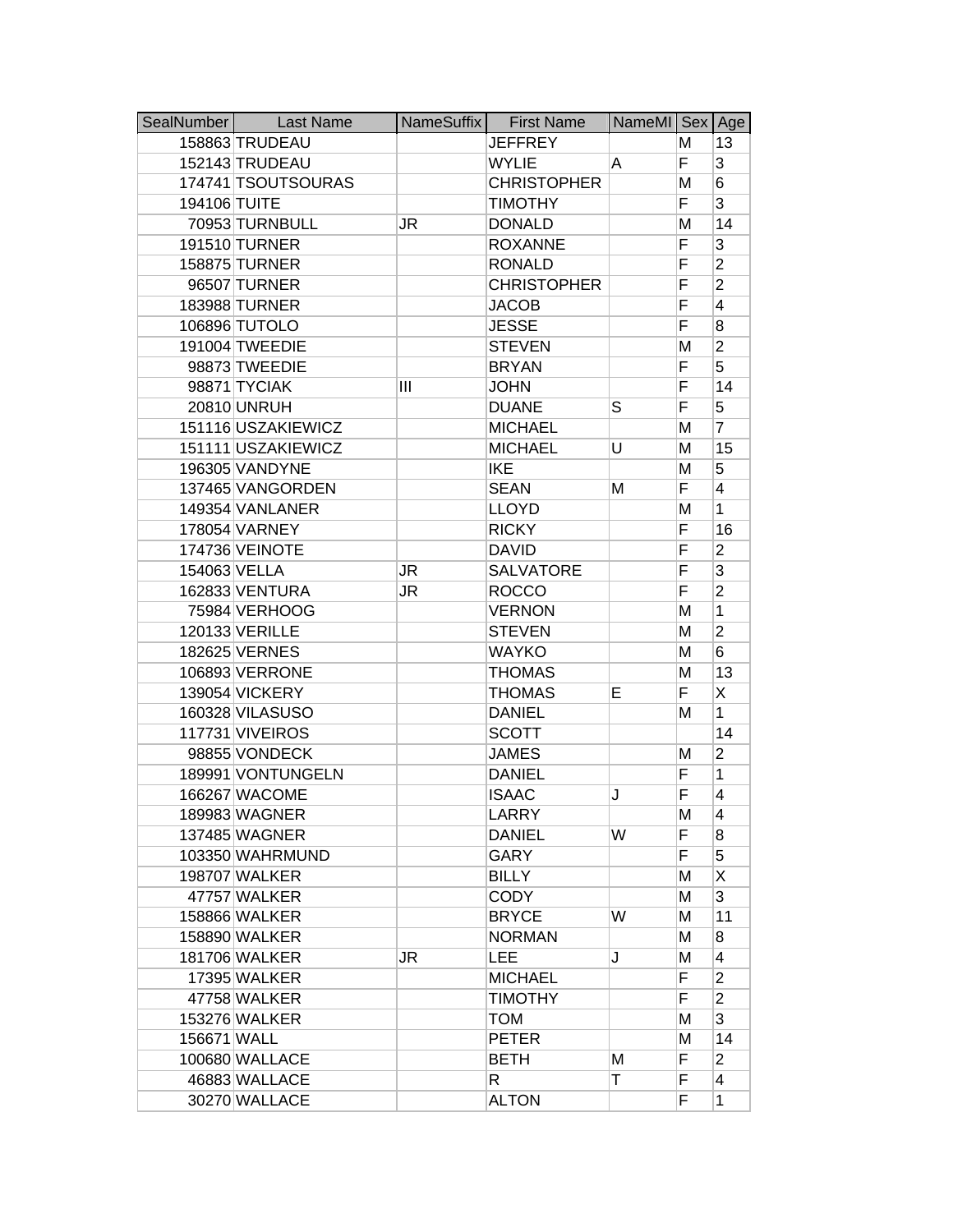| SealNumber  | <b>Last Name</b>  | NameSuffix | <b>First Name</b> | NameMI Sex Age |    |                         |
|-------------|-------------------|------------|-------------------|----------------|----|-------------------------|
|             | 103362 WALSH      |            | <b>FRANCIS</b>    |                | Μ  | 3                       |
|             | 151163 WALSTON    |            | <b>WILLIAM</b>    | D              | M  | $\overline{4}$          |
|             | 137505 WANAMAKER  | Ш          | <b>CLIFFORD</b>   |                | Μ  | 8                       |
|             | 23847 WANDALL     | <b>SR</b>  | <b>JAMES</b>      |                | Μ  | 13                      |
|             | 17254 WANTUCK     |            | <b>RICHARD</b>    |                | M  | 2                       |
|             | 174382 WARAIKA    |            | <b>ROBERT</b>     | D              | Μ  | $\overline{2}$          |
| 168377 WARD |                   |            | <b>PAMELA</b>     |                | F  | 1                       |
|             | 70950 WARD        | JR         | <b>HARRY</b>      | F              | M  | 1                       |
|             | 149372 WARFEL     |            | <b>RANDY</b>      |                | Μ  | $\mathbf{1}$            |
|             | 173926 WARNER     |            | <b>JOHN</b>       |                | F  | $\overline{2}$          |
|             | 194101 WARREN     |            | <b>BRIAN</b>      | Μ              | F  | $\overline{c}$          |
|             | <b>WARREN</b>     |            |                   |                | F  | Χ                       |
| 137750 WASS |                   |            | <b>MELISSA</b>    | J              | M  | 6                       |
|             | 47750 WATKINS     |            | <b>ROBERT</b>     |                |    | $\overline{2}$          |
|             | 139038 WATSON     |            | <b>DANIEL</b>     |                | М  | $\overline{2}$          |
|             | 76662 WATTS       |            | <b>FLOYD</b>      |                | F  | 4                       |
| 44807 WAY   |                   |            | <b>SHAWNA</b>     |                | М  | $\mathbf{1}$            |
|             | 105999 WEAVER     |            | <b>DAVID</b>      |                | M  | $\mathbf{1}$            |
|             | 105991 WEAVER     |            | <b>JAMES</b>      |                | F  | 15                      |
|             | 158865 WEEKS      |            | <b>TIMOTHY</b>    |                | M  | $\mathbf{1}$            |
|             | 158886 WEINSTEIN  |            | <b>CHARLES</b>    |                | F  | 4                       |
|             | 20804 WEITBRECHT  |            | <b>SCOTT</b>      |                | F  | 8                       |
|             | 70970 WELCH       |            | <b>RYAN</b>       |                | M  | 1                       |
|             | 158879 WELLINGTON |            | <b>KENNY</b>      |                | Μ  | 3                       |
|             | 17404 WELLS       |            | <b>JAMES</b>      |                | Μ  | $\overline{2}$          |
|             | 17408 WELLS       |            | <b>GERALD</b>     | G              | Μ  | 1                       |
|             | 198268 WENRICH    |            | <b>KEITH</b>      |                | Μ  | 4                       |
|             | 23836 WENRICH     |            | <b>RON</b>        |                | M  | 6                       |
|             | 23837 WENRICH     |            | <b>ANDREW</b>     |                | M  | 6                       |
|             | 191002 WERKHEISER | JR         | <b>RONALD</b>     |                | F  | Χ                       |
|             | 117299 WERNER     |            | <b>JOEL</b>       |                | M  | $\mathbf{1}$            |
|             | 16049 WERTZ       |            | <b>MICHAEL</b>    |                |    | 3                       |
|             | 131756 WESCOTT    |            | <b>WADE</b>       | С              | М  | 8                       |
|             | 23839 WEST        |            | <b>CONNIE</b>     |                | Н, | 3                       |
| 184146 WEST |                   |            | <b>JAMES</b>      |                | Μ  | $12 \overline{ }$       |
|             | 104579 WHEASLER   | JR.        | <b>RICHARD</b>    |                | F  | 4                       |
|             | 200528 WHEELER    |            | THURSTON          |                | F  | 3                       |
|             | 154071 WHEELER    |            | <b>DALE</b>       |                | М  | 1                       |
|             | 200344 WHITAKER   |            | <b>GLENN</b>      |                | м  | 23                      |
|             | 20833 WHITAKER    |            | <b>LUCIUS</b>     |                |    | 9                       |
|             | 17413 WHITE       |            | <b>PATRICK</b>    |                | Μ  | $\overline{\mathbf{4}}$ |
|             | 181443 WHITE      |            | <b>CLYDE</b>      |                | F  | $\overline{2}$          |
|             | 72581 WHITE       |            | JERRY             |                | F  | 26                      |
|             | 20819 WHITE       |            | <b>STUART</b>     |                | F  | 1                       |
|             | 137473 WHITE      |            | <b>GREGORY</b>    |                | Μ  | $\overline{2}$          |
|             | 76687 WHITMORE    |            | <b>CHARLES</b>    |                | M  | 0                       |
|             | 103351 WHITTIER   |            | <b>ALLAN</b>      |                | M  | 8                       |
|             | 156443 WIECHEC    |            | <b>PAUL</b>       |                | Μ  | 4                       |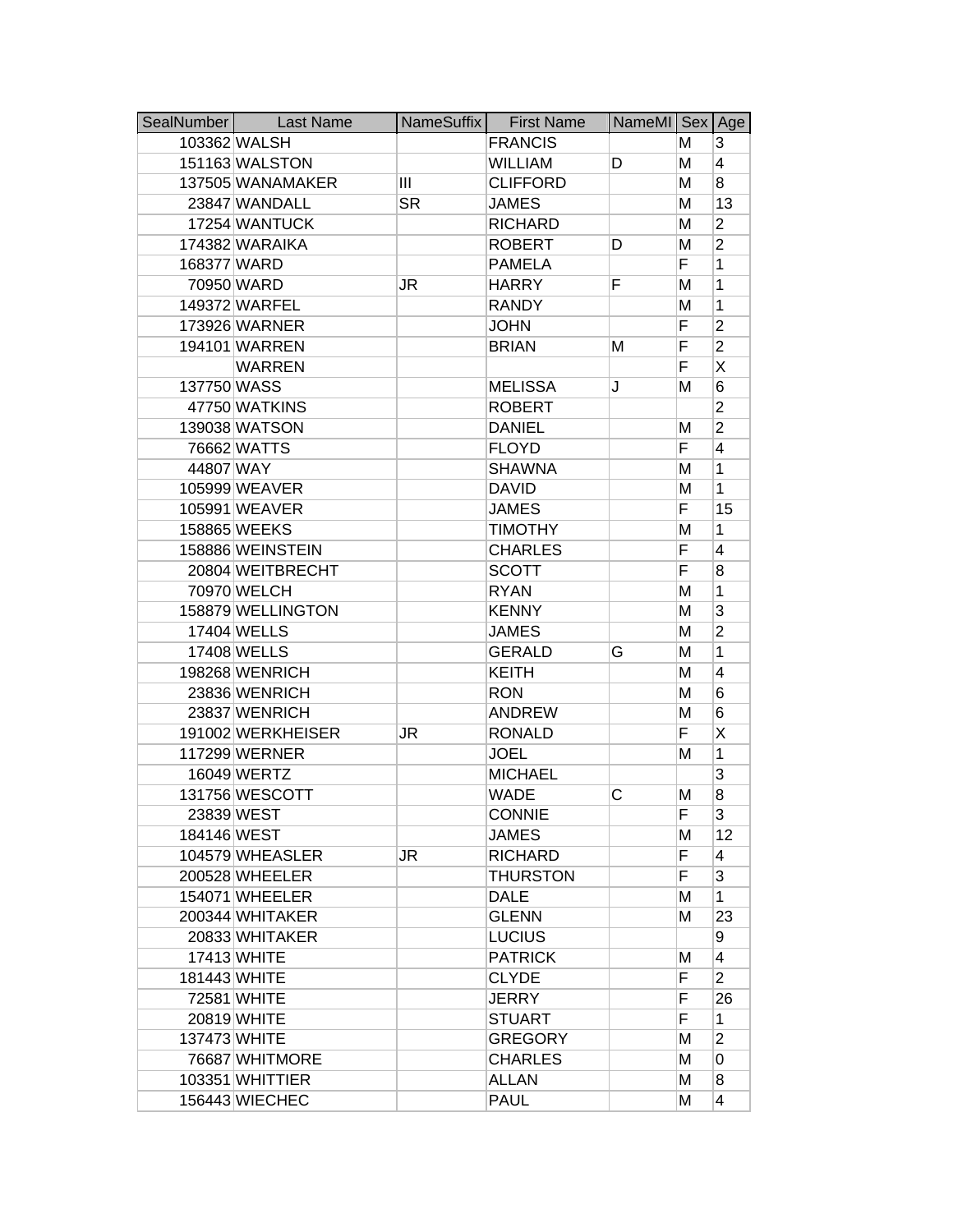| SealNumber   | <b>Last Name</b>   | NameSuffix | <b>First Name</b>  | NameMI Sex Age |    |                |
|--------------|--------------------|------------|--------------------|----------------|----|----------------|
|              | 137523 WIGGLEWORTH |            | <b>DON</b>         | н              | М  | 5              |
|              | 66734 WIGHTMAN     |            | <b>DEAN</b>        |                | M  | $\overline{2}$ |
|              | 191037 WILCOX      |            | <b>EUGENE</b>      |                | M  | 4              |
|              | 139211 WILKEY      |            | <b>JARED</b>       |                | M  | 5              |
|              | 140582 WILKIN      | JR         | <b>MICHAEL</b>     |                | M  | 1              |
|              | 184153 WILKINSON   |            | <b>JOHN</b>        |                | F  | 3              |
|              | 150564 WILLETTE    |            | <b>ROBERT</b>      |                | F  | 1              |
|              | 49234 WILLIAMS     |            | <b>WILLIAM</b>     |                | F  | 10             |
|              | 156669 WILLIAMS    |            | <b>JAMES</b>       |                | M  | $\overline{2}$ |
|              | 156679 WILLIAMS    |            | <b>JAMES</b>       |                |    | 9              |
|              | 158861 WILLIAMSON  | Ш          | <b>GARY</b>        | н              | М  | $\overline{2}$ |
|              | 183934 WILLINGTON  |            | <b>FREEMAN</b>     |                | F  | 10             |
|              | 72575 WILSON       |            | <b>DOUGLAS</b>     |                | F  | X              |
|              | 154070 WILSON      | JR         | <b>DAVID</b>       |                | M  | 10             |
|              | 198282 WILSON      |            | <b>BRADLEY</b>     |                | M  | 1              |
|              | 198281 WILSON      |            | <b>MATHEW</b>      | E              | M  | 3              |
|              | <b>WILSON</b>      |            | <b>CODY</b>        |                | F  | 1              |
| 120762 WINES |                    | Ш          | <b>BILL</b>        |                | M  | 4              |
|              | 198604 WINNICKI    |            | <b>CHRISTOPHER</b> |                | M  | 1              |
|              | 159822 WINSLOW     |            | <b>MICHAEL</b>     |                |    | $\overline{c}$ |
|              | 96483 WINSLOW      |            | <b>TERRY</b>       |                | F  | 1              |
|              | 197904 WITKOWSKI   |            | ZACH               |                | M  | 1              |
| 200010 WITT  |                    |            | <b>ROBERT</b>      | J              | M  | 9              |
| 200332 WOOD  |                    |            | <b>PETER</b>       | С              | M  | $\overline{2}$ |
| 131760 WOOD  |                    |            | <b>DENNIS</b>      |                | F  | 1              |
| 191045 WOOD  |                    |            | <b>COLLIN</b>      |                | M  | 0              |
| 113793 WOOD  |                    |            | <b>NANCY</b>       |                | F  | $\overline{2}$ |
| 160335 WOOD  |                    |            | <b>DARRICK</b>     |                | M  | 5              |
|              | 93869 WOOD         |            | GARY               |                | M  | $\overline{2}$ |
|              | 154068 WOODARD     |            | <b>STEPHANIE</b>   |                | M  | $\overline{2}$ |
|              | 154062 WOODARD     |            | <b>RODNEY</b>      |                | M  | 1              |
|              | 66750 WOODLEE      |            | <b>DONALD</b>      | O              | M  | 3              |
|              | 117926 WOODWARD    |            | <b>BLAKE</b>       |                | M  | $\overline{2}$ |
|              | 120761 WOODY       |            | <b>MURRAY</b>      |                | F  | $\mathbf{2}$   |
|              | 66741 WOOLVEN      |            | <b>MICHAEL</b>     |                | М  | 6              |
|              | 100685 WORLEY      |            | <b>JOSEPH</b>      |                | F. | $\overline{7}$ |
|              | 20800 WORTHINGTON  |            | <b>LEON</b>        |                | F  | $\overline{2}$ |
|              | 195946 WRIGHT      |            | <b>RANDY</b>       |                | F  | Χ              |
|              | 198206 WROBLESKI   |            | <b>WILLIAM</b>     | S              | M  | $\overline{2}$ |
|              | 195903 WURST       | Ш          | <b>RICHARD</b>     | P              | F. | 4              |
|              | 194104 WURTZ       |            | <b>JAMES</b>       | L              | F  | 1              |
|              | 191003 YANDACH     |            | <b>FRANKLIN</b>    |                | M  | 1              |
|              | 98854 YAROCH       |            | <b>TODD</b>        |                | M  | 4              |
|              | 100684 YEATTES     |            | MARK               |                | F  | 3              |
|              | 198249 YINGLING    |            | <b>CHRISTOPHER</b> |                |    | 5              |
|              | 198235 YINGLING    |            | <b>CURTIS</b>      |                | М  | $\overline{2}$ |
|              | 47748 YOCCA        |            | <b>RUSSELL</b>     |                | F  | 6              |
|              | 96455 YOCCA        |            | <b>ANDREW</b>      |                | F  | $\overline{2}$ |